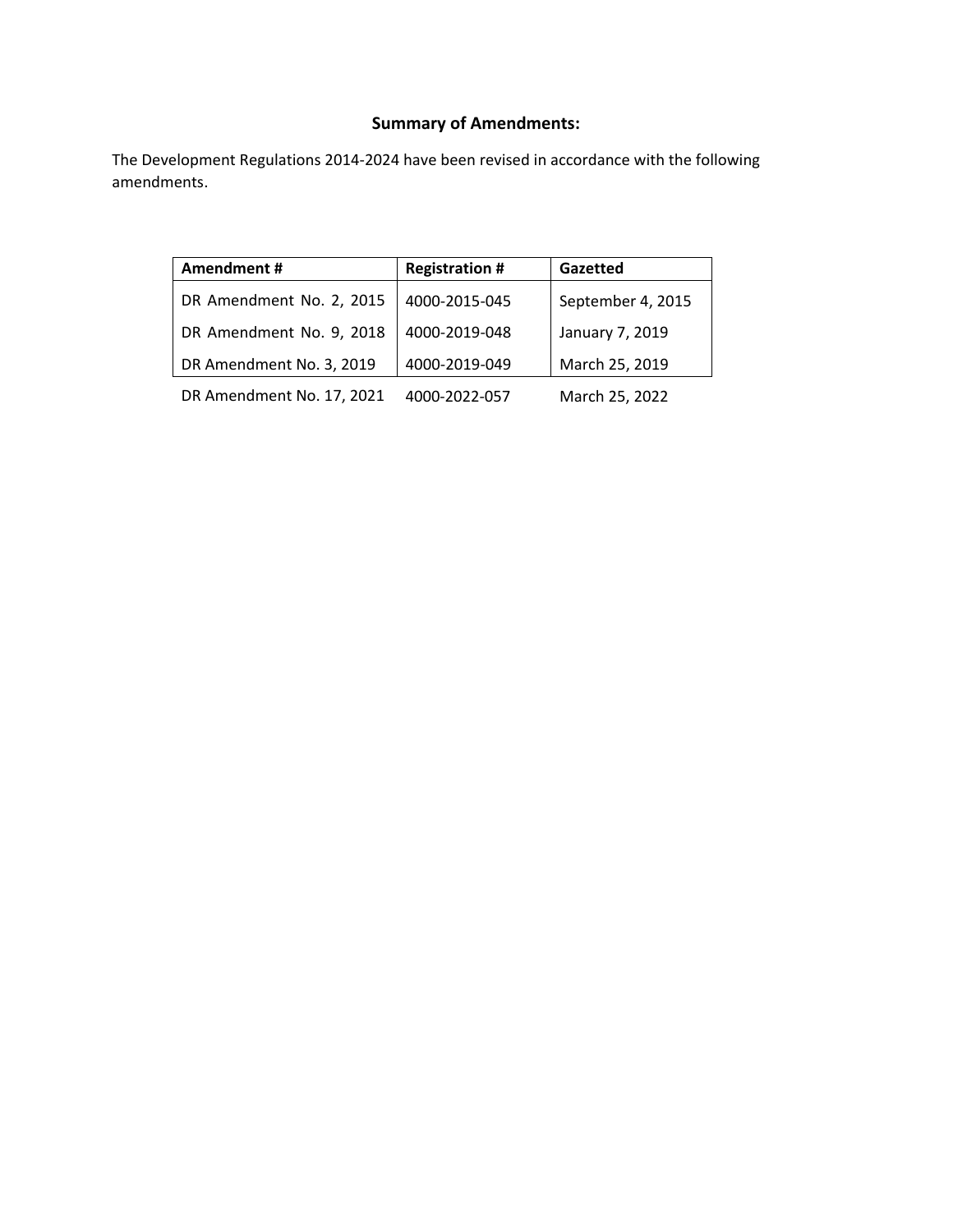## **DEVELOPMENT REGULATIONS 2014-2024**

 **Development Regulations (2013‐2023)**

 **DRAFT**

TOWN OF PORTUGAL COVE-ST. PHILIP'S

| SEPTEMBER 2014 |



**CONTACT INFORMATION:**  100 LEMARCHANT ROAD | ST. JOHN'S, NL | A1C 2H2 | P. (709) 738-2500 | F. (709) 738-2499 WWW.TRACTCONSULTING.COM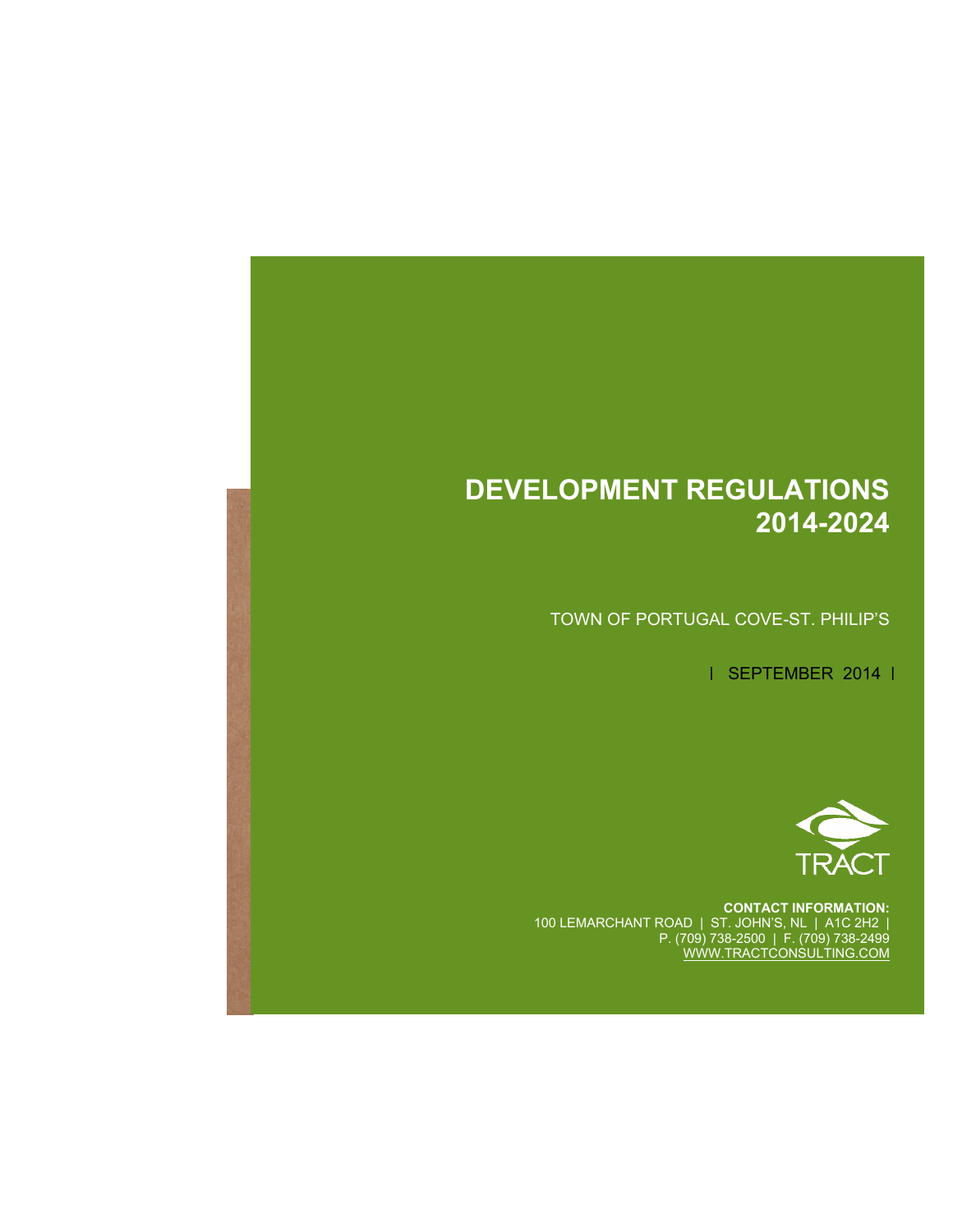# **TABLE OF CONTENTS**

| URBAN AND RURAL PLANNING ACT (2000) RESOLUTION TO ADOPT  1 |  |
|------------------------------------------------------------|--|
|                                                            |  |
|                                                            |  |
|                                                            |  |
|                                                            |  |
|                                                            |  |
|                                                            |  |
|                                                            |  |
|                                                            |  |
|                                                            |  |
|                                                            |  |
|                                                            |  |
|                                                            |  |
|                                                            |  |
|                                                            |  |
|                                                            |  |
|                                                            |  |
|                                                            |  |
|                                                            |  |
|                                                            |  |
|                                                            |  |
|                                                            |  |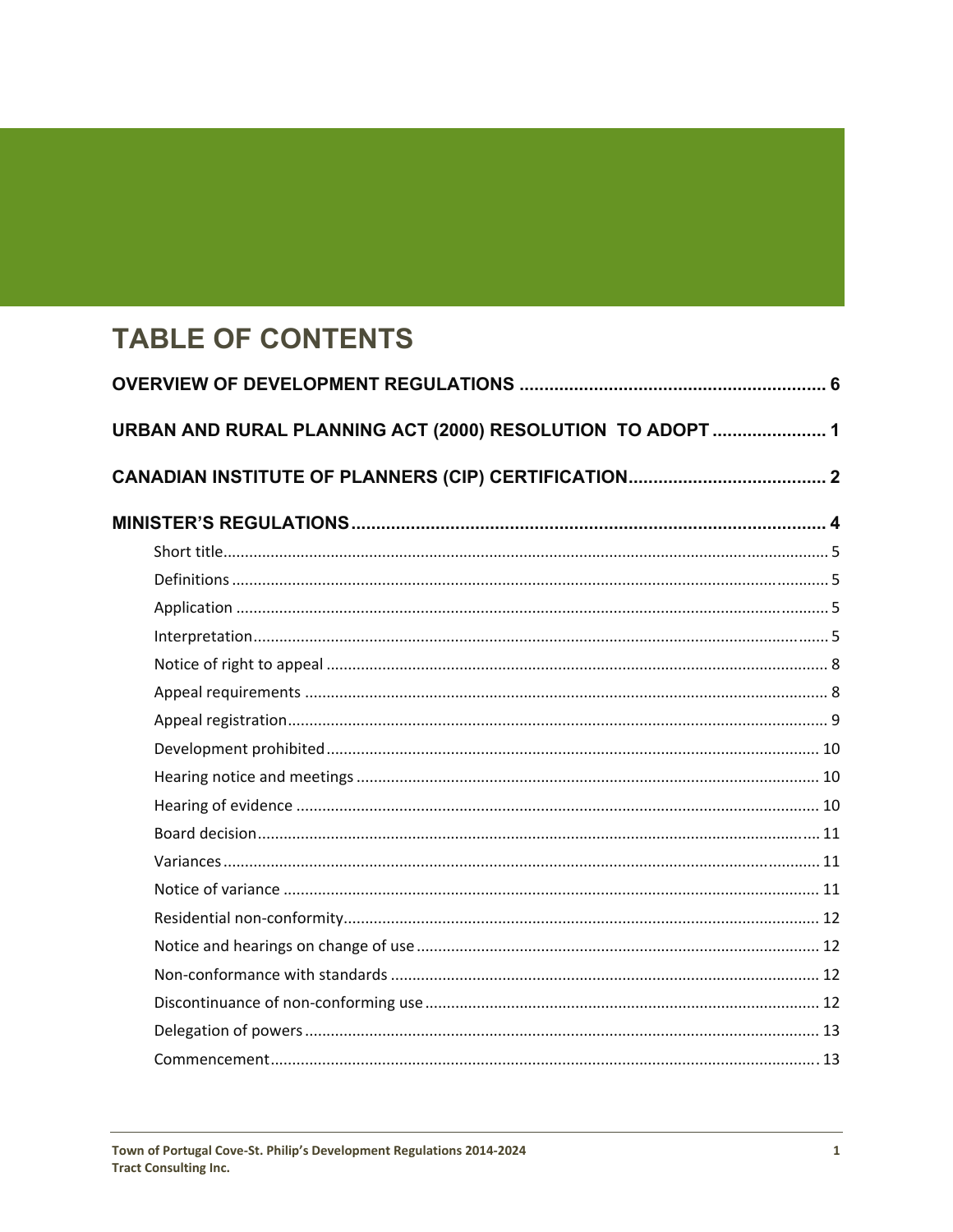|     | TOWN OF PORTUGAL COVE-ST. PHILIP'S LAND USE, ZONING, SUBDIVISION AND                   |  |
|-----|----------------------------------------------------------------------------------------|--|
|     | ADVERTISEMENT REGULATIONS (DEVELOPMENT REGULATIONS (2014-2024) 14                      |  |
| 1.  |                                                                                        |  |
| 2.  |                                                                                        |  |
| 3.  |                                                                                        |  |
| 4.  |                                                                                        |  |
| 5.  |                                                                                        |  |
|     |                                                                                        |  |
| 6.  |                                                                                        |  |
| 7.  |                                                                                        |  |
| 8.  |                                                                                        |  |
| 9.  |                                                                                        |  |
| 10. |                                                                                        |  |
| 11. | Variances (Refer to Minister's Development Regulations, Section 12, January 2, 2001)16 |  |
| 12. | Notice of Variance (Refer to Minister's Development Regulations, Section 13, January   |  |
|     |                                                                                        |  |
| 13. |                                                                                        |  |
| 14. |                                                                                        |  |
| 15. |                                                                                        |  |
| 16. |                                                                                        |  |
| 17. |                                                                                        |  |
| 18. |                                                                                        |  |
| 19. |                                                                                        |  |
| 20. |                                                                                        |  |
| 21. |                                                                                        |  |
| 22. |                                                                                        |  |
| 23. |                                                                                        |  |
| 24. | Notice of Right to Appeal (Refer to Minister's Development Regulations, Section 5,     |  |
|     |                                                                                        |  |
| 25. | Appeal Requirements (Refer to Minister's Development Regulations, Section 6,           |  |
|     |                                                                                        |  |
| 26. | Appeal Registration (Refer to Minister's Development Regulations, Section 7, January   |  |
|     |                                                                                        |  |
| 27. | Development Prohibited (Refer to Minister's Development Regulations, Section 8,        |  |
|     |                                                                                        |  |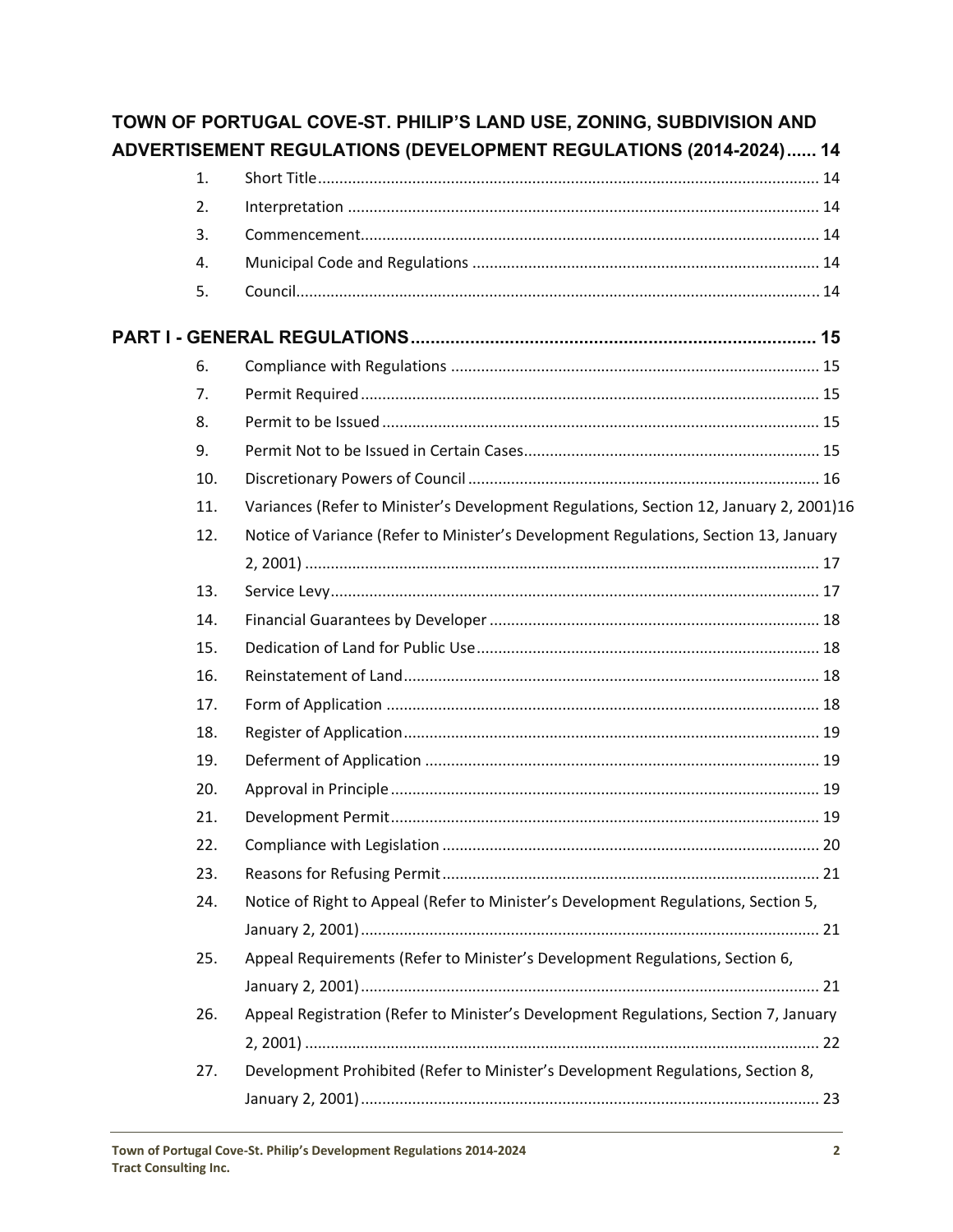| 28. |                                                                                    |  |
|-----|------------------------------------------------------------------------------------|--|
| 29. |                                                                                    |  |
| 30. | Hearing Notice and Meetings (Refer to Minister's Development Regulations, Section  |  |
|     |                                                                                    |  |
| 31. | Hearing of Evidence (Refer to Minister's Development Regulations, Section 10,      |  |
|     |                                                                                    |  |
| 32. |                                                                                    |  |
| 33. | Notice of Application (Refer to Minister's Development Regulations, Section 13 and |  |
|     |                                                                                    |  |
| 34. |                                                                                    |  |
| 35. |                                                                                    |  |
| 36. |                                                                                    |  |
| 37. | Delegation of Powers (Refer to Minister's Development Regulations, Section 18,     |  |
|     |                                                                                    |  |
|     |                                                                                    |  |
|     |                                                                                    |  |
| 38. |                                                                                    |  |
| 39. |                                                                                    |  |
| 40. |                                                                                    |  |
| 41. |                                                                                    |  |
| 42. |                                                                                    |  |
| 43. |                                                                                    |  |
| 44. |                                                                                    |  |
| 45. | Minimum Distance Separations for Commercial Livestock Facilities  29               |  |
| 46. |                                                                                    |  |
| 47. |                                                                                    |  |
| 48. |                                                                                    |  |
| 49. | Non-Conforming Use (Refer to Minister's Development Regulations, Section 14, 15,   |  |
|     |                                                                                    |  |
| 50. |                                                                                    |  |
| 51. |                                                                                    |  |
| 52. |                                                                                    |  |
| 53. |                                                                                    |  |
| 54. |                                                                                    |  |
| 55. |                                                                                    |  |
| 56. |                                                                                    |  |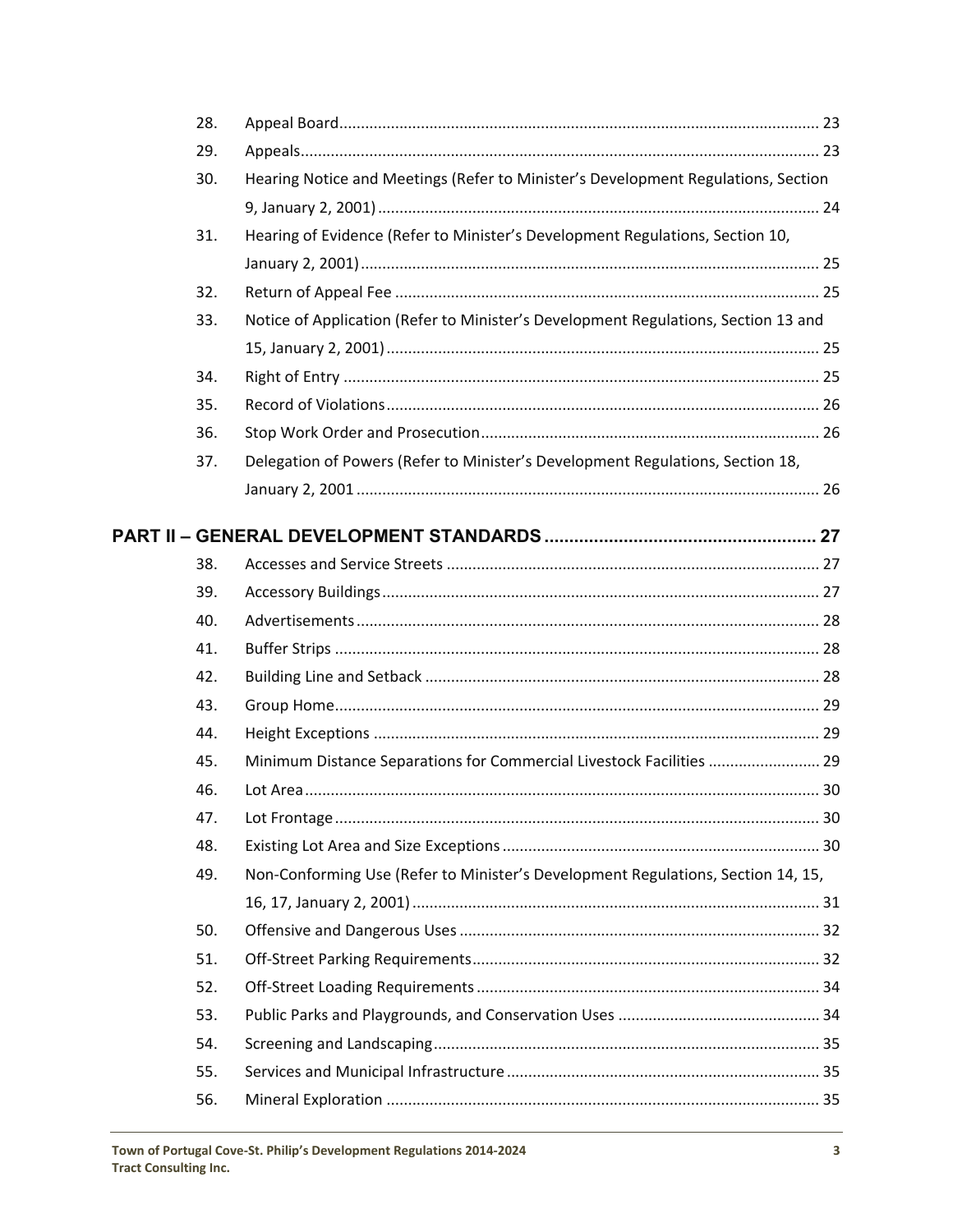| 57. |  |
|-----|--|
| 58. |  |
| 59. |  |
| 60. |  |
| 61. |  |
| 62. |  |
| 63. |  |
| 64. |  |
| 65. |  |
| 66. |  |
| 67. |  |
| 68. |  |
| 69. |  |
| 70. |  |
| 71. |  |
|     |  |
| 72. |  |
| 73. |  |
| 74. |  |
| 75. |  |
| 76. |  |
| 77. |  |
| 78. |  |
| 79. |  |
|     |  |
| 80. |  |
| 81. |  |
| 82. |  |
| 83. |  |
| 84. |  |
| 85. |  |
| 86. |  |
| 87. |  |
| 88. |  |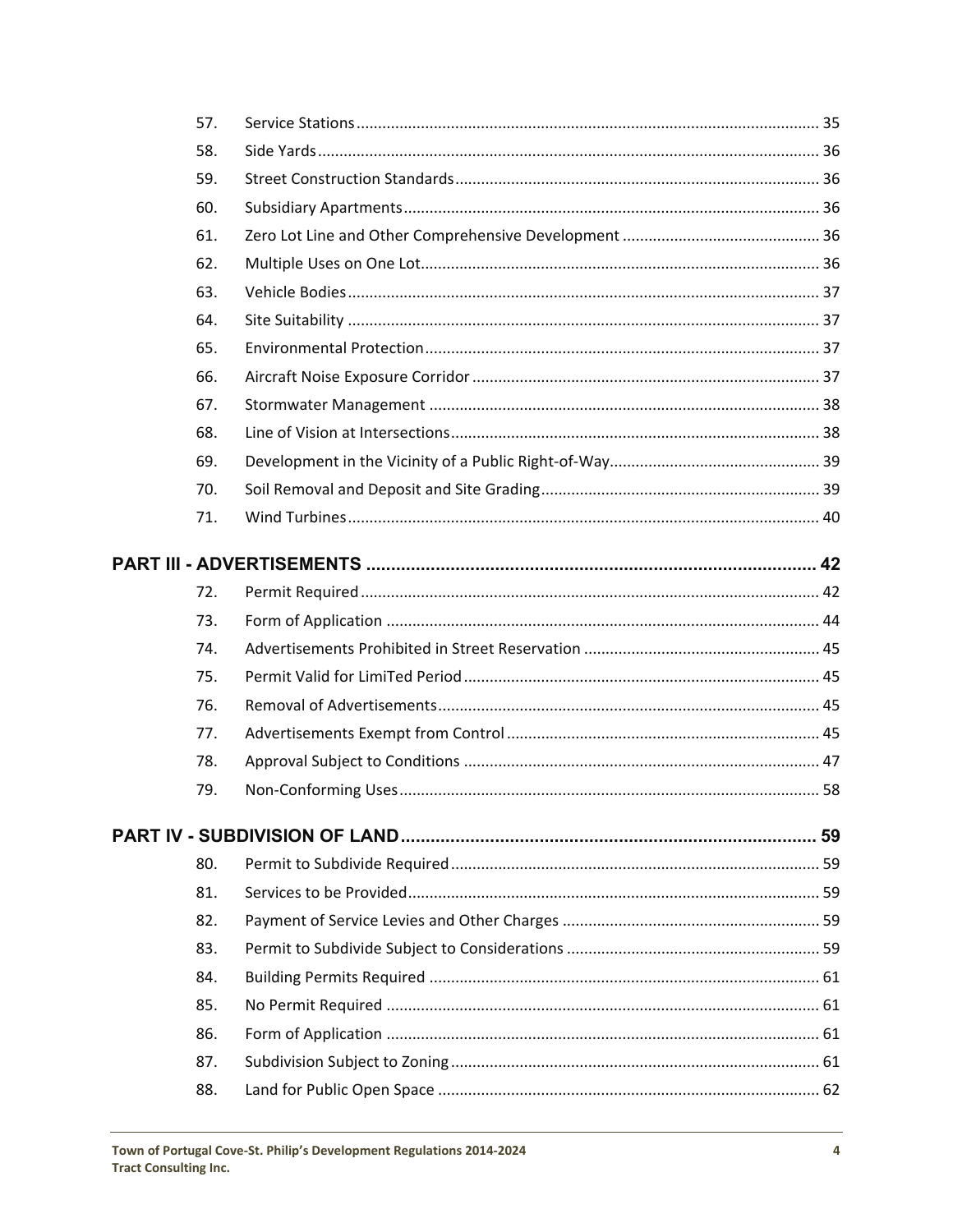|  | 89.  |                                                               |  |
|--|------|---------------------------------------------------------------|--|
|  | 90.  |                                                               |  |
|  | 91.  |                                                               |  |
|  | 92.  |                                                               |  |
|  | 93.  |                                                               |  |
|  | 94.  |                                                               |  |
|  | 95.  |                                                               |  |
|  | 96.  |                                                               |  |
|  | 97.  |                                                               |  |
|  |      |                                                               |  |
|  | 98.  |                                                               |  |
|  | 99.  |                                                               |  |
|  | 100. |                                                               |  |
|  | 101. |                                                               |  |
|  | 102. |                                                               |  |
|  | 103. |                                                               |  |
|  |      |                                                               |  |
|  |      | SCHEDULE B - CLASSIFICATION OF USES OF LAND AND BUILDINGS  97 |  |
|  |      |                                                               |  |
|  |      |                                                               |  |
|  |      |                                                               |  |

# **MAPS**

**Map 2** ‐ Zoning Map **Schedule E** ‐ Environmental Protection Overlay Map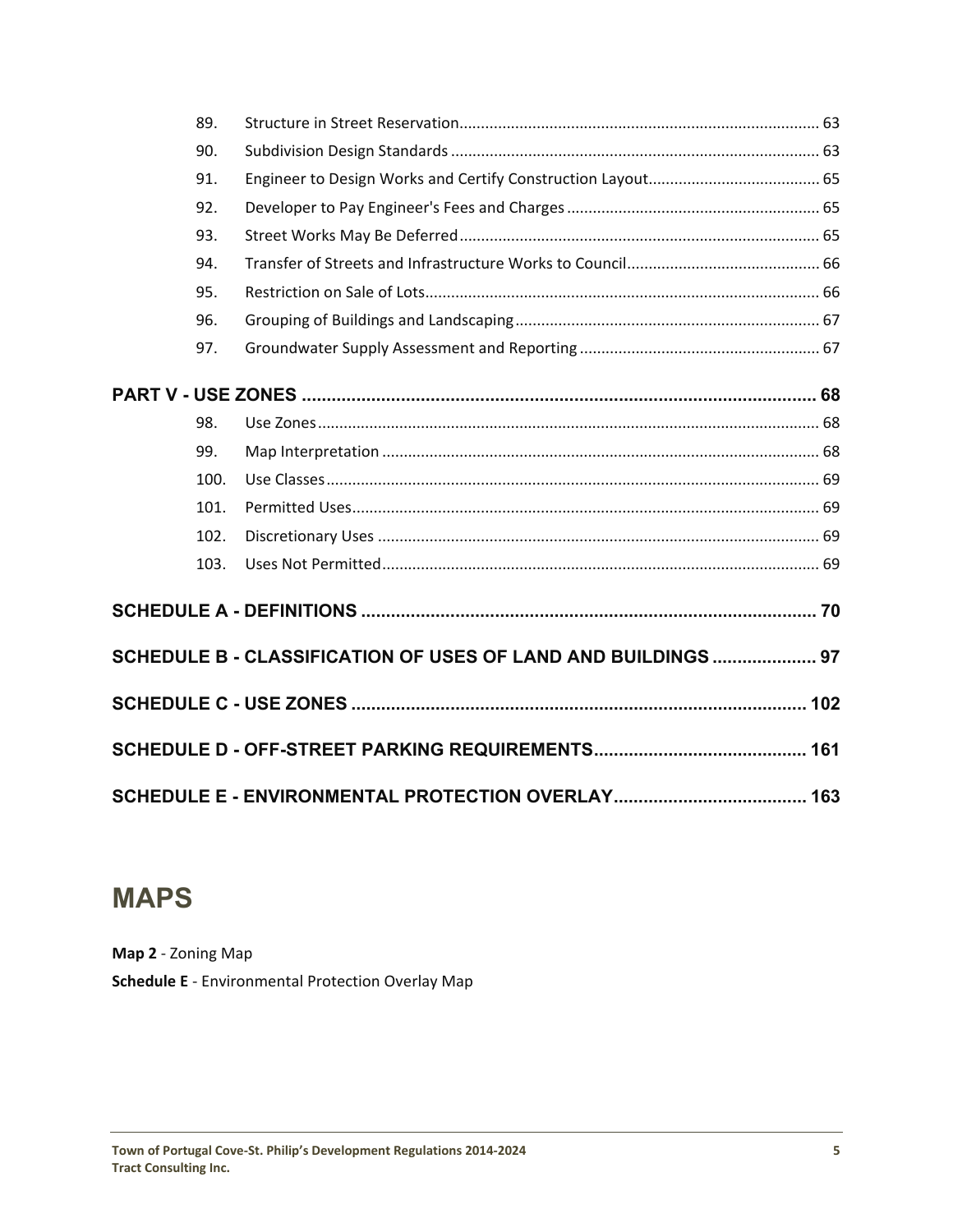## <span id="page-7-0"></span>**OVERVIEW OF DEVELOPMENT REGULATIONS**

The Development Regulations represent the companion community planning document to the Town of Portugal Cove – St. Philip's Municipal Plan (2014‐2024). While the Municipal Plan provides for varied land use classes and policy statements of Town Council to guide and manage growth and development within the community over the next ten year period, the Development Regulations detail the regulatory approach and requirements for implementing the Municipal Plan policies with regard to land use, density and terms, conditions and development standards for land and building proposals.

The Development Regulations like the Town's Municipal Plan are authorized through the provisions of the Newfoundland and Labrador Urban and Rural Planning Act (2000), and as approved by the Department of Municipal Affairs and Town Council of Portugal Cove‐St. Philip's. The Development Regulations apply to entirety of the Town's designated planning area, which coincides with the Town's municipal boundary area.

The primary components of the Development Regulations include the following:

- Mandatory inclusion of the Ministerial Regulations from the Province that serve as the template for the Town's Development Regulations;
- General Regulations;
- General Development Standards;
- Regulations pertaining to Signs and Advertisements;
- Regulations for Subdivision of Land; and,
- The permitted/discretionary uses, and terms, conditions and requirements for their use within the eleven specific use zones applicable to the Town's land base and bodies of water.

The document also provides for a number of information Schedules that form an integral part of the Development Regulations document, including definitions of planning terms, a classification listing of indicative uses of land and buildings, detail for the distinct use zones, off‐street parking requirements and provisions for environmental protection.

Similar to the Municipal Plan, the Development Regulations additionally have a primary companion map, namely the Zoning Map. The Development Regulations provide for an additional map, Schedule  $E -$ Environmental Protection Overlay.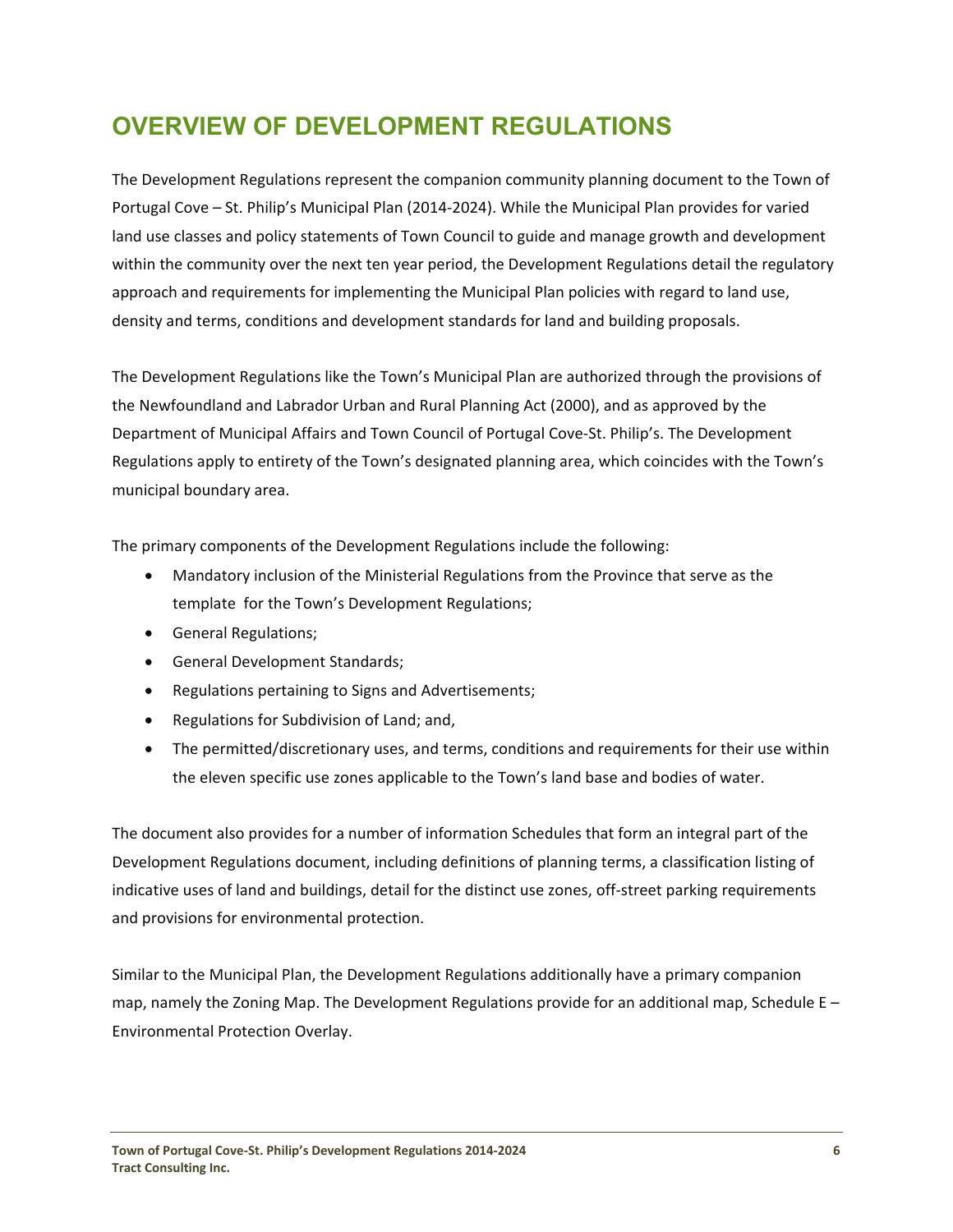The Development Regulations represent a comprehensive local government management approach for regulating current and future land use development within the community. Users of the document will benefit from reading and comprehending the entirety of the Development Regulations to ascertain which aspects of the Regulations apply to a specific property or to a proposed land use development. The Planning & Development Department staff of the Town are available to assist as much as possible in interpretation of the Development Regulations.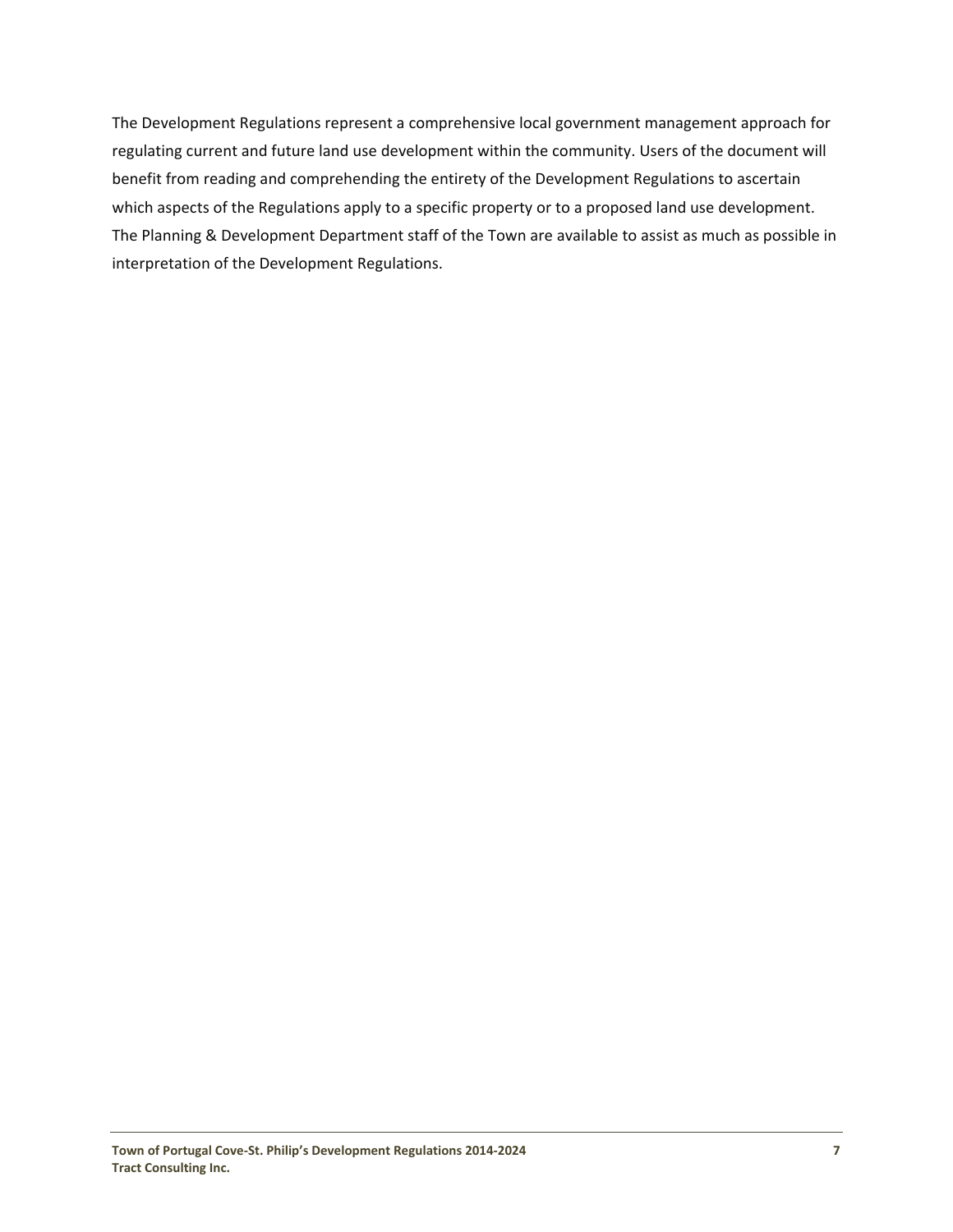## <span id="page-9-0"></span>**URBAN AND RURAL PLANNING ACT (2000) RESOLUTION TO ADOPT**

#### **Town of Portugal Cove – St. Philip's Development Regulations (2014‐2024)**

Under the authority of Section 16 of the Urban and Rural Planning Act (2000), the Town Council of Portugal Cove‐ St. Philip's adopts the Portugal Cove‐St. Philip's Development Regulations (2014‐2024).

The Development Regulations (2014‐2024) were adopted by the Town Council of Portugal Cove‐ St. Philip's on the \_\_\_\_ day of \_\_\_\_\_\_\_\_\_\_\_\_\_\_\_, 2014.

Signed and sealed this \_\_\_ day of \_\_\_\_\_\_\_\_\_\_\_\_\_\_\_, 2014.

Mayor Moses G. Tucker: \_\_\_\_\_\_\_\_\_\_\_\_\_\_\_\_\_\_\_\_\_\_\_\_\_\_\_\_\_\_\_\_\_\_

Municipal Clerk (Judy Squires): \_\_\_\_\_\_\_\_\_\_\_\_\_\_\_\_\_\_\_\_\_\_\_\_\_\_\_

Town of Portugal Cove‐ St. Philip's seal

\_\_\_\_\_\_\_\_\_\_\_\_\_\_\_\_\_\_\_\_\_\_\_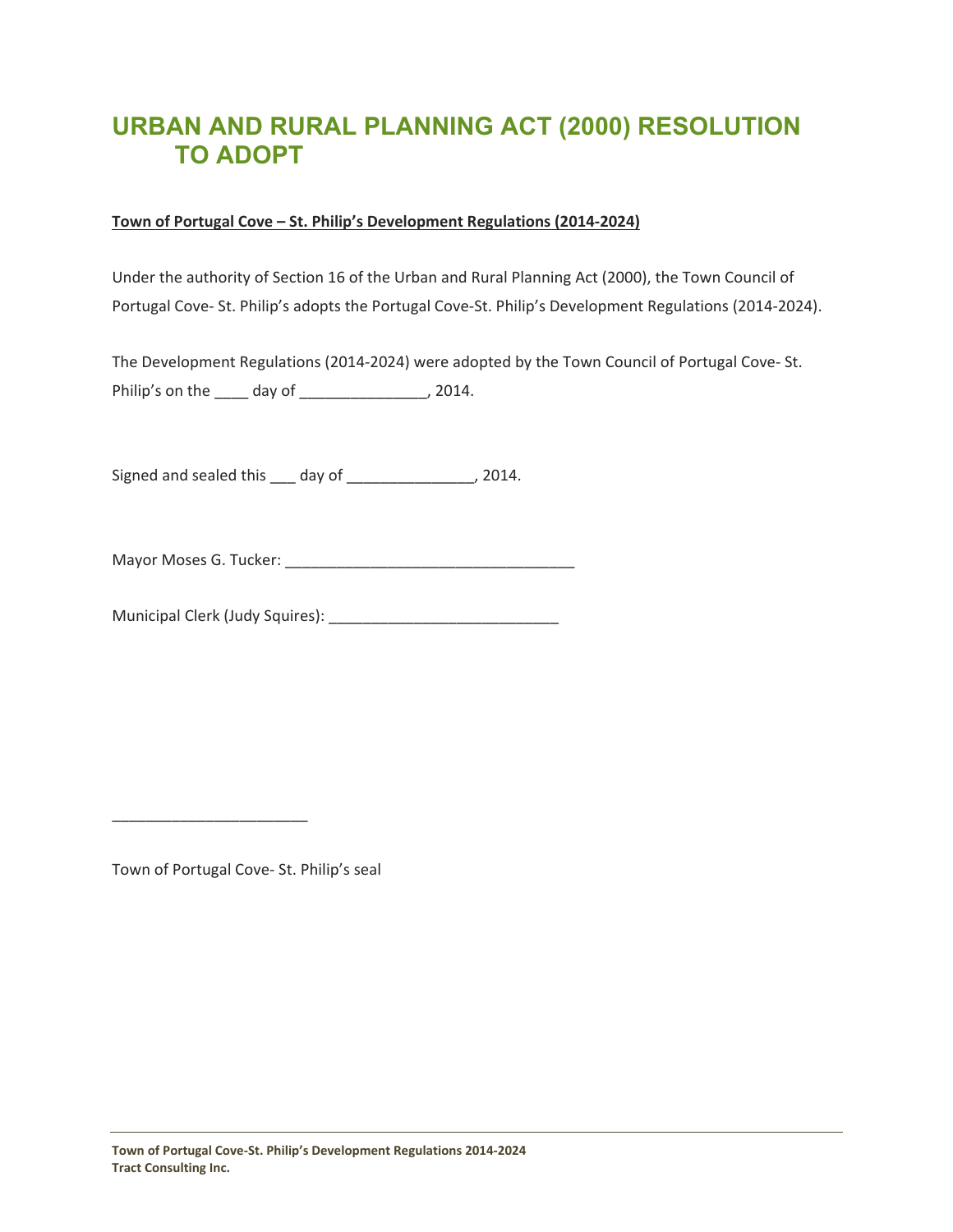## <span id="page-10-0"></span>**CANADIAN INSTITUTE OF PLANNERS (CIP) CERTIFICATION**

I certify that the Town of Portugal Cove – St. Philip's Development Regulations (2014‐2024) have been prepared in accordance with the requirements of the Urban and Rural Planning Act (2000) of the Province of Newfoundland and Labrador.

Member of Canadian Institute of Planners (MCIP) signature

\_\_\_\_\_\_\_\_\_\_\_\_\_\_\_\_\_\_\_\_\_\_\_\_\_\_\_\_\_\_\_\_\_\_\_\_\_\_\_\_\_\_\_\_\_\_\_\_\_\_\_\_\_\_\_\_\_

MCIP seal

Date signed and sealed

\_\_\_\_\_\_\_\_\_\_\_\_\_\_\_\_\_\_\_\_\_\_

\_\_\_\_\_\_\_\_\_\_\_\_\_\_\_\_\_\_\_\_\_\_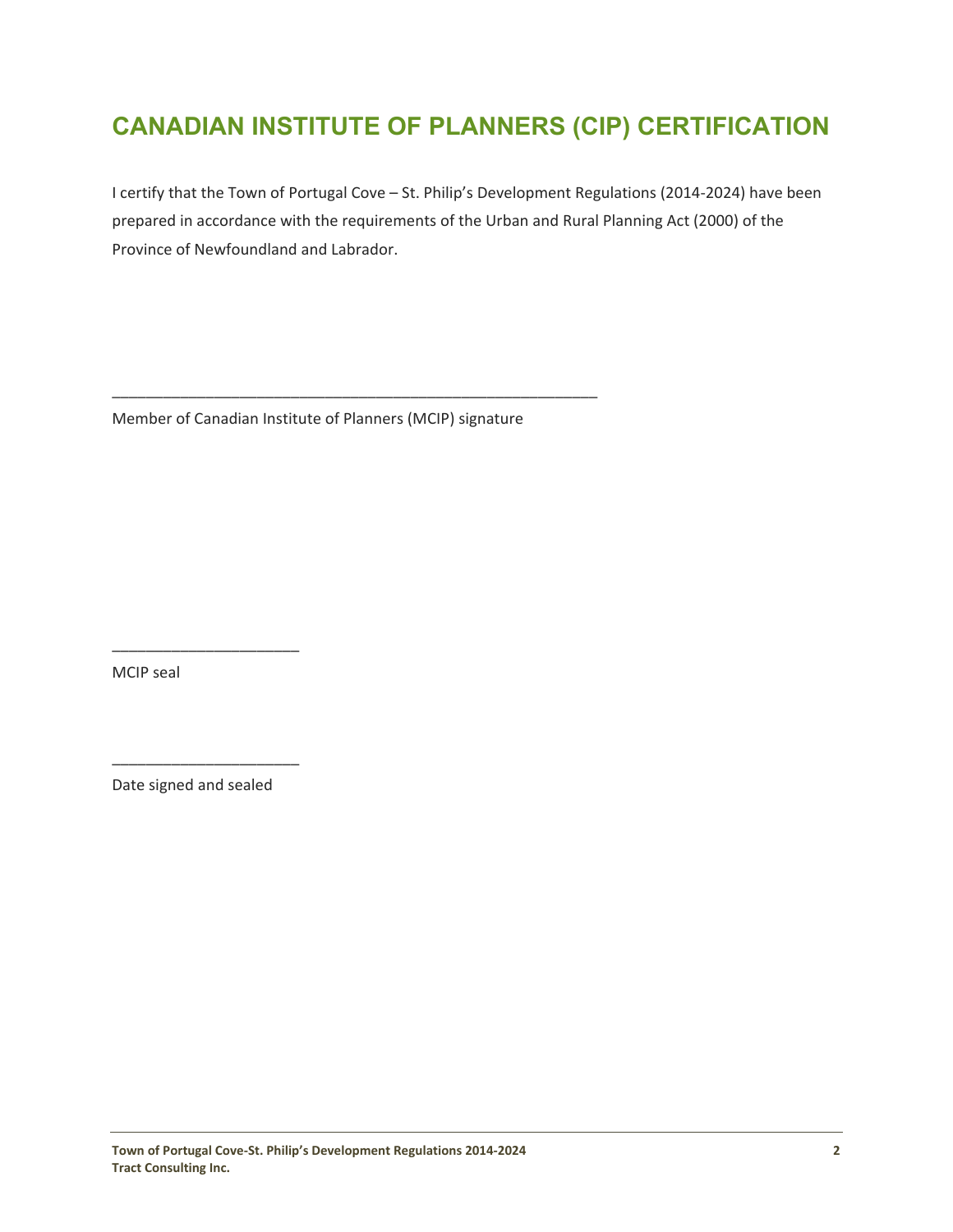## **NEWFOUNDLAND AND LABRADOR REGULATION 3/01**

*Development Regulations under the Urban and Rural Planning Act, 2000*

*(Filed January 2, 2001)*

Under the authority of section 36 of the Urban and Rural Planning Act, 2000, I make the following regulations.

Dated at St. John's, January 2, 2001.

Joan Marie Aylward Minister of Municipal Affairs and Provincial Affairs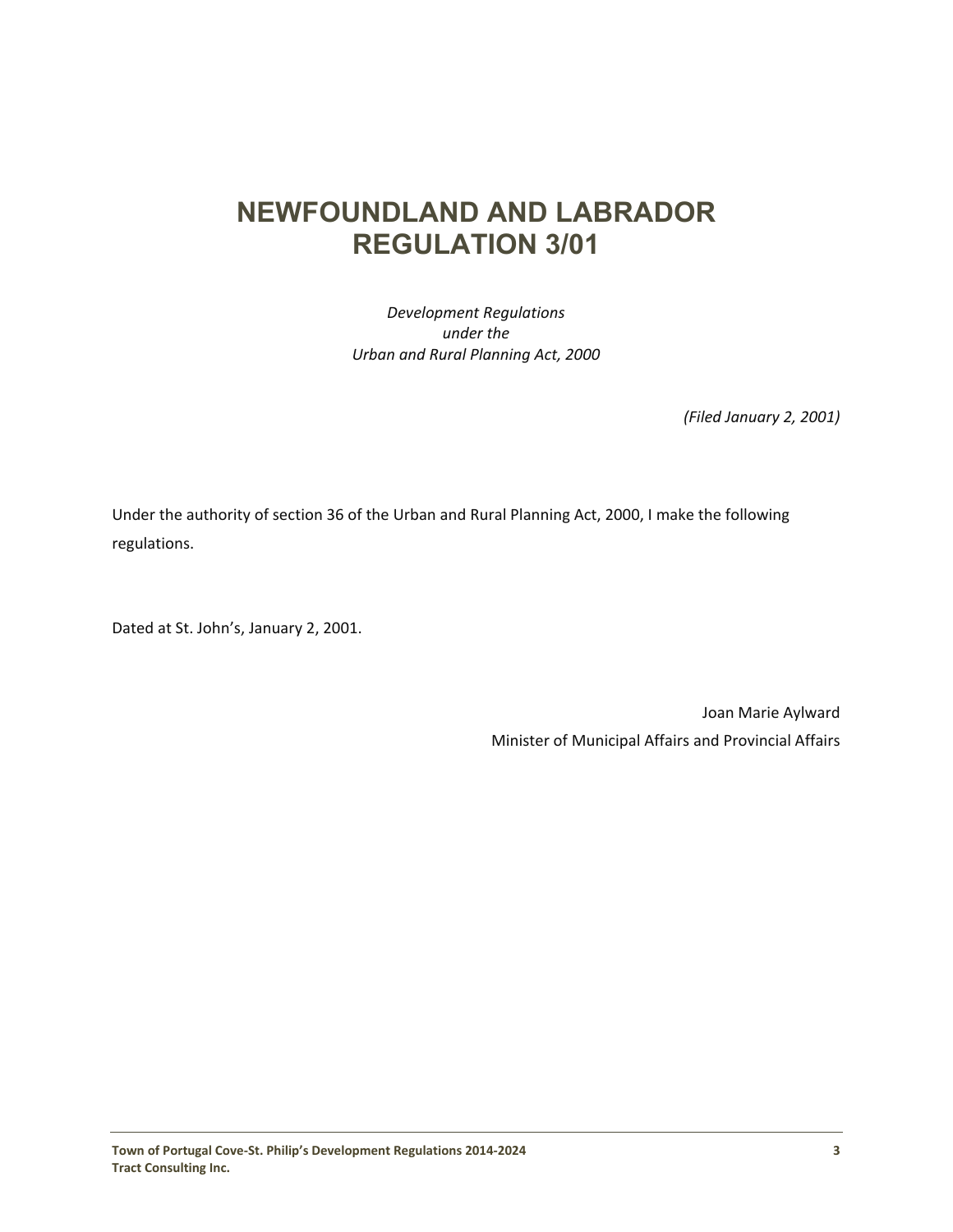## **MINISTER'S REGULATIONS**

*Analysis*

- 1. Short title
- 2. Definitions
- 3. Application
- 4. Interpretation
- 5. Notice of right to appeal
- 6. Appeal requirements
- 7. Appeal registration
- 8. Development prohibited
- 9. Hearing notice and meetings
- 10. Hearing of evidence
- 11. Board decision
- 12. Variances
- 13. Notice of variance
- 14. Residential non conformity
- 15. Notice and hearings on change of use
- 16. Non‐conformance with standards
- 17. Discontinuance of non-conforming use
- 18. Delegation of powers
- 19. Commencement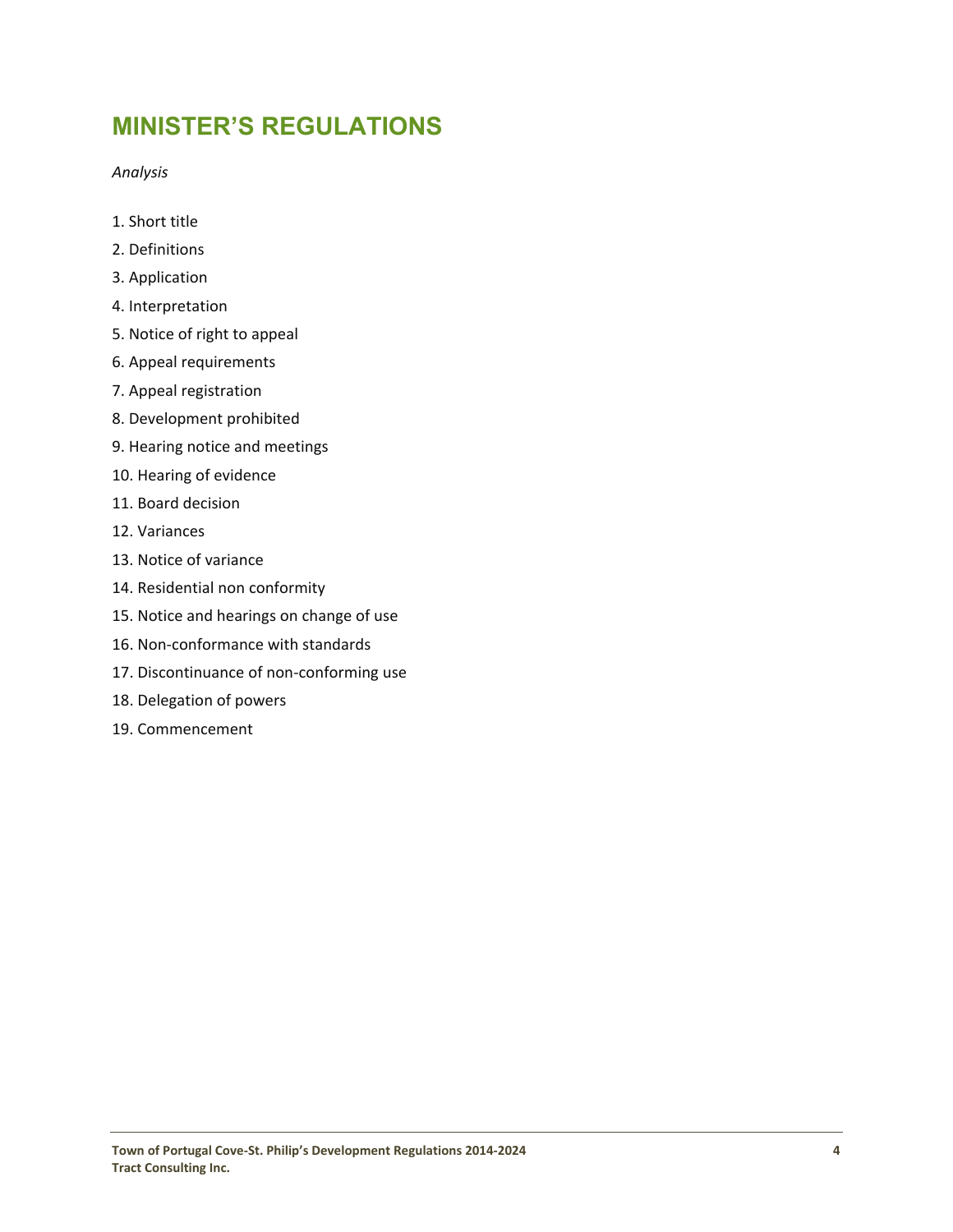### <span id="page-13-0"></span>**SHORT TITLE**

**1.**  These regulations may be cited as the *Development Regulations.*

#### **DEFINITIONS**

- **2.** In these regulations,
	- a) "Act," unless the context indicates otherwise, means the *Urban and Rural Planning Act, 2000*;
	- b) "applicant" means a person who has applied to an authority for an approval or permit to carry out a development;
	- c) "authority" means a council, authorized administrator or regional authority; and
	- d) "development regulations" means these regulations and regulations and by‐laws respecting development that have been enacted by the relevant authority.

## **APPLICATION**

#### **3.**

- (1) These regulations shall be included in the development regulations of an authority and shall apply to all planning areas.
- (2) Where there is a conflict between these regulations and development regulations or other regulations of an authority, these regulations shall apply.
- (3) Where another Act of the province provides a right of appeal to the board, these regulations shall apply to that appeal.

#### **INTERPRETATION**

#### **4.**

- (1) In development regulations and other regulations made with respect to a planning area the following terms shall have the meanings indicated in this section.
	- (a) "access" means a way used or intended to be used by vehicles, pedestrians or animals in order to go from a street to adjacent or nearby land or to go from that land to the street;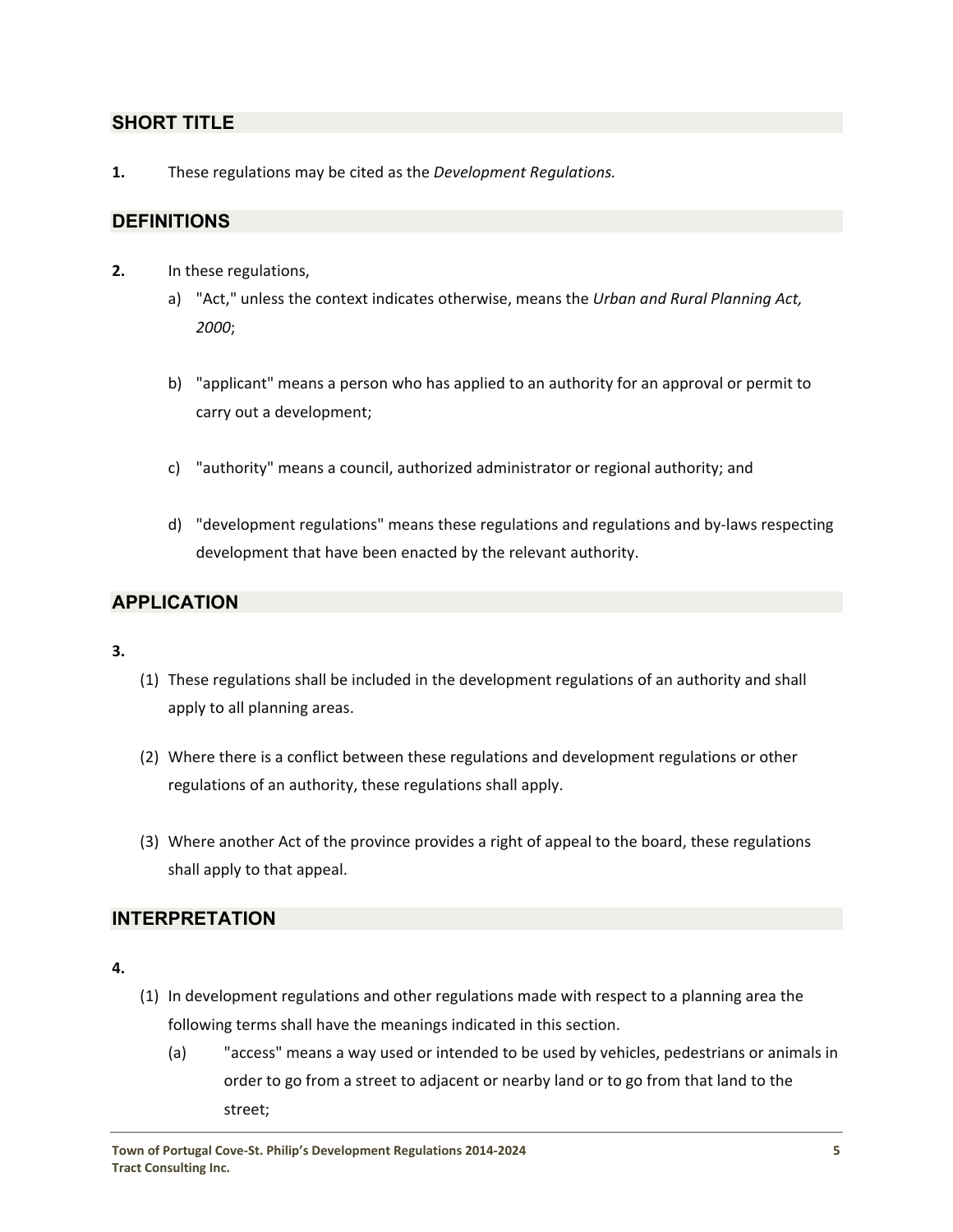- (b) "accessory building" includes:
	- (i) a detached subordinate building not used as a dwelling, located on the same lot as the main building to which it is an accessory and which has a use that is customarily incidental or complementary to the main use of the building or land,
	- (ii) for residential uses, domestic garages, carports, ramps, sheds, swimming pools, greenhouses, cold frames, fuel sheds, vegetables storage cellars, shelters for domestic pets or radio and television antennae,
	- (iii) for commercial uses, workshops or garages, and
	- (iv) for industrial uses, garages, offices, raised ramps and docks;
- (c) "accessory use" means a use that is subsidiary to a permitted or discretionary use and that is customarily expected to occur with the permitted or discretionary use;
- (d) "building height" means the vertical distance, measured in metres from the established grade to the
	- (i) highest point of the roof surface of a flat roof,
	- (ii) deck line of a mansard roof, and
	- (iii) mean height level between the eave and the ridge of a gable, hip or gambrel roof, and in any case, a building height shall not include mechanical structure, smokestacks, steeples and purely ornamental structures above a roof;
- (e) "building line" means a line established by an authority that runs parallel to a street line and is set at the closest point to a street that a building may be placed;
- (f) "discretionary use" means a use that is listed within the discretionary use classes established in the use zone tables of an authority's development regulations;
- (g) "established grade" means,
	- (i) where used in reference to a building, the average elevation of the finished surface of the ground where it meets the exterior or the front of that building exclusive of any artificial embankment or entrenchment, or
	- (ii) where used in reference to a structure that is not a building, the average elevation of the finished grade of the ground immediately surrounding the structure, exclusive of any artificial embankment or entrenchment;
- (h) "floor area" means the total area of all floors in a building measured to the outside face of exterior walls;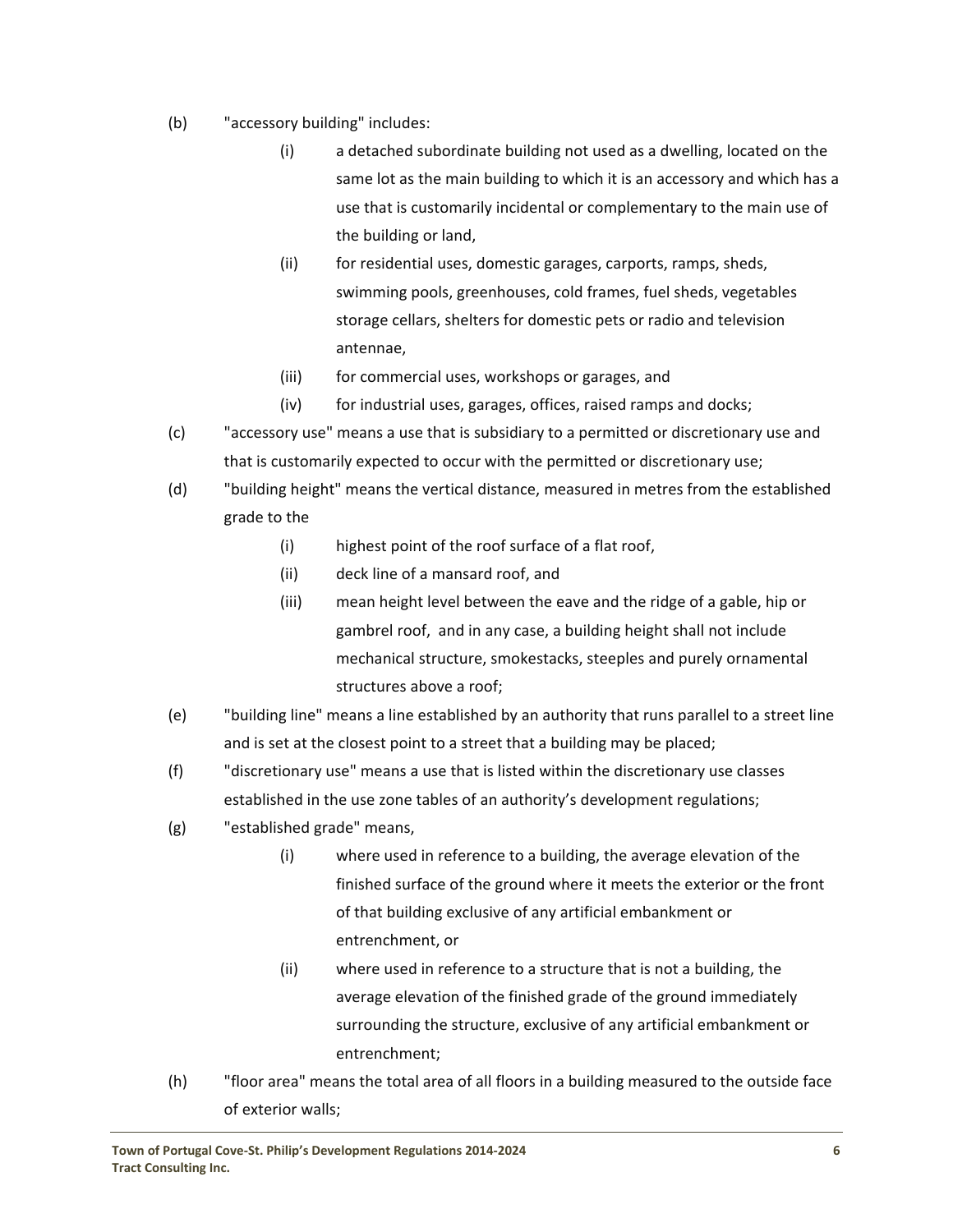- (i) "frontage" means the horizontal distance between side lot lines measured at the building line;
- (j) "lot" means a plot, tract or parcel of land which can be considered as a unit of land for a particular use or building;
- (k) "lot area" means the total horizontal area within the lines of the lot;
- (l) "lot coverage" means the combined area of all buildings on a lot measured at the level of the lowest floor above the established grade and expressed as a percentage of the total area of the lot;
- (m) "non‐conforming use" means a legally existing use that is not listed as a permitted or discretionary use for the use zone in which it is located or which does not meet the development standards for that use zone;
- (n) "owner" means a person or an organization of persons owning or having the legal right to use the land under consideration;
- (o) "permitted use" means a use that is listed within the permitted use classes set out in the use zone tables of an authority's development regulations;
- (p) "prohibited use" means a use that is not listed in a use zone within the permitted use classes or discretionary use classes or a use that an authority specifies as not permitted within a use zone;
- (q) "sign" means a word, letter, model, placard, board, device or representation, whether illuminated or not, in the nature of or employed wholly or in part for the purpose of advertisement, announcement or direction and excludes those things employed wholly as a memorial, advertisements of local government, utilities and boarding or similar structures used for the display of advertisements;
- (r) "rear yard depth" means the distance between the rear lot line and the rear wall of the main building on a lot;
- (s) "side yard depth" means the distance between the side lot line and the nearest side wall of a building on the lot;
- (t) "street" means a street, road, highway or other way designed for the passage of vehicles and pedestrians and which is accessible by fire department and other emergency vehicles;
- (u) "street line" means the edge of a street reservation as defined by the authority having jurisdiction;
- (v) "use" means a building or activity situated on a lot or a development permitted on a lot;
- (w) "use zone" or "zone" means an area of land including buildings and water designated on the zoning map to which the uses, standards and conditions of a particular use zone table apply;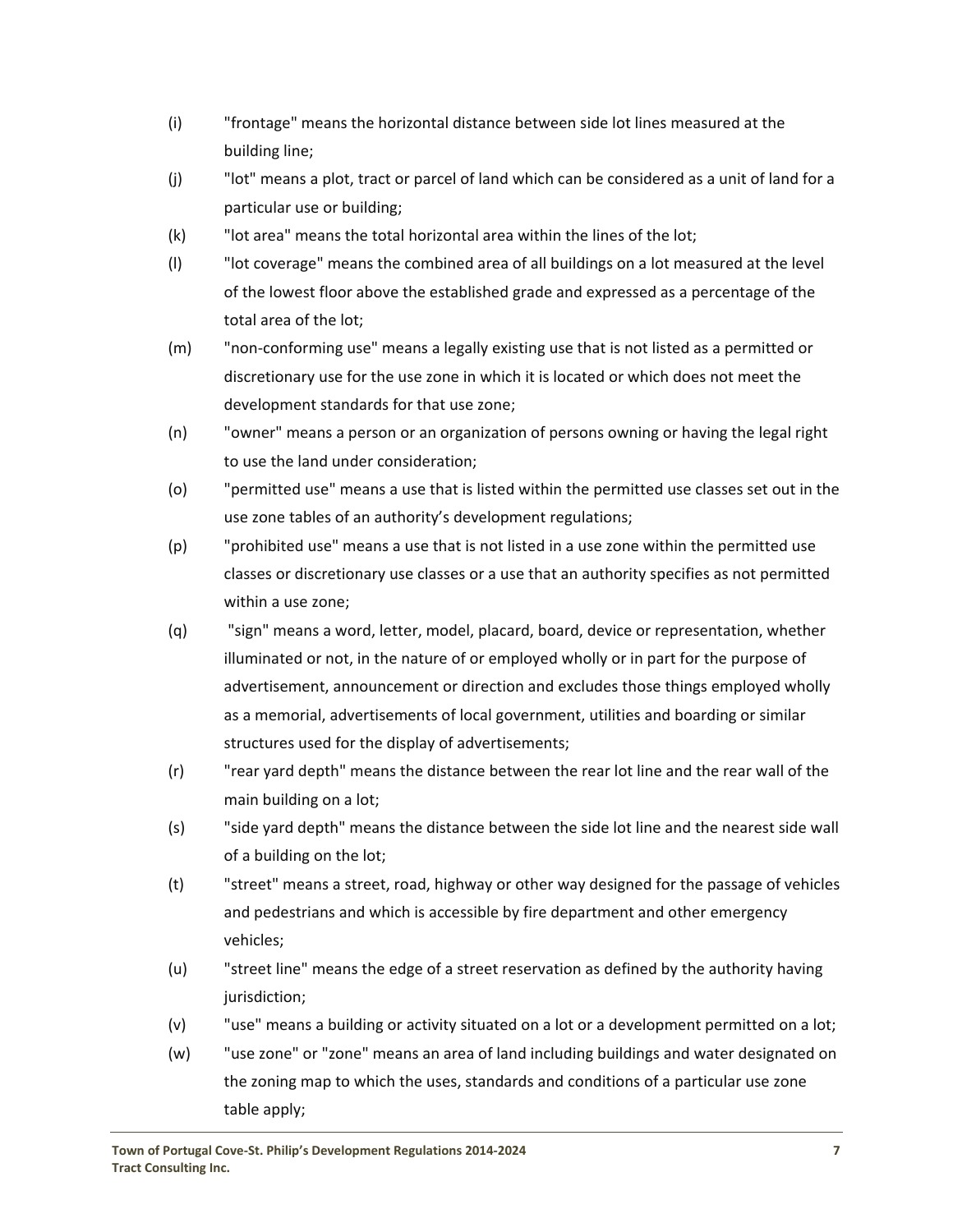- <span id="page-16-0"></span>(x) "variance" means a departure, to a maximum of 10% from the yard, area, lot coverage, setback, size, height, frontage or any other numeric requirement of the applicable Use Zone Table of the authority's regulations; and
- (y) "zoning map" means the map or maps attached to and forming a part of the authority's regulations (Land Use Zoning Map).
- (2) An authority may, in its discretion, determine the uses that may or may not be developed in a use zone and those uses shall be listed in the authority's regulations as discretionary, permitted or prohibited uses for that area.

## **NOTICE OF RIGHT TO APPEAL**

#### **5.**

Where an authority makes a decision that may be appealed under section 42 of the Act, that authority shall, in writing, at the time of making that decision, notify the person to whom the decision applies of the:

- a) person's right to appeal the decision to the board;
- b) time by which an appeal is to be made;
- c) right of other interested persons to appeal the decision; and
- d) manner of making an appeal and the address for the filing of the appeal.

### **APPEAL REQUIREMENTS**

- **6.**
- (1) The secretary of the board at the Department of Municipal and Provincial Affairs, Main Floor, Confederation Building (West Block), P.O. Box 8700, St. John's, NL, A1B 4J6 is the secretary to all boards in the province and an appeal filed with that secretary within the time period referred to in Regulation 42(4) of the Act shall be considered to have been filed with the appropriate board.
- (2) Notwithstanding Regulation (1), where the City of Corner Brook, City of Mount Pearl or City of St. John's may appoint an appeal board under Regulation 40(2) of the Act, an appeal shall be filed with the secretary of that appointed board.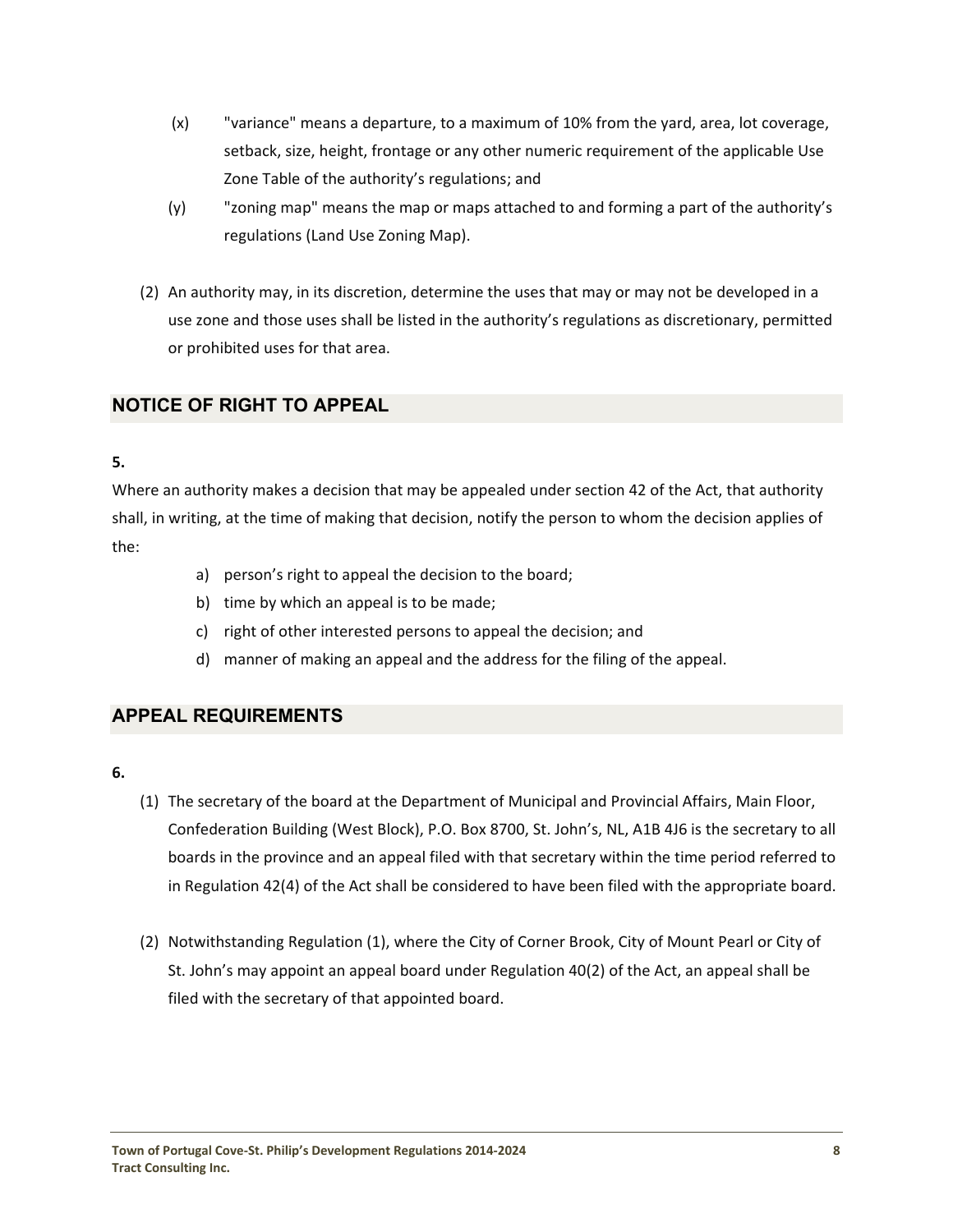- <span id="page-17-0"></span>(3) The fee required under section 44 of the Act shall be paid to the board that hears the decision being appealed by filing it with the secretary referred to in Regulation (1) or (2) within the 14 days referred to in Regulation 42(4) of the Act.
- (4) The board that hears the decision being appealed shall, subject to Regulation 44(3) of the Act, retain the fee paid to the board.
- (5) Where an appeal of a decision and the required fee is not received by a board in accordance with this section and Part VI of the Act, the right to appeal that decision shall be considered to have been forfeited.

## **APPEAL REGISTRATION**

#### **7.**

- (1) Upon receipt of an appeal and fee as required under the Act and these regulations, the secretary of the board as referred to in Regulations 6(1) and (2), shall immediately register the appeal.
- (2) Where an appeal has been registered the secretary of the board shall notify the appropriate authority of the appeal and shall provide to the authority a copy of the appeal and the documentation related to the appeal.
- (3) Where an authority has been notified of an appeal that authority shall forward to the appropriate board a copy of the application being appealed, all correspondence, council minutes, plans and other relevant information relating to the appeal including the names and addresses of the applicant and other interested persons of whom the authority has knowledge.
- (4) Upon receipt of the information under Regulation (3), the secretary of the board shall publish in a newspaper circulated in the area of the appropriate authority, a notice that the appeal has been registered.
- (5) A notice published under Regulation (4) shall be published not fewer than 2 weeks before the date upon which the appeal is to be heard by the board.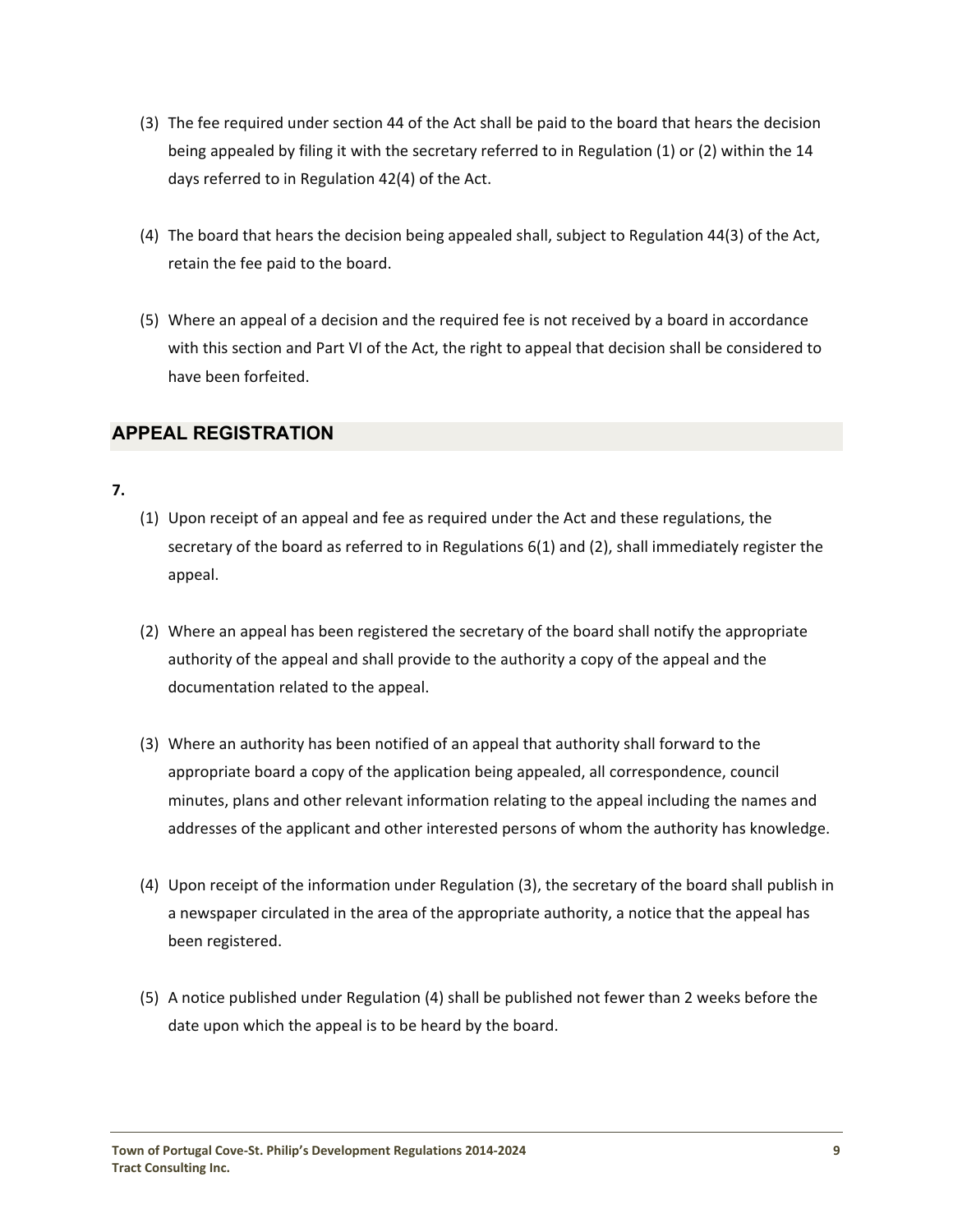## <span id="page-18-0"></span>**DEVELOPMENT PROHIBITED**

**8.** 

- (1) Immediately upon notice of the registration of an appeal the appropriate authority shall ensure that any development upon the property that is the subject of the appeal ceases.
- (2) Sections 102 and 104 of the Act apply to an authority acting under Regulation (1).
- (3) Upon receipt of a notification of the registration of an appeal with respect to an order under section 102 of the Act, an authority shall not carry out work related to the matter being appealed.

## **HEARING NOTICE AND MEETINGS**

#### **9.**

- (1) A board shall notify the appellant, applicant, authority and other persons affected by
	- (a) the subject of an appeal of the date, time and place for the appeal not fewer than 7 days before the date scheduled for the hearing of the appeal.
- (2) A board may meet as often as is necessary to conduct its work in an expeditious manner.

### **HEARING OF EVIDENCE**

**10.** 

- (1) A board shall meet at a place within the area under its jurisdiction and the appellant and other persons notified under Regulation 9(1) or their representative may appear before the board and make representations with respect to the matter being appealed.
- (2) A board shall hear an appeal in accordance with section 43 of the Act and these regulations.
- (3) A written report submitted under Regulation 43(2) of the Act respecting a visit to and viewing of a property shall be considered to have been provided in the same manner as evidence directly provided at the hearing of the board.
- (4) In the conduct of an appeal hearing, the board is not bound by the rules of evidence.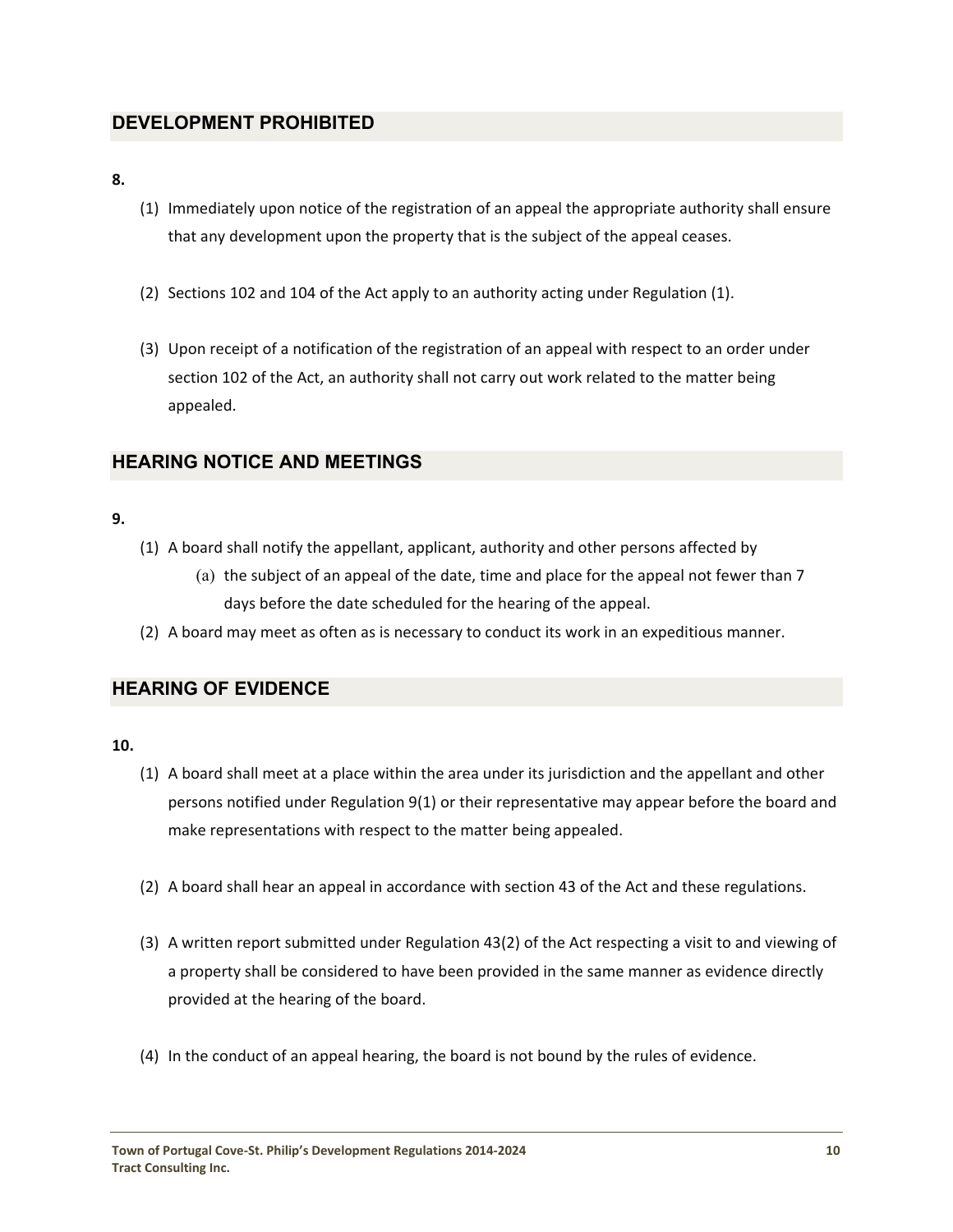## <span id="page-19-0"></span>**BOARD DECISION**

#### **11.**

A decision of the board must comply with the plan, scheme or development regulations that apply to the matter that has been appealed to that board.

### **VARIANCES**

#### **12.**

- (1) Where an approval or permit cannot be given by an authority because a proposed development does not comply with development standards set out in development regulations, an authority may, in its discretion, vary the applicable development standards to a maximum of 10% if, in the authority's opinion, compliance with the development standards would prejudice the proper development of the land, building or structure in question or would be contrary to public interest.
- (2) An authority shall not allow a variance from development standards set out in development regulations if that variance, when considered together with other variances made or to be made with respect to the same land, building or structure, would have a cumulative effect that is greater than a 10% variance even though the individual variances are separately no more than 10%.
- (3) An authority shall not permit a variance from development standards where the proposed development would increase the non‐conformity of an existing development.

### **NOTICE OF VARIANCE**

#### **13.**

Where an authority is to consider a proposed variance, that authority shall give written notice of the proposed variance from development standards to all persons whose land is in the immediate vicinity of the land that is the subject of the variance.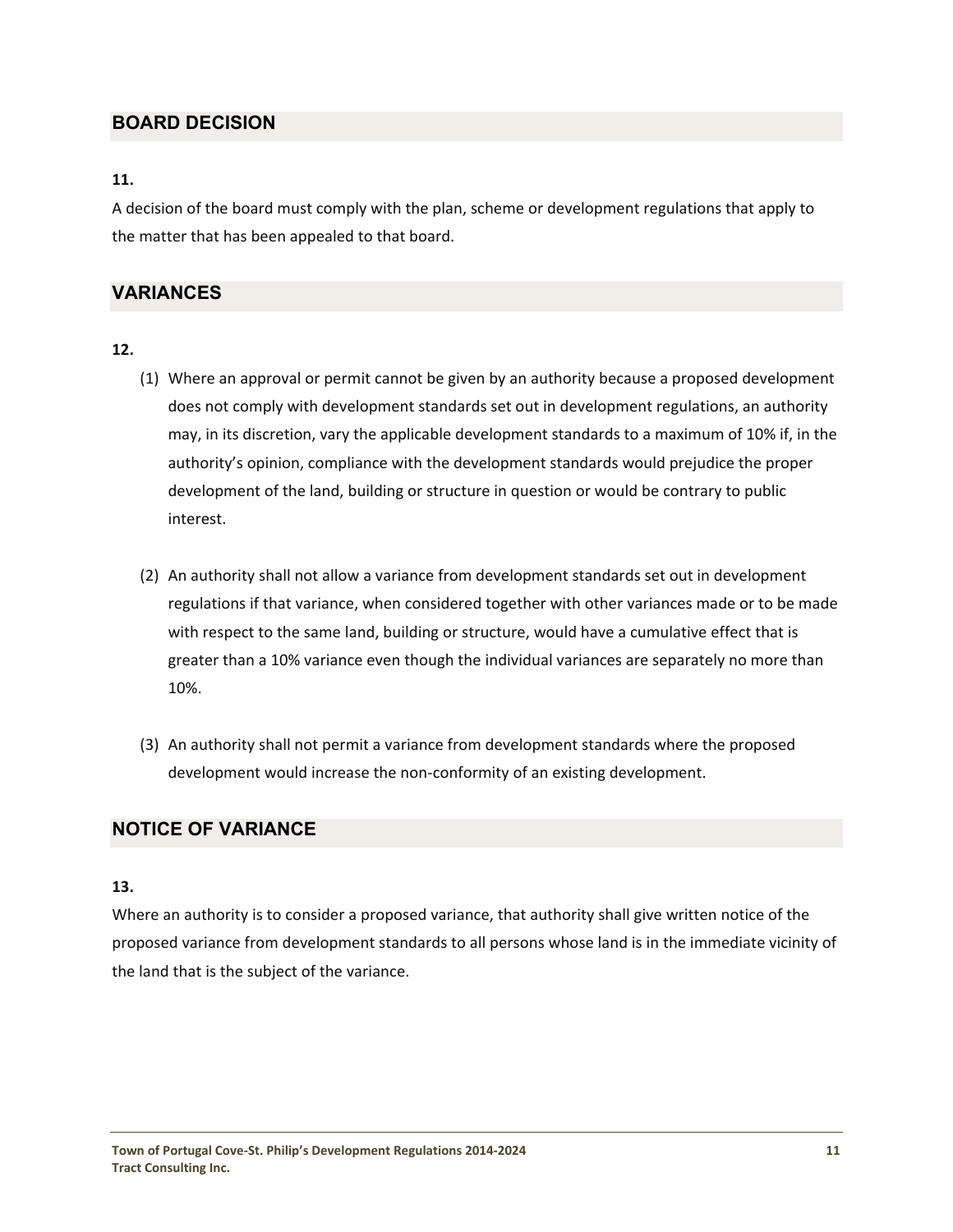## <span id="page-20-0"></span>**RESIDENTIAL NON-CONFORMITY**

#### **14.**

A residential building or structure referred to in paragraph  $108(3)(g)$  of the Act must, where being repaired or rebuilt, be repaired or rebuilt in accordance with the plan and development regulations applicable to that building or structure.

## **NOTICE AND HEARINGS ON CHANGE OF USE**

#### **15.**

Where considering a non-conforming building, structure or development under paragraph108(3)(d) of the Act and before making a decision to vary an existing use of that non-conforming building, structure or development, an authority, at the applicant's expense, shall publish a notice in a newspaper circulating in the area or by other means give public notice of an application to vary the existing use of a non‐conforming building, structure or development and shall consider any representations or submissions received in response to that advertisement.

## **NON-CONFORMANCE WITH STANDARDS**

#### **16.**

Where a building, structure or development does not meet the development standards that are included within the development regulations, the building, structure or development shall not be expanded if the expansion would increase the non-conformity and an expansion must comply with the development standards applicable to that building, structure or development.

### **DISCONTINUANCE OF NON-CONFORMING USE**

#### **17.**

An authority may make development regulations providing for a greater period of time than is provided under Regulation 108(2) of the Act with respect to the time by which a discontinued nonconforming use may resume operation.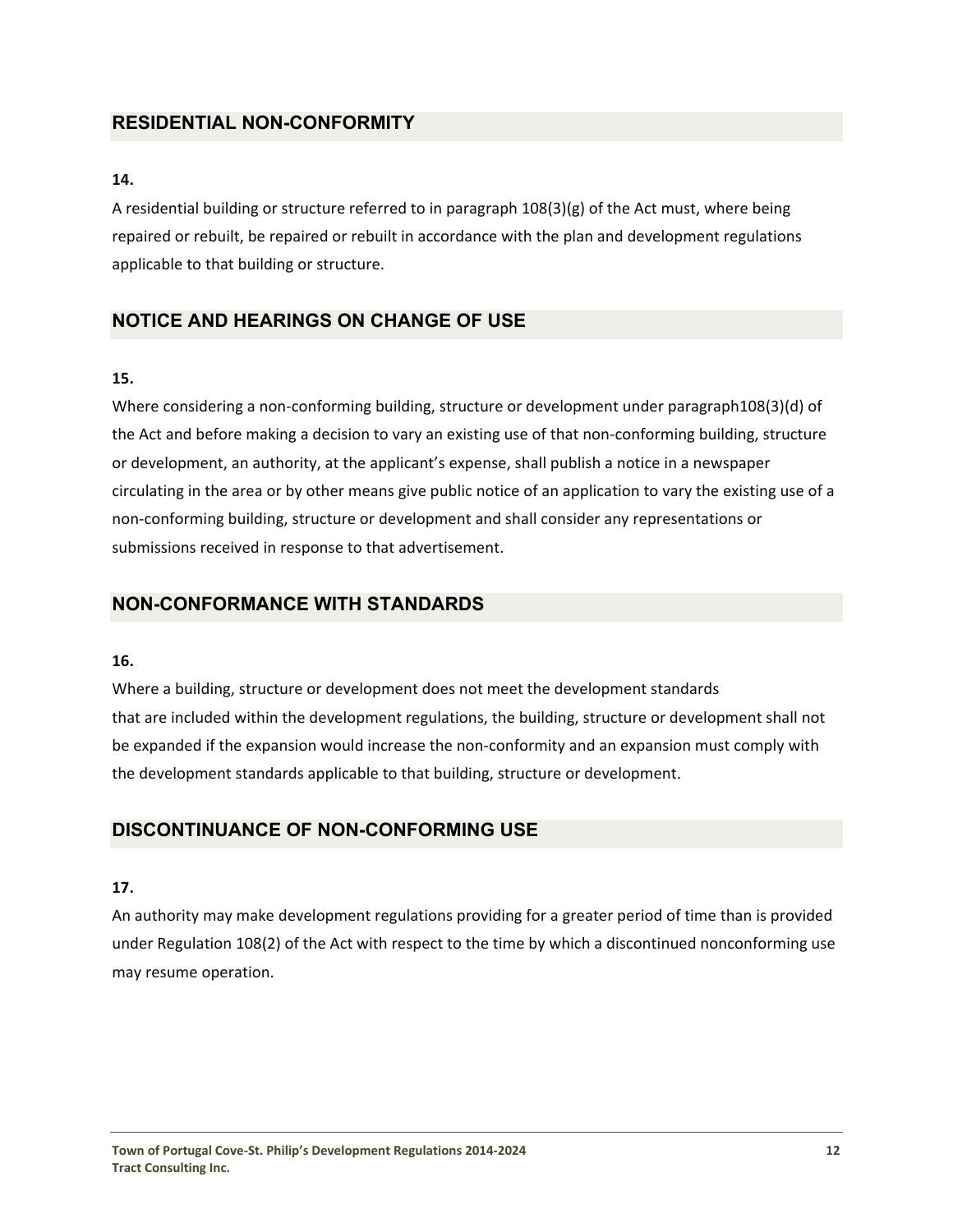## <span id="page-21-0"></span>**DELEGATION OF POWERS**

#### **18.**

An authority shall, where designating employees to whom a power is to be delegated under Regulation 109(3) of the Act, make that designation in writing.

## **COMMENCEMENT**

**19.**  These regulations shall be considered to have come into force on January 1, 2001.

**©Earl G. Tucker, Queen's Printer**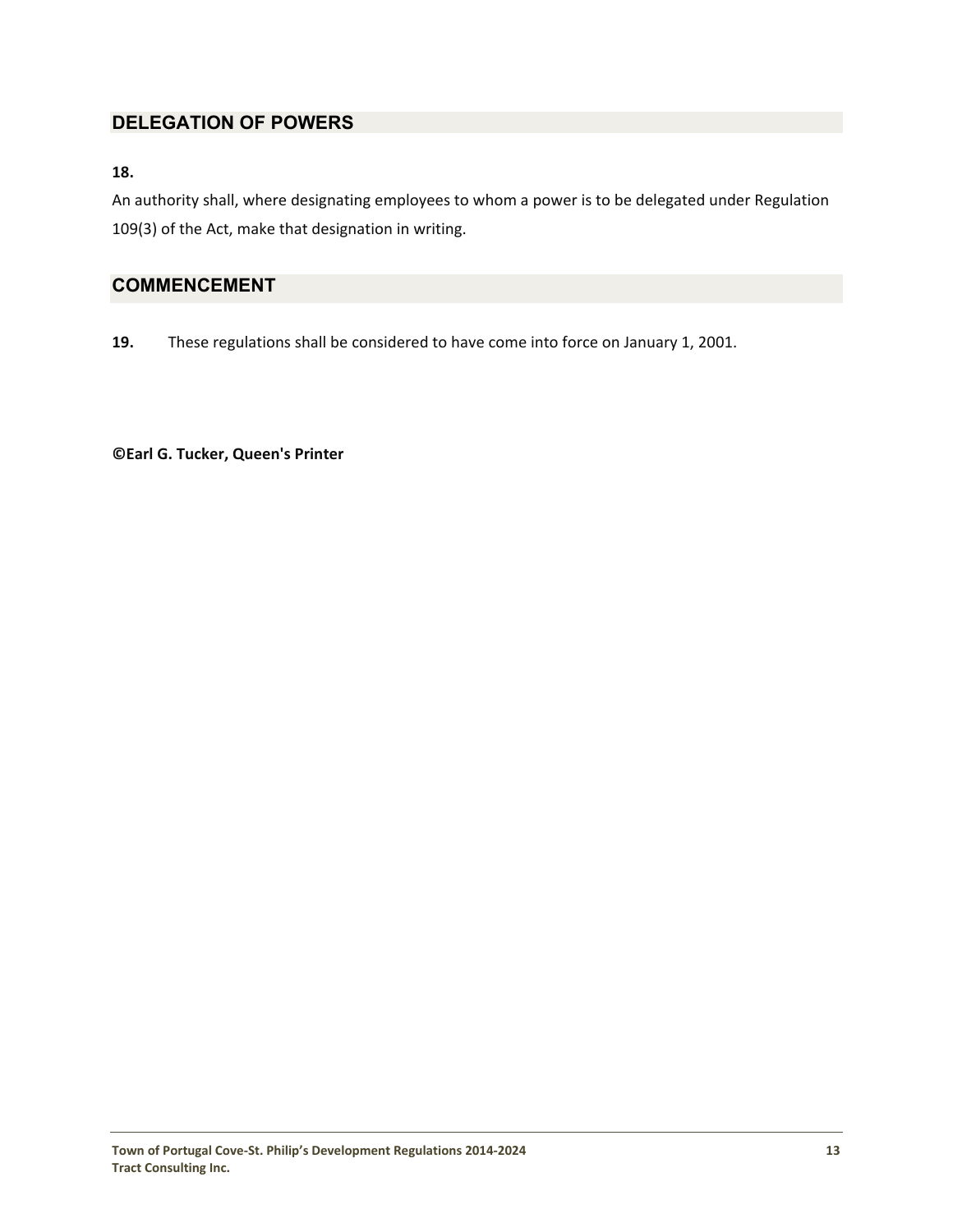## <span id="page-22-0"></span>**TOWN OF PORTUGAL COVE-ST. PHILIP'S LAND USE, ZONING, SUBDIVISION AND ADVERTISEMENT REGULATIONS (DEVELOPMENT REGULATIONS (2014-2024))**

### **APPLICATION**

#### **1. SHORT TITLE**

 These Regulations may be cited as the Town of Portugal Cove‐St. Philip's Development Regulations (2014‐2024).

#### **2. INTERPRETATION**

- (1) Words and phrases used in these Regulations shall have the meanings ascribed to them in Schedule A. No definitions provided within Schedule A are intended to contravene parallel definitions included within the Urban and Rural Planning Act (2000).
- (2) Words and phrases not defined in Schedule A shall have the meanings and interpretation which are commonly assigned to them in the context in which they are used in the Regulations.

#### **3. COMMENCEMENT**

These Regulations come into effect throughout the Portugal Cove‐St. Philip's Municipal Planning Area, hereinafter referred to as the Planning Area, on the date of publication of a notice to that effect in the *Newfoundland and Labrador Gazette*.

#### **4. MUNICIPAL CODE AND REGULATIONS**

The Building Code including the Plumbing Code, the Fire Code, the Electrical Code, and any other ancillary code and any Building Regulations, Waste Disposal Regulation and/or any other municipal regulations regulating or controlling the development, conservation and use of land in force in the Town of Portugal Cove-St. Philip's, shall, under these Regulations apply to the entire Planning Area.

#### **5. COUNCIL**

 In these Regulations, "Council" means the Council of the Town of Portugal Cove‐ St. Philip's.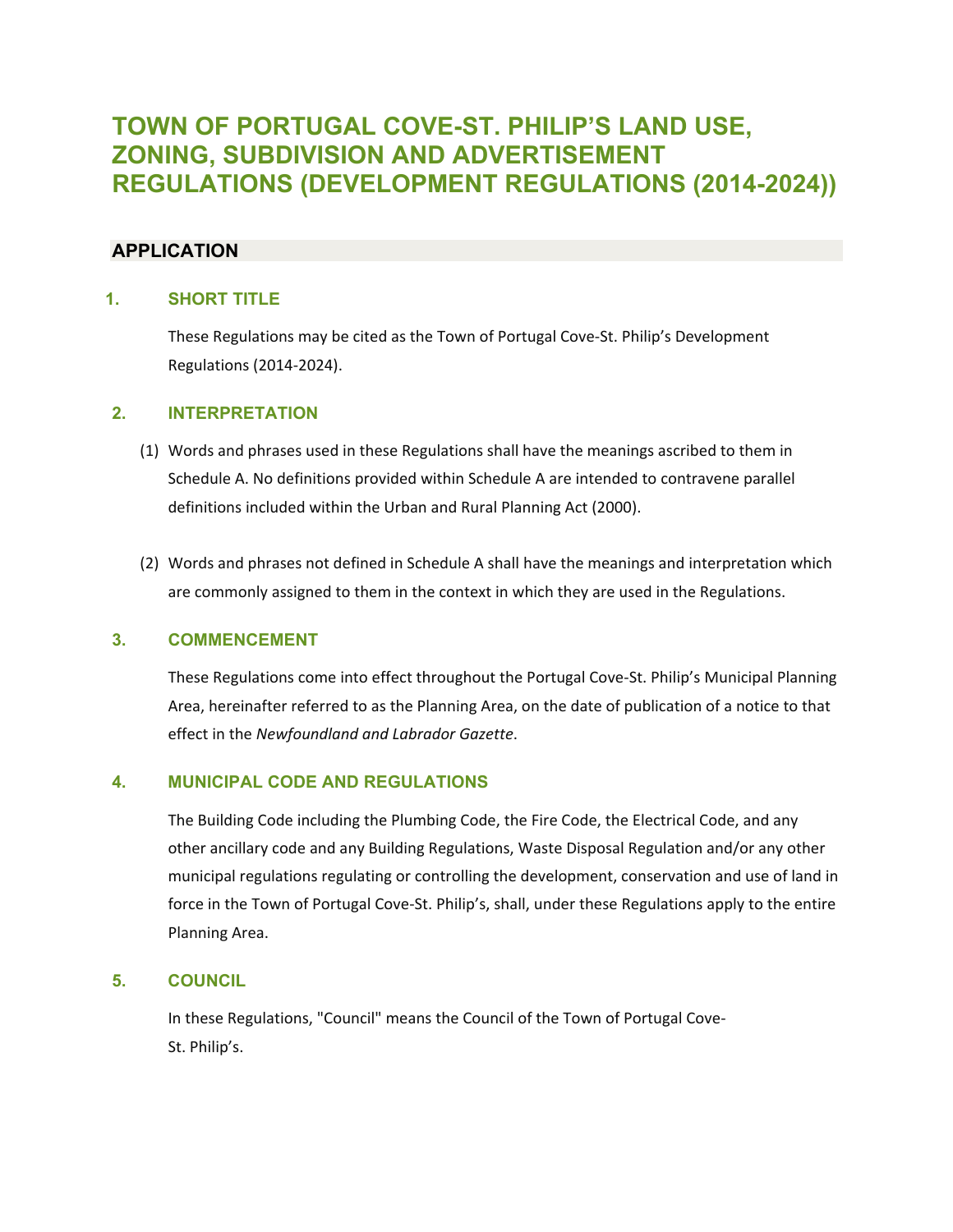# <span id="page-23-0"></span>**PART I - GENERAL REGULATIONS**

## **6. COMPLIANCE WITH REGULATIONS**

No development shall be carried out within the Planning Area except in accordance with the Portugal Cove‐St. Philip's Municipal Plan (2014‐2024) and these Regulations.

### **7. PERMIT REQUIRED**

No person shall carry out any development within the Planning Area except where otherwise provided in these Regulations unless a permit for the development has been issued by Council.

## **8. PERMIT TO BE ISSUED**

Subject to Regulations 9 and 10, a permit shall be issued for development within the Planning Area that conforms to:

- (1) the General Development Standards outlined in Part II of these Regulations, the requirements of Part V of these Regulations, and the use classes, standards, requirements, and conditions prescribed in Schedule C of these Regulations for the use zone in which the proposed development is located;
- (2) the applicable standards specified within the Building Code and/or other ancillary codes, and any Building Regulations, Waste Disposal Regulations, and/or any other municipal regulation in force in the Planning Area regulating or controlling development, conservation and use of land and buildings;
- (3) the standards identified in Part III of these Regulations in the case of advertisement;
- (4) the standards contained in Part IV of these Regulations in the case of subdivision;
- (5) the standards of design and appearance established by Council;
- (6) the provisions of the St. John's Urban Region Regional Plan; and,
- (7) the applicable approval requirements from the Province.

### **9. PERMIT NOT TO BE ISSUED IN CERTAIN CASES**

(1) Neither a permit nor approval in principle shall be issued for development within the Planning Area when it is premature by reason of the site lacking adequate road access, power, drainage, sanitary facilities, or domestic water supply, or being beyond the natural development of the area at the time of application unless the applicant contracts to pay the full cost of construction of the services deemed necessary by Council and such cost shall attach to and upon the property in respect of which it is imposed.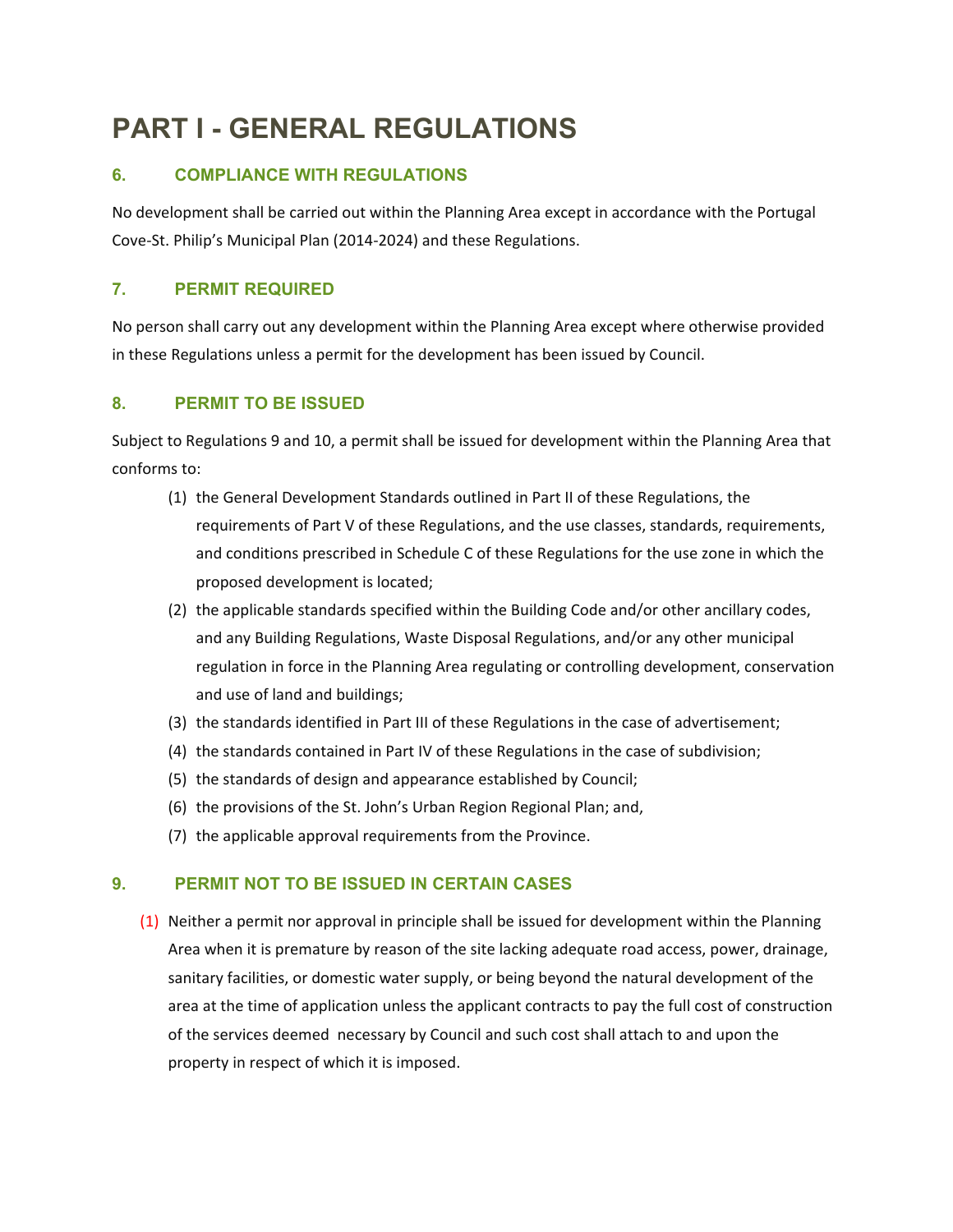<span id="page-24-0"></span>(2) A permit shall not be issued for development within the Planning Area unless the owner of the property which is subject of the application remits payment of any and all outstanding taxes for the previous calendar year, and any and all other fees, or charges owed by the owner, whether or not the said taxes, fees or charges pertain to the property which is the subject of the application. Council may, in its sole discretion, waive this requirement upon the owner making satisfactory payment arrangements for such taxes, fees or charges.

**(Development Regulations Amendment No. 2, 2015)**

#### **10. DISCRETIONARY POWERS OF COUNCIL**

- (1) In considering an application for a permit or for approval in principle to carry out development, Council shall take into account the policies expressed in the Municipal Plan and any further scheme, plan or regulations pursuant thereto, shall consider any applicable report and recommendation submissions from a qualified consultant, shall further consider recommendations from the Town Engineer, and shall assess the general appearance of the development of the area, the amenity of the surroundings, potential environmental effects, availability of municipal services and utilities, public safety and convenience, and any other considerations which are, in its opinion, material. Notwithstanding the conformity of the application with the requirements of these Regulations, Council may as a result of its consideration of the matters set out in this Regulation, conditionally approve or refuse the application.
- (2) Council will determine the uses that may or may not be developed in a use zone and those uses shall be listed in the Development Regulations as discretionary, permitted or prohibited uses for that area.
- (3) When approving or rejecting an application for a discretionary use, Council shall state in writing the basis for its decision.

#### **11. VARIANCES (REFER TO MINISTER'S DEVELOPMENT REGULATIONS, SECTION 12, JANUARY 2, 2001)**

(1) Where an approval or permit cannot be given by Council because a proposed development does not comply with the development standards identified within the development regulations, Council may vary the applicable development standards to a maximum of 10% if, in Council's opinion, compliance with the development standards would prejudice the proper development of the land, building or structure in question or would be contrary to public interest.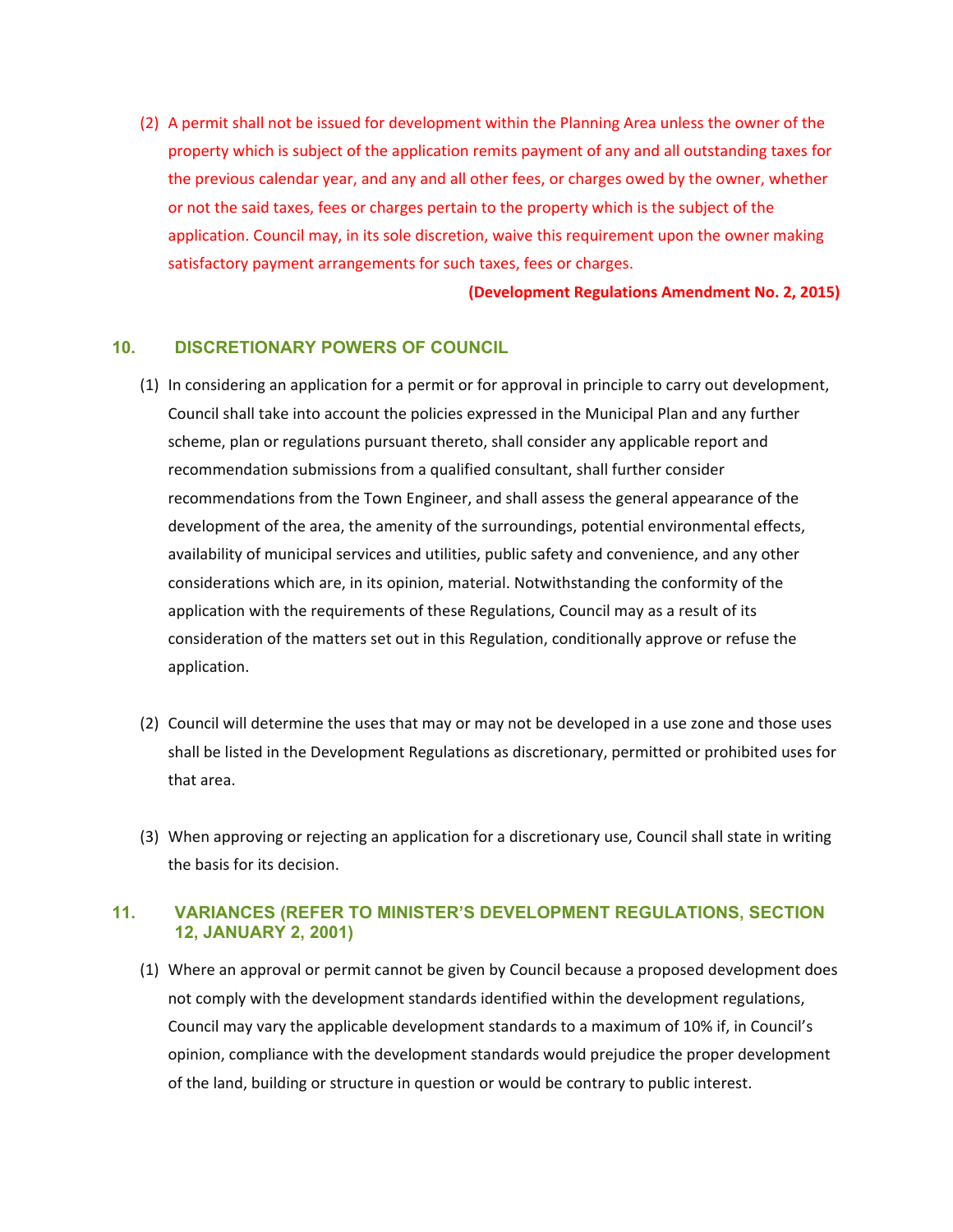- <span id="page-25-0"></span>(2) Council shall not allow a variance from development standards set out in development regulations if that variance, when considered together with other variances made or to be made with respect to the same land, building or structure, would have a cumulative effect that is greater than a 10% variance even though the individual variances are separately no more than 10%.
- (3) Council shall not permit a variance from development standards where the proposed development would increase the non‐conformity of an existing development.

#### **12. NOTICE OF VARIANCE (REFER TO MINISTER'S DEVELOPMENT REGULATIONS, SECTION 13, JANUARY 2, 2001)**

Where Council is to consider a proposed variance, Council shall give written notice of the proposed variance from development standards to all persons whose land is in the immediate vicinity of the land that is the subject of the variance, and allow a minimum period of 7 days for response.

#### **13. SERVICE LEVY**

- (1) Council may require a developer to pay a service levy where development is made possible or where the density of potential development is increased, or where the value of property is enhanced by the carrying out of public works either on or off the site of the development.
- (2) A service levy shall not exceed the cost, or estimated cost, including finance charges to Council of constructing or improving the public works referred to in Regulation 13(1) that are necessary for the real property to be developed in accordance with the standards required by Council and for uses that are permitted on that real property.
- (3) A service levy shall be assessed on the real property based on:
	- (a) the amount of real property benefited by the public works related to all the real property so benefited; and,
	- (b) the density of development made capable or increased by the public work.
- (4) Council may require a service levy to be paid by the owner of the real property:
	- (a) at the time the levy is imposed;
	- (b) at the time development of the real property commences;
	- (c) at the time development of the real property is completed; or,
	- (d) at such other time as Council may decide.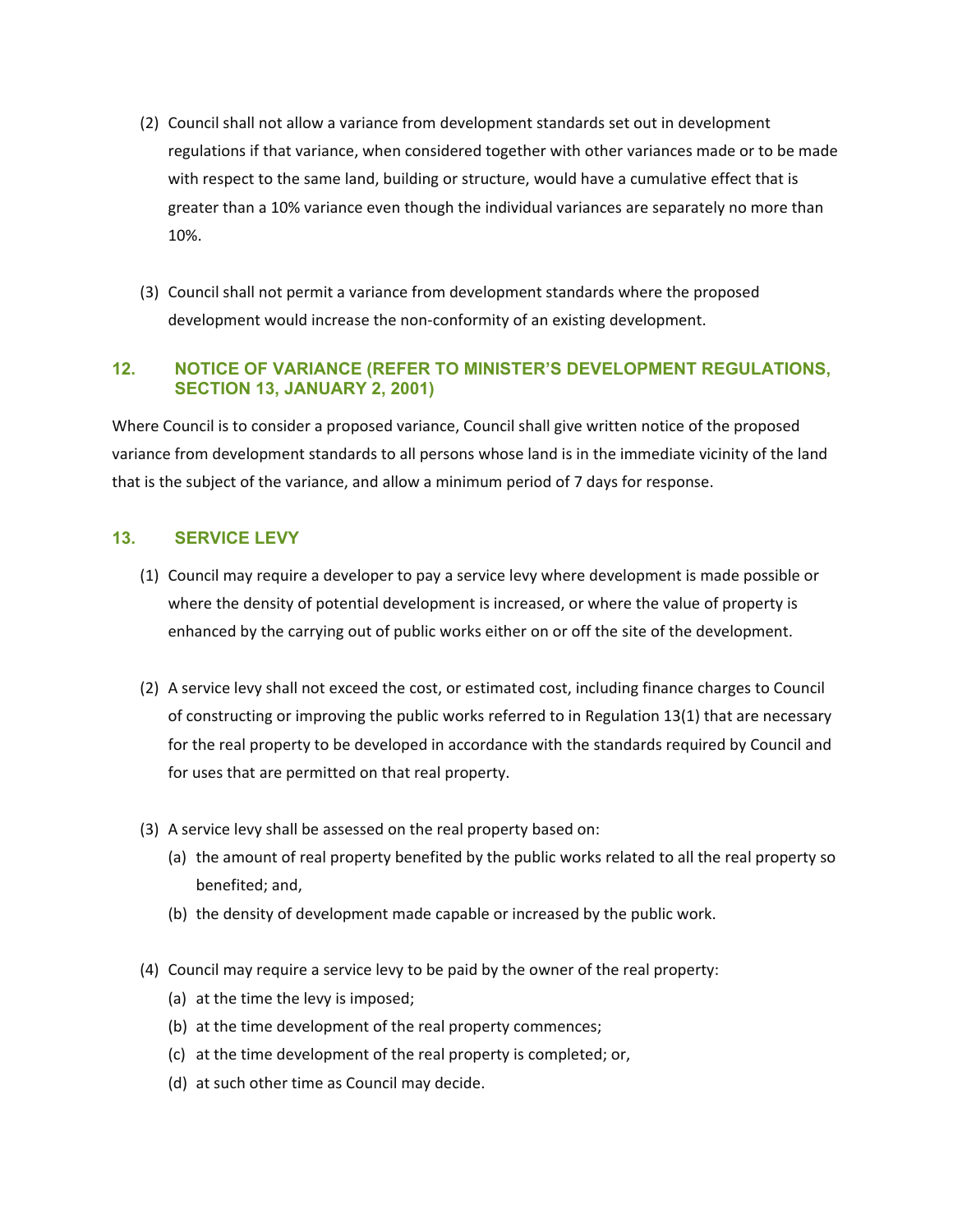#### <span id="page-26-0"></span>**14. FINANCIAL GUARANTEES BY DEVELOPER**

- (1) Council may require a developer before commencing a development to make such financial provisions and/or enter into such agreements as may be required to guarantee the payment of service levies, ensure site reinstatement, and to enforce the carrying out of any other condition attached to a permit or licence.
- (2) The financial provisions pursuant to Regulation 14(1) may be made in the form of:
	- (a) a cash deposit from the developer, to be held by Council; or,
	- (b) a guarantee by a bank, or other institution acceptable to the Minister, for expenditures by the developer; or,
	- (c) a performance bond provided by an insurance company or a bank; or,
	- (d) an annual contribution to a sinking fund held by Council; or,
	- (e) another form of financial guarantee that Council may approve.

#### **15. DEDICATION OF LAND FOR PUBLIC USE**

In addition to the requirements for conveyance and dedication of land under Regulation 90 (Subdivision Design Standards), Council may require the dedication of a percentage of the land area of any subdivision or other development for public use under Regulation 88 (Land for Public Open Space), and such land shall be conveyed to Council in accordance with the provisions of the Act.

#### **16. REINSTATEMENT OF LAND**

Where the use of land is discontinued or the intensity of its use is decreased, Council may order the developer, the occupier of the site, or the owner or all of them to reinstate the site, to remove all or any buildings or erections, to cover or fill all wells, septic tanks or excavations, to conduct an environmental audit and potentially remediate the site, and to close all or any accesses, or to do any of these things or all of them, as the case may be, and the developer, occupier or owner shall carry out the order of Council and shall put the site in a clean and sanitary condition to the satisfaction of Council.

#### **17. FORM OF APPLICATION**

(1) An application for a development permit or for approval in principle shall be made to Council only by the owner or by a person authorized by the owner on such form as may be prescribed by Council, and every application shall include such plans, specifications and drawings as Council may require, and be accompanied by the permit fee required by Council.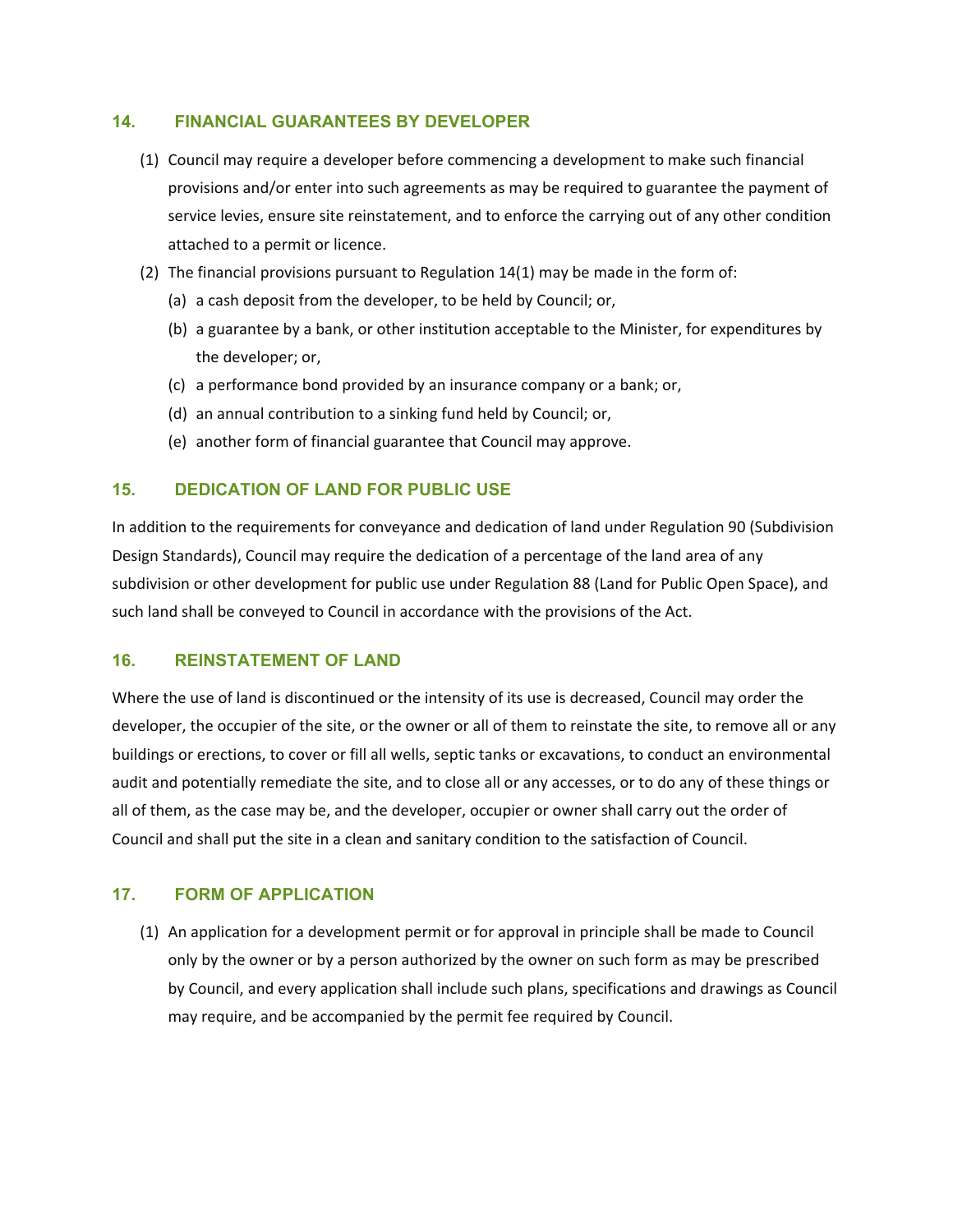<span id="page-27-0"></span>(2) Council shall supply to every applicant a copy of the application forms referred to in Regulation 17(1) and a description of the plans, specifications and drawings required to be provided with the application and any information or requirements applicable to the application.

#### **18. REGISTER OF APPLICATION**

(1) Council shall keep a public register of all applications for development, and shall enter therein Council's decision upon each application and the result of any appeal from that decision.

#### **19. DEFERMENT OF APPLICATION**

- (1) Council may, with the written agreement of the applicant, defer consideration of an application.
- (2) Applications properly submitted in accordance with these Regulations which have not been determined by Council and on which a decision has not been communicated to the applicant within eight weeks of the receipt thereof by Council, and on which consideration has not been deferred in accordance with Regulation 19(1), shall be deemed to be refused.

#### **20. APPROVAL IN PRINCIPLE**

- (1) Council may grant approval in principle for the erection, alteration or conversion of a building if, after considering an application for approval in principle made under these Regulations, it is satisfied that the proposed development is, subject to the approval of detailed plans, in compliance with these Regulations.
- (2) Where approval in principle is granted under this Regulation, it shall be subject to the subse‐ quent approval by Council of such details as may be listed in the approval in principle, which shall also specify that further application for approval of these details shall be received not later than two years from the grant of approval in principle.

#### **21. DEVELOPMENT PERMIT**

(1) A plan or drawing which has been approved by Council and which bears a mark and/or signature indicating such approval together with a permit shall be deemed to be permission to develop land in accordance with these Regulations but such permission shall not relieve the applicant from full responsibility for obtaining permits or approvals under any other regulation or statute prior to commencing the development; from having the work carried out in accordance with these Regulations or any other regulations or statutes; and from compliance with all conditions imposed there‐under.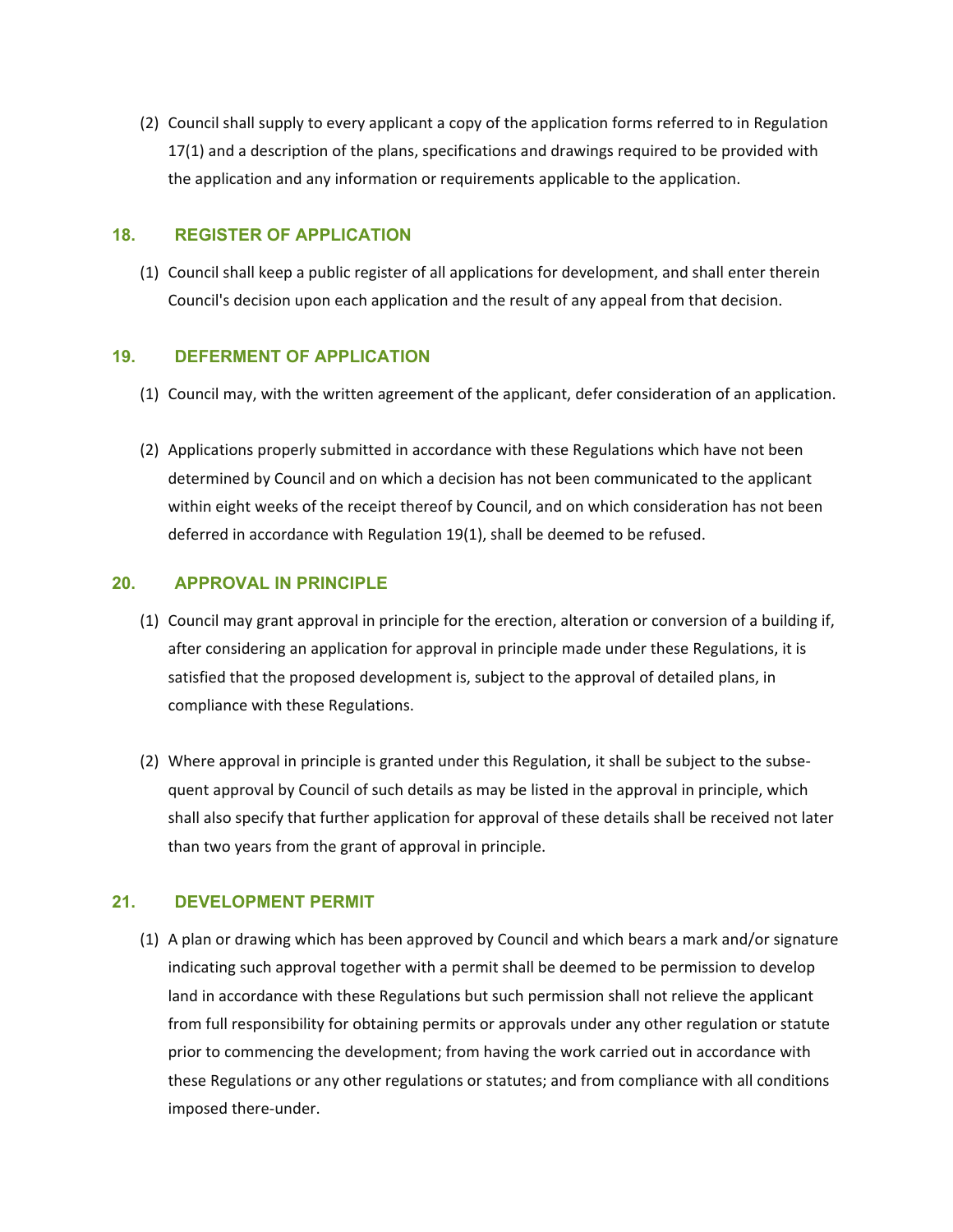- <span id="page-28-0"></span>(2) Council may attach to a permit or to approval in principle such terms, conditions and requirements as it deems fit in order to ensure that the proposed development will be in accordance with the purposes and intent of these Regulations.
- (3) Where Council deems necessary, a permit may be issued for a temporary development for a period not exceeding six months, which may be extended at the discretion of Council.
- (4) A permit is valid for such period, not in excess of two years, as may be stated therein, and if the development has not commenced, the permit may be renewed for a further period not in excess of one year, but a permit shall not be renewed more than once, except in the case of a permit for an advertisement, which may be renewed in accordance with Part III of these Regulations.
- (5) The approval of any application and plans or drawings or the issue of a permit shall not prevent Council from thereafter requiring the correction of errors, or from ordering the cessation, removal of, or remedial work on any development being carried out in the event that the same is in violation of this or any other regulations or statute.
- (6) Council may revoke a permit for failure by the holder of it to comply with these Regulations or any condition attached to the permit or where the permit was issued in error or was issued on the basis of incorrect information.
- (7) No person shall erase, alter or modify any drawing or specifications upon which a permit to develop has been issued by Council.
- (8) There shall be kept available on the premises where any work, matter or thing is being done for which a permit has been issued, a copy of the permit and any plans, drawings or specifications on which the issue of the permit was based during the whole progress of the work, or the doing of the matter or thing until completion.

#### **22. COMPLIANCE WITH LEGISLATION**

(1) New development will comply with applicable acts and regulations including, but not limited to, the provincial *Water Resources Act*, *Environmental Assessment Act*, *Lands Act*, *Health and Community Services Act,* and *Building Near Highways Regulation*, as well as the federal *Fisheries Act of Canada*, *Environmental Protection Act of Canada*, and *Canadian Migratory Bird Act.*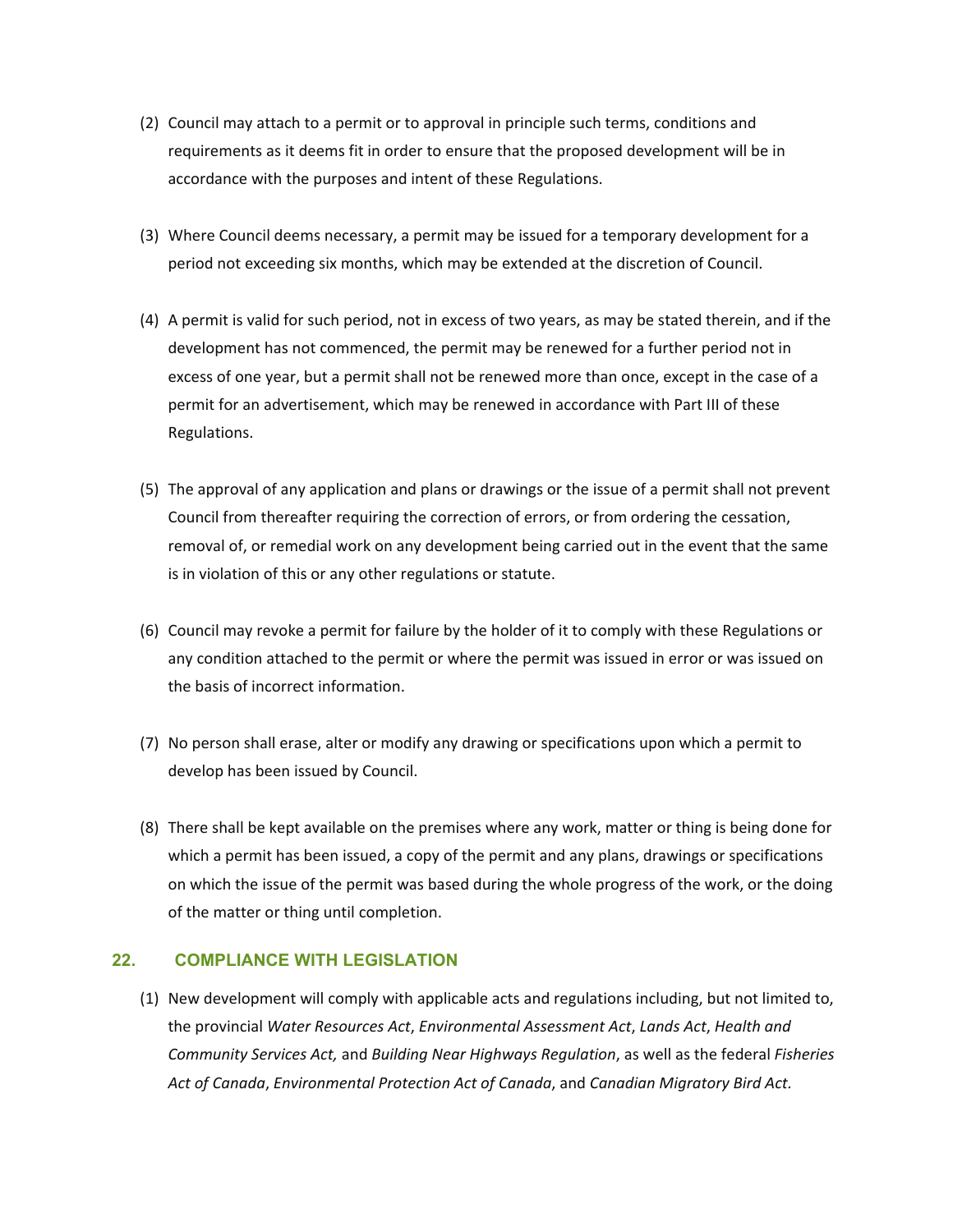- <span id="page-29-0"></span>(2) Prior to issuing a development permit, Council shall require the applicant to provide confirmation that necessary provincial and federal approvals have been obtained.
- (3) If Council feels that a proposed development may trigger the requirements of the *Environmental Assessment Act*, the proponent will be advised to consult with the Department of Environment and Conservation before a development permit will be issued.
- (4) A development permit will not be issued if Council is aware that the proposed development would not comply with a particular provincial or federal act or regulation.
- (5) Where these Regulations are more stringent than a provincial or federal act of regulation, these Regulations will apply.

#### **23. REASONS FOR REFUSING PERMIT**

Council shall, when refusing to issue a development permit or attaching conditions to a permit, state the reasons for so doing.

#### **24. NOTICE OF RIGHT TO APPEAL (REFER TO MINISTER'S DEVELOPMENT REGULATIONS, SECTION 5, JANUARY 2, 2001)**

Where Council makes a decision that may be appealed under Section 42 of the Urban and Rural Planning Act, Council shall, in writing, at the time of making that decision, notify the person to whom the decision applies of the:

- (a) person's right to appeal the decision to the board;
- (b) time by which an appeal is to be made;
- (c) right of other interested persons to appeal the decision; and,
- (d) manner of making an appeal and the address for the filing of the appeal.

#### **25. APPEAL REQUIREMENTS (REFER TO MINISTER'S DEVELOPMENT REGULATIONS, SECTION 6, JANUARY 2, 2001)**

(1) The secretary of the Appeal Board at the Department of Municipal Affairs, Main Floor, Confederation Building (West Block), P.O. Box 8700, St. John's, Nfld., A1B 4J6 is the secretary to all Appeal Boards in the province and an appeal filed with that secretary within the time period referred to in Regulation 42(4) of the Act shall be considered to have been filed with the appropriate Appeal Board.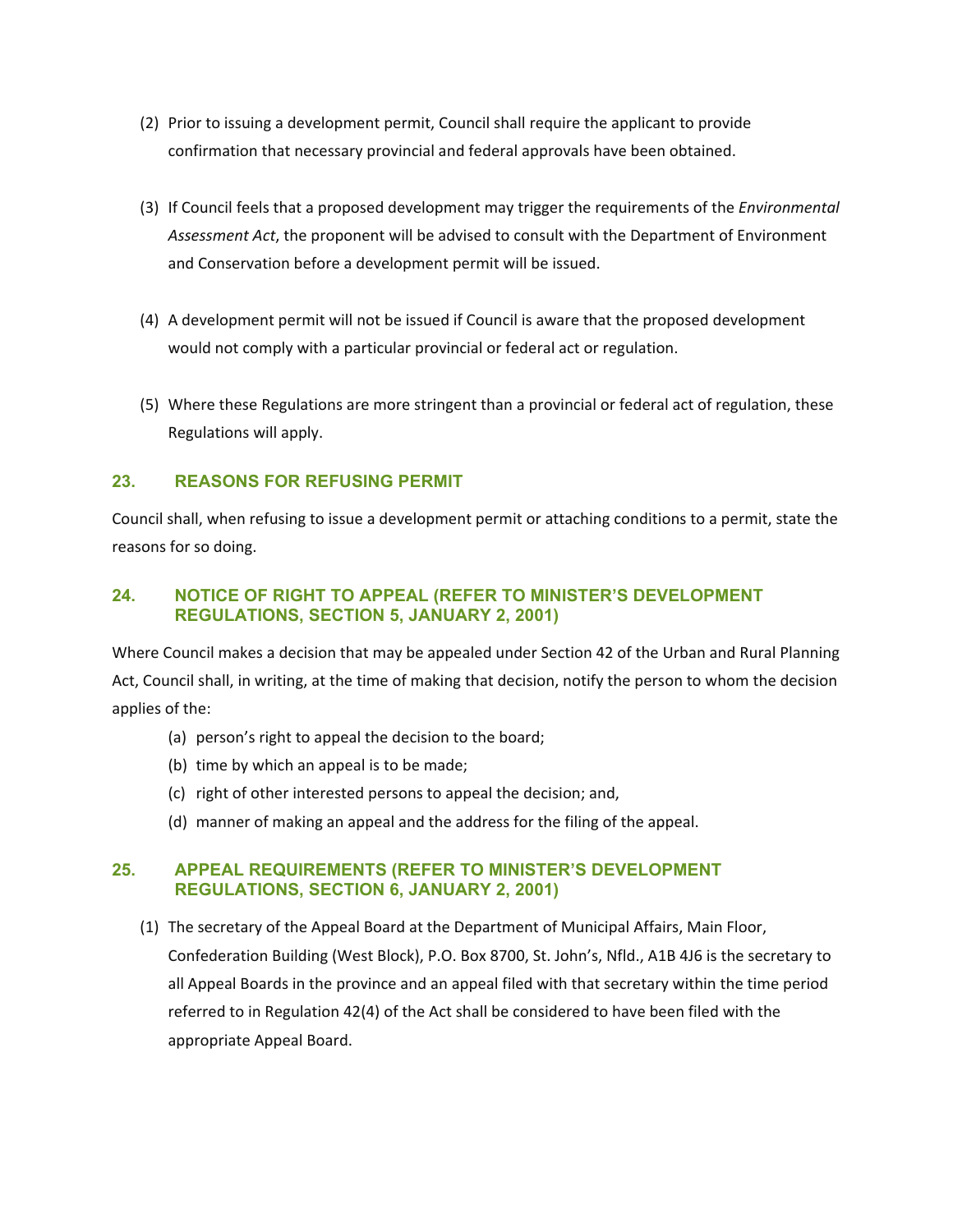- <span id="page-30-0"></span>(2) The fee required under Section 44 of the Act shall be paid to the Appeal Board that hears the decision being appealed by filing it with the secretary referred to in Regulation (1) or (2) within the 14 days referred to in Regulation 42(4) of the Act.
- (3) The Appeal Board that hears the decision being appealed shall, subject to Regulation 44(3) of the Act, retain the fee paid to the Appeal Board.
- (4) Where an appeal of a decision and the required fee is not received by an Appeal Board in accordance with this section and Part VI of the Act, the right to appeal that decision shall be considered to have been forfeited.

#### **26. APPEAL REGISTRATION (REFER TO MINISTER'S DEVELOPMENT REGULATIONS, SECTION 7, JANUARY 2, 2001)**

- (1) Upon receipt of an appeal and fee as required under the Act and these regulations, the secretary of the Appeal Board as referred to in Regulations (1) and (2) shall immediately register the appeal.
- (2) Where an appeal has been registered the secretary of the Appeal Board shall notify Council of the appeal and shall provide to Council a copy of the appeal and the documentation related to the appeal.
- (3) Where Council has been notified of an appeal, Council shall within one week of notification forward to the appropriate board a copy of the application being appealed, all correspondence, council minutes, plans and other relevant information relating to the appeal including the names and addresses of the applicant and other interested persons of whom Council has knowledge.
- (4) Upon receipt of the information under Regulation 26(3), the secretary of the board shall publish in a newspaper circulated in the Portugal Cove‐St. Philip's area, a notice that the appeal has been registered.
- (5) A notice published under Regulation 26(4) shall be published not fewer than 2 weeks before the date upon which the appeal is to be heard by the board.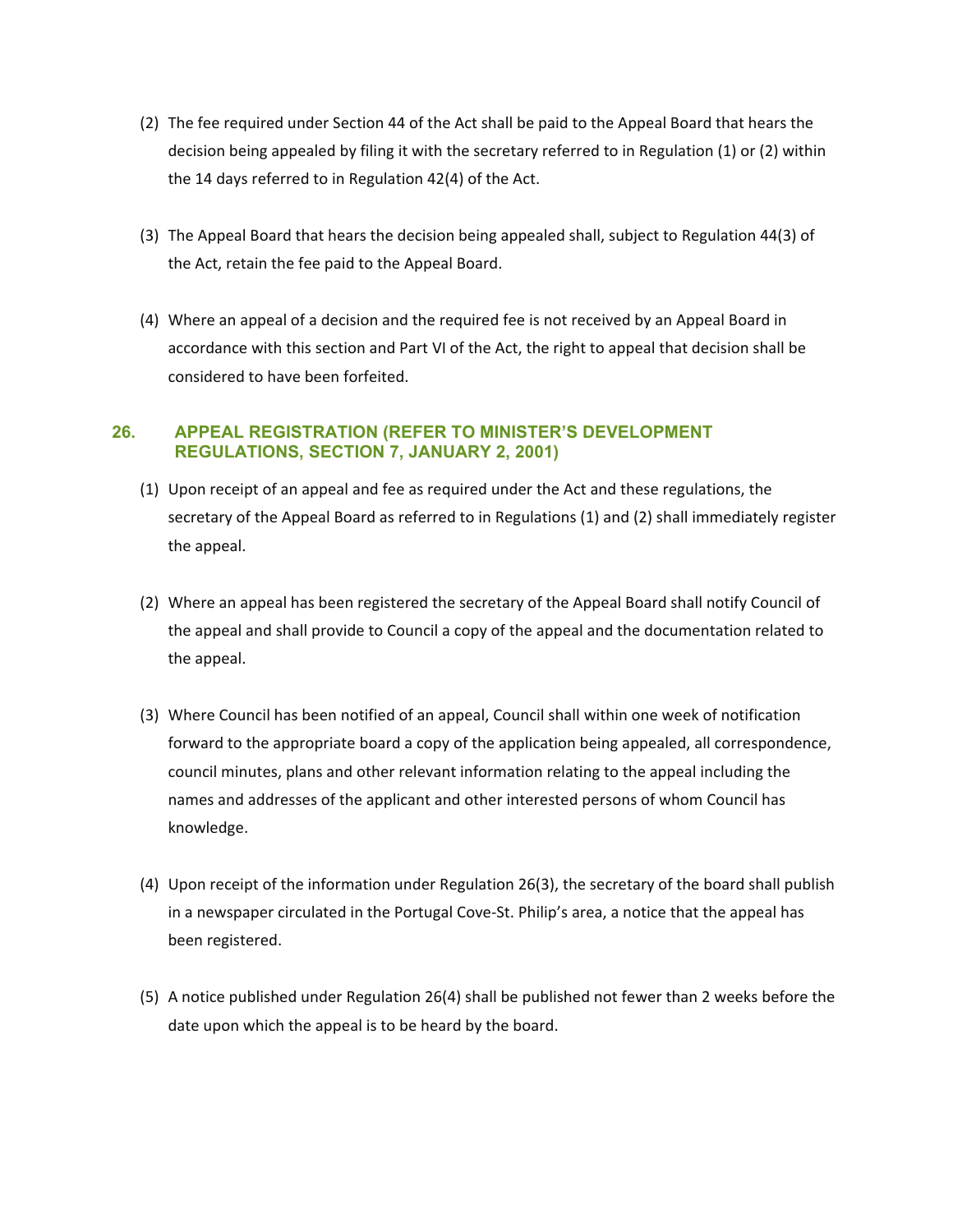#### <span id="page-31-0"></span>**27. DEVELOPMENT PROHIBITED (REFER TO MINISTER'S DEVELOPMENT REGULATIONS, SECTION 8, JANUARY 2, 2001)**

- (1) Immediately upon notice of the registration of an appeal, Council shall ensure that any development upon the property that is the subject of the appeal ceases.
- (2) Sections 102 and 104 of the Act apply to Council acting under Regulation (1).
- (3) Upon receipt of a notification of the registration of an appeal with respect to an order under Section 102 of the Act, Council shall not carry out work related to the matter being appealed.

#### **28. APPEAL BOARD**

(1) The minister may, by order, establish an Appeal Board and shall assign to the Appeal Board a specific area of the province over which it shall have jurisdiction, as outlined in Section 40, of the Act.

#### **29. APPEALS**

- (1) A person or an association of persons aggrieved of a decision that, under the regulations, may be appealed, may appeal that decision to the appropriate Appeal Board where the decision is with respect to:
	- (a) an application to undertake a development;
	- (b) a revocation of an approval or a permit to undertake a development;
	- (c) the issuance of a stop work order; and,
	- (d) a decision permitted under the Act or another Act to be appealed to the board.
- (2) A decision of Council to adopt, approve or proceed with a municipal plan, a scheme, development regulations and amendments and revisions of them is final and not subject to an appeal.
- (3) An Appeal Board shall not make a decision that does not comply with the municipal plan, a scheme and development regulations that apply to the matter being appealed.
- (4) An appeal shall be filed with the Appeal Board not more than 14 days after the person who made the original application has received the decision being appealed.
- (5) An appeal shall be made in writing and shall include: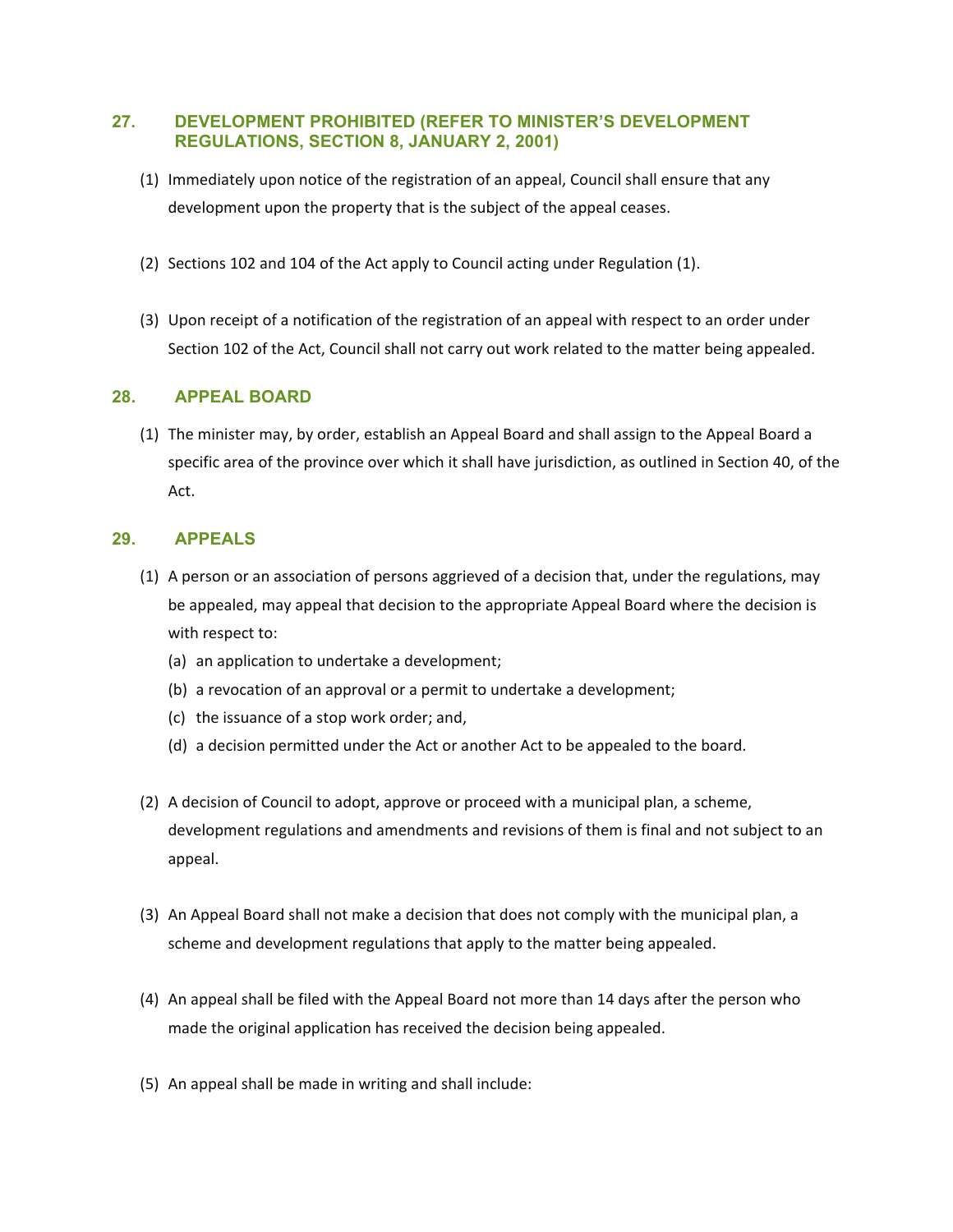- <span id="page-32-0"></span>(a) a summary of the decision appealed from;
- (b) the grounds for the appeal; and,
- (c) the required fee.
- (6) A person or group of persons affected by the subject of an appeal or their representatives may appear before an Appeal Board and make representations concerning the matter under appeal.
- (7) An Appeal Board may inform itself of the subject matter of the appeal in the manner it considers necessary to reach a decision.
- (8) An Appeal Board shall consider and determine appeals in accordance with the Act and the municipal plan, scheme and regulations that have been registered under Section 24, of the Act, and having regard to the circumstances and merits of the case.
- (9) A decision of the Appeal Board must comply with the plan, scheme or development regulations that apply to the matter that has been appealed to that board.
- (10)In determining an appeal, an Appeal Board may confirm, reverse or vary the decision appealed from and may impose those conditions that the board considers appropriate in the circumstances and may direct Council to carry out its decision or make the necessary order to have its decision implemented.
- (11)Notwithstanding Regulation (10), where Council may, in its discretion, make a decision, an Appeal Board shall not make another decision that overrules the discretionary decision.
- (12)The decision of a majority of the members of an Appeal Board present at the hearing of an appeal shall be the decision of the Appeal Board.
- (13)An Appeal Board shall, in writing notify the appellant and Council of the decision of the Appeal Board.

#### **30. HEARING NOTICE AND MEETINGS (REFER TO MINISTER'S DEVELOPMENT REGULATIONS, SECTION 9, JANUARY 2, 2001)**

(1) An Appeal Board shall notify the appellant, applicant, Council and other persons affected by the subject of an appeal of the date, time and place for the appeal not fewer than 7 days before the date scheduled for the hearing of the appeal.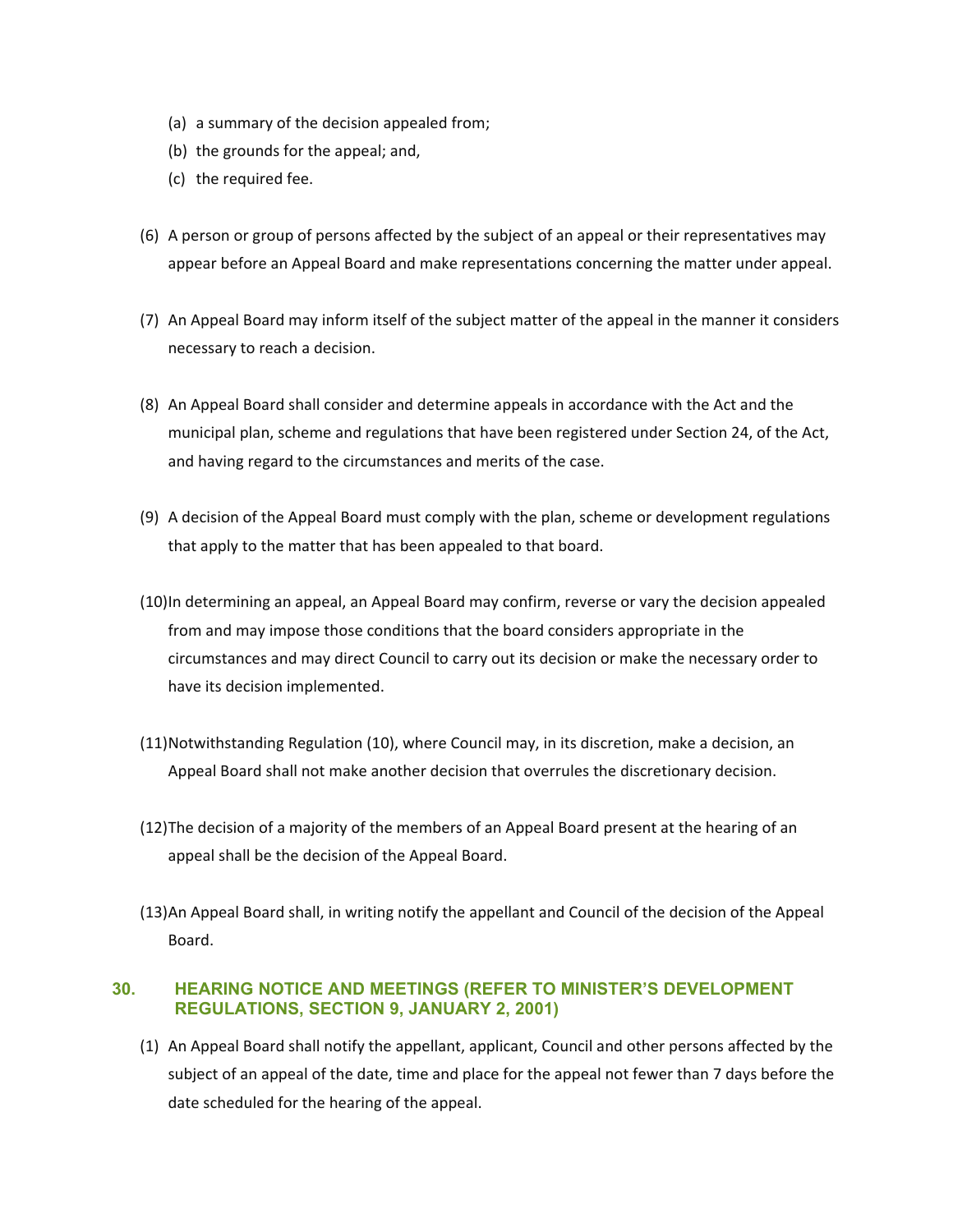<span id="page-33-0"></span>(2) An Appeal Board may meet as often as is necessary to conduct its work in an expeditious manner.

#### **31. HEARING OF EVIDENCE (REFER TO MINISTER'S DEVELOPMENT REGULATIONS, SECTION 10, JANUARY 2, 2001)**

- (1) An Appeal Board shall meet at a place within the area under its jurisdiction and the appellant and other persons notified under Regulation 30(1) or their representative may appear before the Appeal Board and make representations with respect to the matter being appealed.
- (2) An Appeal Board shall hear an appeal in accordance with Section 43 of the Act and these regulations.
- (3) A written report submitted under Regulation 43(2) of the Act respecting a visit to and viewing of a property shall be considered to have been provided in the same manner as evidence directly provided at the hearing of the Appeal Board.
- (4) In the conduct of an appeal hearing, the Appeal Board is not bound by the rules of evidence.

#### **32. RETURN OF APPEAL FEE**

Where an appeal made by an appellant under Section 42 of the Act is successful, an amount of money equal to the fee paid by that appellant under regulation 25(2) shall be paid to him or her by Council.

#### **33. NOTICE OF APPLICATION (REFER TO MINISTER'S DEVELOPMENT REGULATIONS, SECTION 13 AND 15, JANUARY 2, 2001)**

When a change in non-conforming use is to be considered under Regulation 49, or when the development proposed is listed as a discretionary use in Schedule C of the Development Regulations, Council shall, at the expense of the applicant, give notice of an application for a permit or for approval in principle, by public advertisement in a newspaper circulating in the area, and allow a minimum period of seven (7) days for response.

#### **34. RIGHT OF ENTRY**

Council or any inspector representing Council may enter upon any public or private land and may at all reasonable times enter any development or building upon the land for the purpose of making surveys or examinations or obtaining information relative to the carrying out of any development, construction, alteration, repair, or any other works whatsoever which Council is empowered to regulate.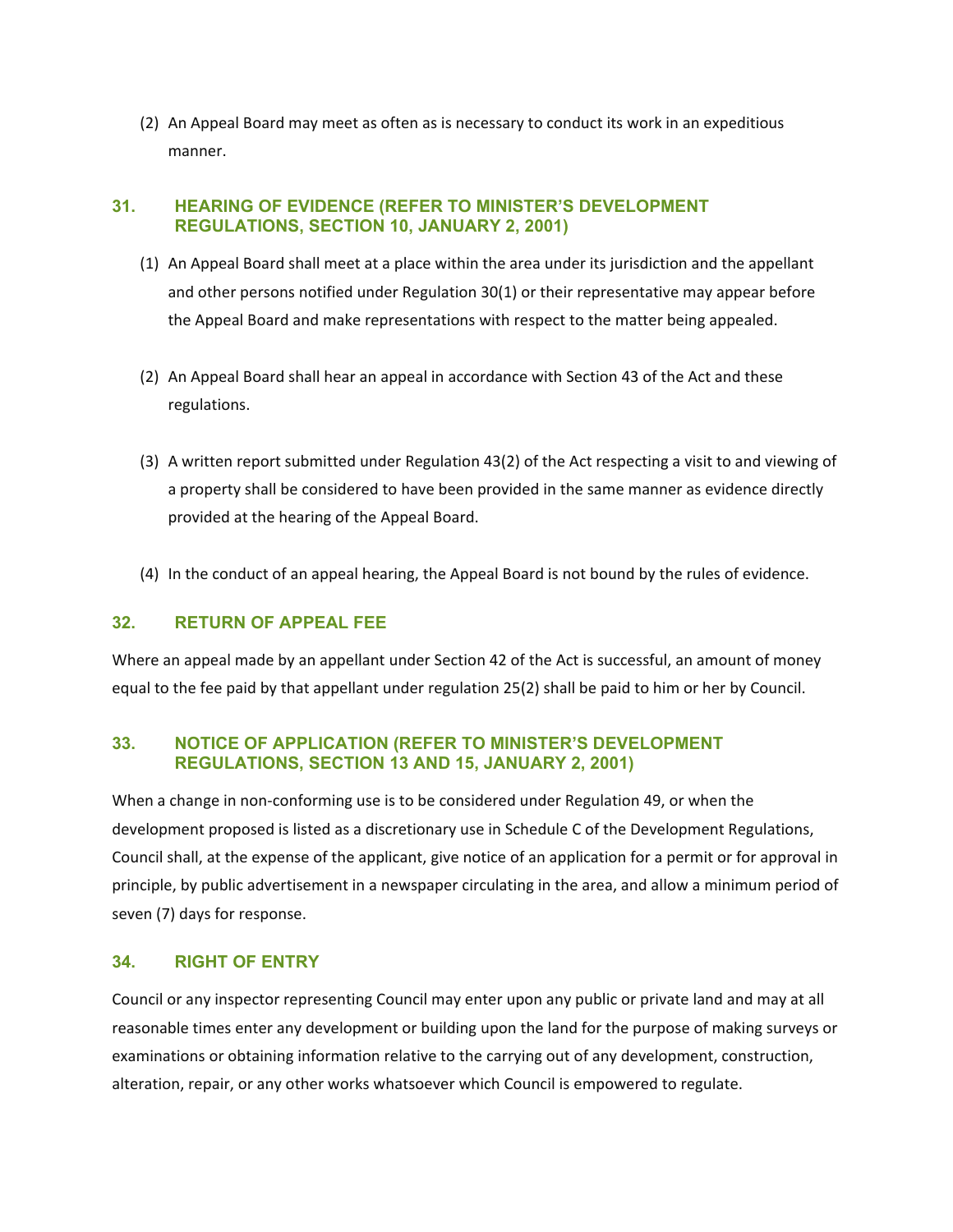#### **35. RECORD OF VIOLATIONS**

Every inspector shall keep a record of any violation of these regulations which comes to his knowledge and report that violation to Council.

#### **36. STOP WORK ORDER AND PROSECUTION**

- (1) Where a person begins a development contrary or apparently contrary to these Regulations, Council may order that person to stop the development or work connected therewith.
- (2) A person who does not comply with an order made under Regulation 36(1) is guilty of an offence under the provisions of the Act.

#### **37. DELEGATION OF POWERS (REFER TO MINISTER'S DEVELOPMENT REGULATIONS, SECTION 18, JANUARY 2, 2001**

Council shall, where designating employees to whom a power is to be delegated under Regulation 109(3) of the Act, make that designation in writing.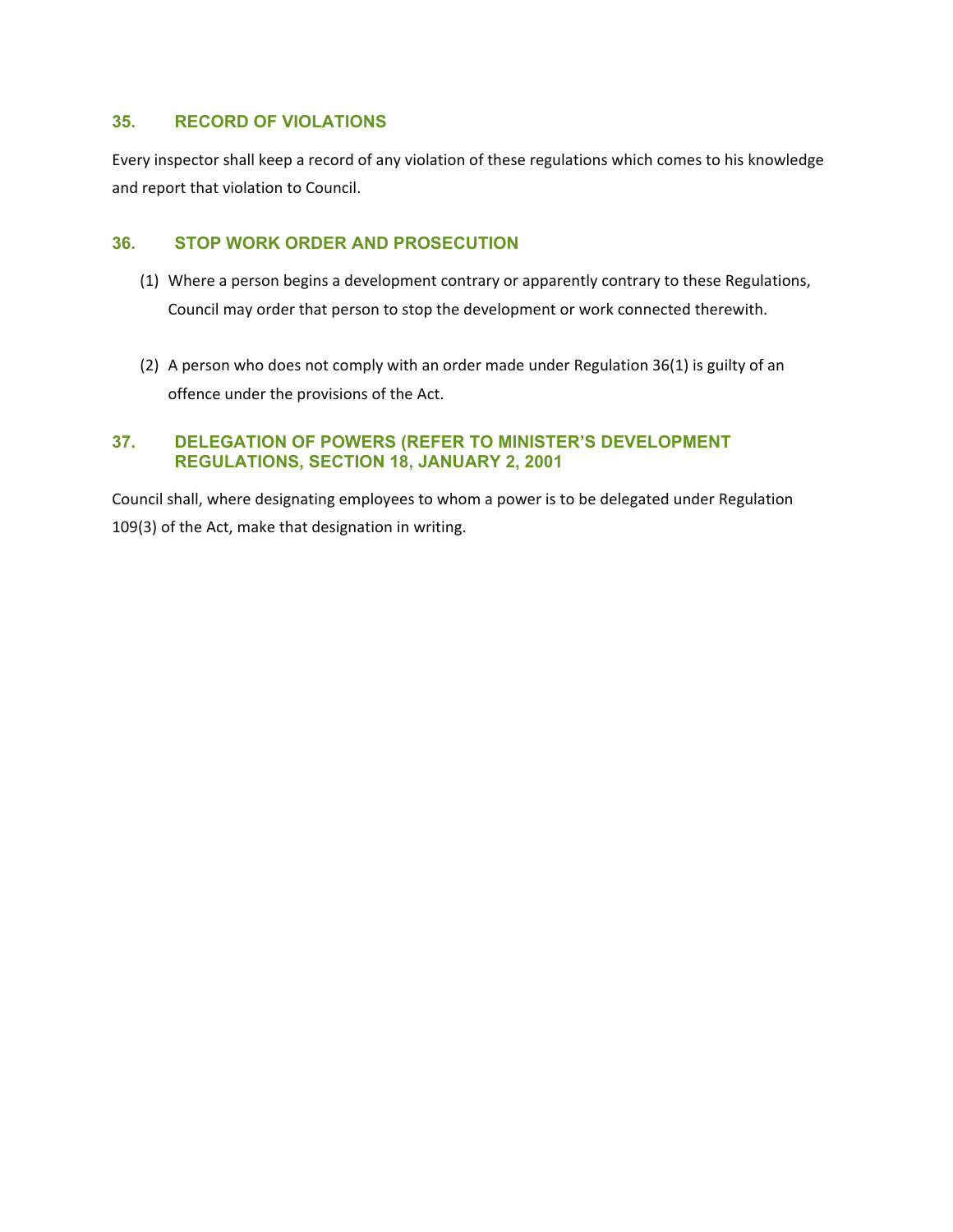# <span id="page-35-0"></span>**PART II – GENERAL DEVELOPMENT STANDARDS**

#### **38. ACCESSES AND SERVICE STREETS**

- (1) Access shall be located to the specification of Council so as to ensure the greatest possible convenience and safety of the road network system and Council may prescribe the construction of service streets to reduce the number of accesses to collector and arterial streets.
- (2) No driveway or other entryway to a parcel of land shall be closer than ten (10) metres (32.8 feet) to the street line of any street intersection.

#### **39. ACCESSORY BUILDINGS**

- (1) Accessory buildings shall be clearly incidental and complementary to the use of the main buildings in character, use and size, and shall be contained on the same lot. Accessory buildings, except for a temporary building for on-site construction drawings, equipment and tools storage as approved by Council, shall not be erected on a property before the principal building is constructed.
- (2) No accessory building or part thereof shall project in front of any building line.
- (3) Council may approve a location of an accessory building closer to the building line than the main dwelling where:
	- (a) Council considers that the proposed location complements the historical development pattern in the surrounding area, such as the heritage homes near the harbour areas that have reduced setbacks;
	- (b) Council considers that the location as required would pose a threat to road safety;
	- (c) Council finds that the physical limitations of the property would not allow for the development of an accessory building as required;
	- (d) Council considers that the proposed location as required would adversely affect the view from neighbouring homes, and
	- (e) At Council's discretion, when the property has a minimum lot area of 4,000  $m<sup>2</sup>$  and a front yard that is sufficient enough so that the proposed location will not have an adverse effect on the enjoyment of surrounding properties or pose a threat to road safety.

**(Development Regulations Amendment No. 2, 2015)**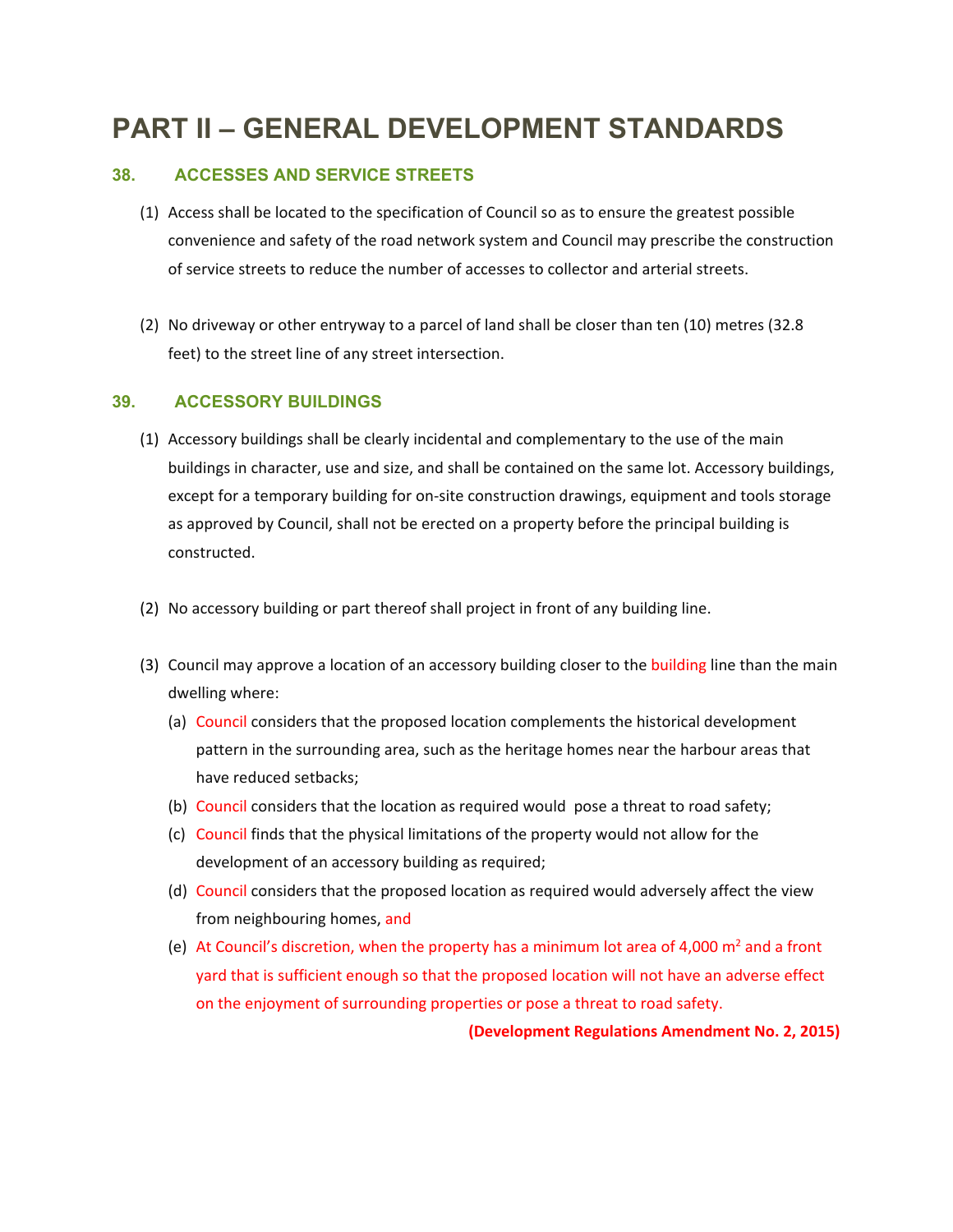- (4) Council will give written notice to all persons whose land is in the immediate vicinity of the proposed development, and allow a minimum period of seven (7) days for response before approving an accessory building in a location other than is required in Regulation 39(2).
- (5) The following accessory building types do not require permit approval (except where located within an environmentally sensitive area identified in Schedule E) but must comply with all applicable external Provincial approvals, as required:
	- (a) Accessory Buildings measuring 2.3  $m<sup>2</sup>$  (25 ft<sup>2</sup>) or less; and
	- (b) Greenhouses for residential purposes measuring 14  $m<sup>2</sup>$  (150 ft<sup>2</sup>) or less that are temporary in nature and are constructed using wood or metal framing, plastic sheeting, and has no constructed flooring.

**(Development Regulations Amendment No. 3, 2019)**

## **40. ADVERTISEMENTS**

Advertisements shall not be erected or displayed except in accordance with Part III of these Regulations.

# **41. BUFFER STRIPS**

- (1) Where any industrial, commercial or institutional development permitted in any Use Zone abuts an existing or proposed residential area, or is separated from it by a road only, the owner of the site of the development shall provide a buffer strip not less than ten (10) metres (32.8 feet) wide between any residential activity and the industrial, commercial, or institutional area. The buffer shall include the provision of such natural or structural barrier as may be required by Council and shall be constructed and maintained by the owner or occupier to the satisfaction of Council.
- (2) Where any new residential subdivision is permitted to abut the rear or side property boundaries of an existing residential lot, a natural vegetation buffer or other structural barrier such as privacy fence will be required by Council and shall be constructed and maintained by the owner or occupier to the satisfaction of Council.

## **42. BUILDING LINE AND SETBACK**

(1) Council, by resolution, may establish a building line on a public street and may require new buildings to be located on that building line, whether or not the building line conforms to the standards set out in Schedule C of these Regulations.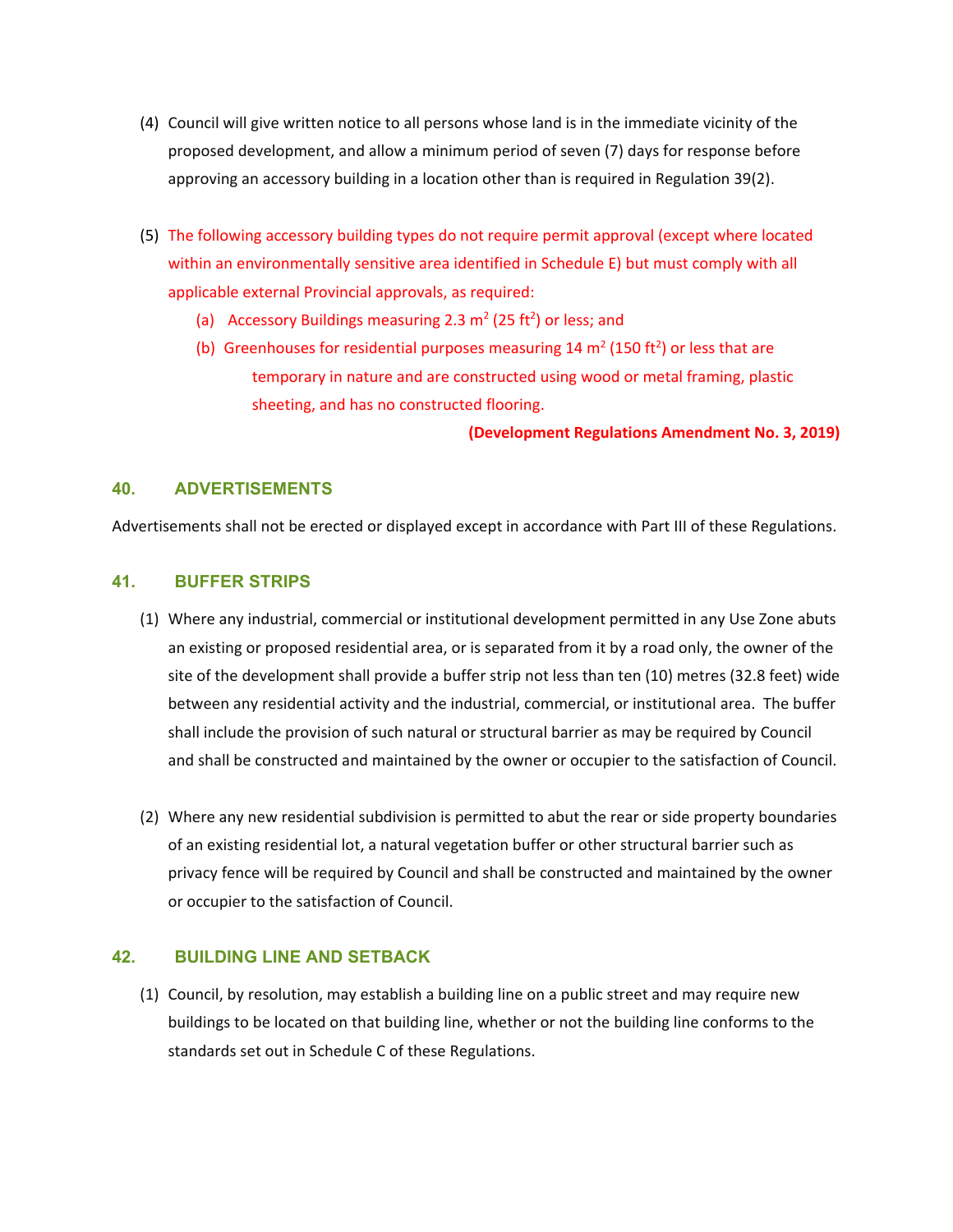(2) Council may exempt an individual building from having to locate on the building line if physical, heritage or other conditions make this location unsafe or impractical, or more in keeping with the character of the immediate neighbourhood.

## **43. GROUP HOME**

A group home centre is permitted on approval by Council as a discretionary use in any single unit residential dwelling; the group home is to be adequate in size based upon the number of bedrooms to accommodate the number of persons living in the group, inclusive of staff, and provided that in the opinion of Council and from local residents' comments, the use of the dwelling does not materially differ from, nor adversely affect, the amenities of the adjacent residences, or the neighbourhood in which it is located. Council may require special access and safety features to be provided for the occupants before occupancy is permitted.

## **44. HEIGHT EXCEPTIONS**

The height requirements prescribed in Schedule C of these Regulations may be waived in the case of telecommunication towers, masts and antennae, flagpoles, water towers, spires, belfries, wind generators, or chimneys, but any such waiver which results in an increase of more than ten percent (10%) in the permitted height of the structure shall only be authorized under the provisions of Regulation 10.

#### **45. MINIMUM DISTANCE SEPARATIONS FOR COMMERCIAL LIVESTOCK FACILITIES**

- (1) No new livestock (including poultry) facility, planned to accommodate more than ten (10) animal units, shall be located within:
	- (a) 300.0 metres (984.2 feet) of a public building, commercial building, or a dwelling other than a commercial building or dwelling located on the same lot as the livestock operation,
	- (b) 300.0 metres (984.2 feet) of the boundary of any zone other than the Agriculture, Rural, and Protected Watershed zones,
	- (c) 70.0 metres (229.7 feet) of the boundary of the property on which it is to be erected, and
	- (d) 90.0 metres (295.3 feet) of the centre line of a public street.
- (2) Regulation 45(1) does not apply to the expansion, conversion, or replacement of a livestock facility existing on the registration date of this Municipal Plan as long as the expansion, conversion, replacement, or addition does not reduce the existing separation distance between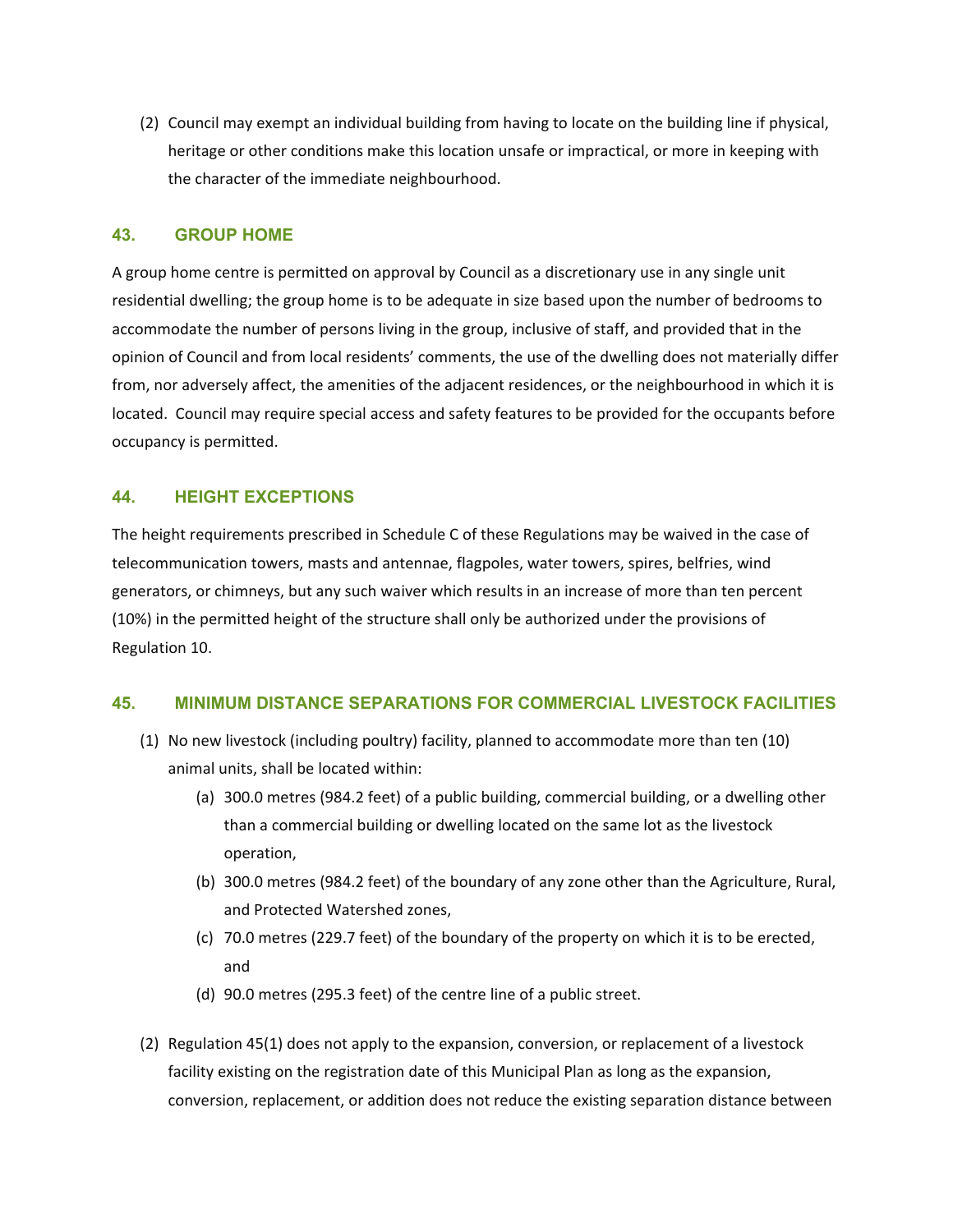the livestock facility and the subject dwelling, public building, commercial building, property boundary, or public street.

- (3) No new public building, commercial building, or dwelling, except a dwelling or commercial building located on the same lot as the livestock operation, may be located within 300.0 metres (984.2 feet) of an existing livestock facility that accommodates more than ten (10) animal units.
- (4) The construction of new dwellings on lots in existence on the date of the registration of this Municipal Plan, which cannot meet the required minimum distance separation, will be permitted where they meet all other provisions of this Municipal Plan and Development Regulations.
- (5) In addition to the above requirements, new livestock facilities are subject to applicable Provincial acts and regulations.

# **46. LOT AREA**

- (1) No lot shall be reduced in area, either by the conveyance or alienation of any portion thereof or otherwise, so that any building or structure on such lot shall have a lot coverage that exceeds, or a front yard, rear yard, side yard, frontage or lot area that is less than that permitted by these Regulations for the zone in which such lot is located.
- (2) Where any part of a lot is required by these Regulations to be reserved as a yard, it shall continue to be so used regardless of any change in the ownership of the lot or any part thereof, and shall not be deemed to form part of an adjacent lot for the purpose of computing the area thereof available for building purposes.

# **47. LOT FRONTAGE**

No new residential, commercial, public building or other primary use building shall be erected on a lot that does not front directly on a public road or street, except for historic existing lots that in the opinion of the Town Engineer and through approval of the Province where applicable, are able to otherwise provide access to a public street to the satisfaction of Council.

# **48. EXISTING LOT AREA AND SIZE EXCEPTIONS**

Where, at the time of the coming into effect of these Regulations, a lot existed, which had a legal land survey, but which does not comply with the lot area and lot frontage requirements, then these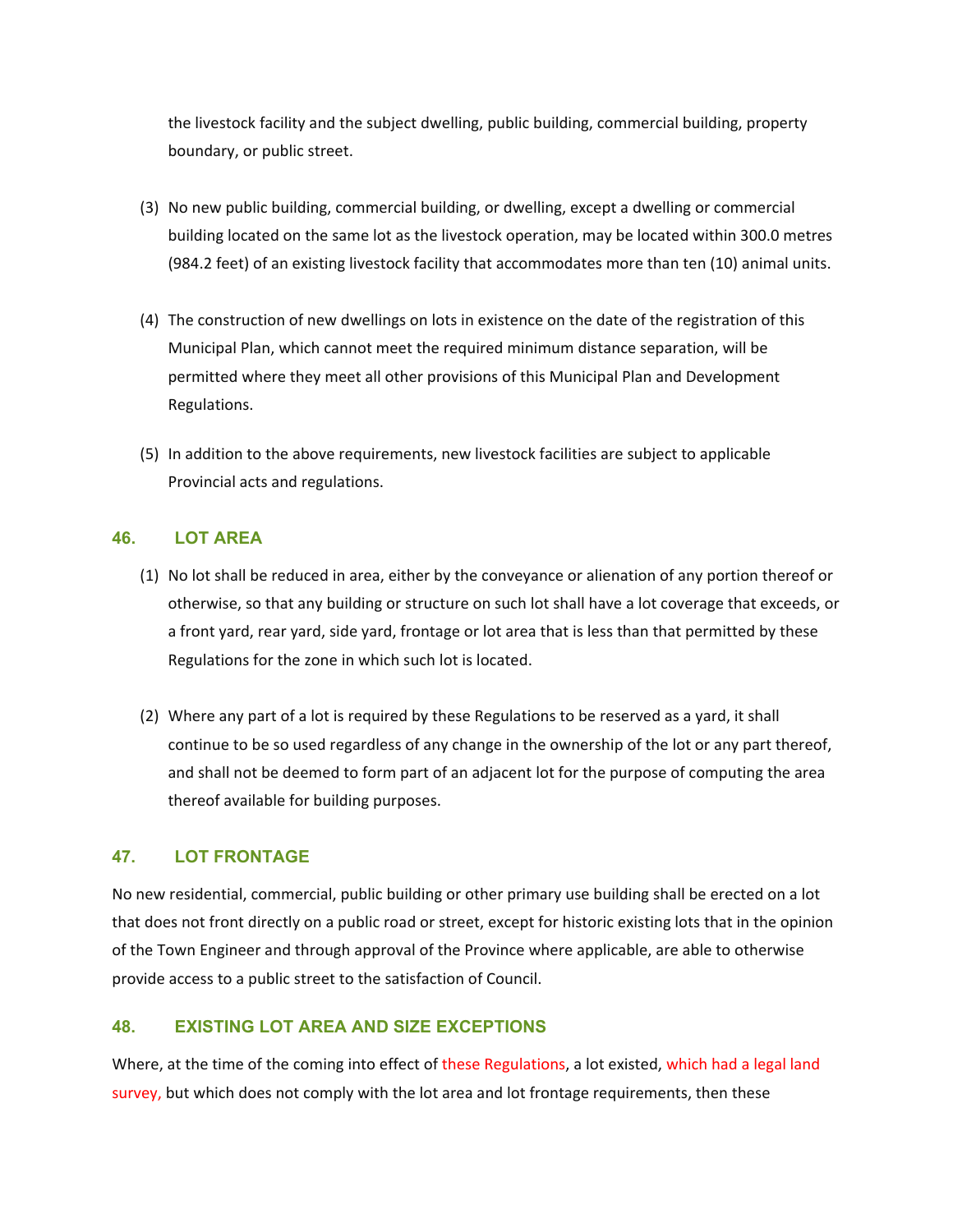Regulations shall not prevent the issuing of a permit by Council for the erection of a building thereon, provided that:

- (a) the area of the lot is not less than seventy‐five percent (75%) of the lot area standard set out in these Regulations,
- (b) the lot frontage is not less than seventy‐five percent (75%) of the lot frontage standard set out in these Regulations,
- (c) the yards, floor area, and lot coverage of the proposed building are not less than the standards set out in these Regulations,
- (d) the setback of the proposed building from a watercourse or wetland is not less than the required setbacks in these Regulations, and
- (e) all necessary approvals have been acquired from the Services NL and other applicable Provincial or Federal agencies.

# **(Development Regulations Amendment No. 2, 2015)**

# **49. NON-CONFORMING USE (REFER TO MINISTER'S DEVELOPMENT REGULATIONS, SECTION 14, 15, 16, 17, JANUARY 2, 2001)**

- (1) Notwithstanding the Municipal Plan, scheme or regulations made under the *Urban and Rural Planning Act, 2000*, Council shall, in accordance with regulations made under this *Act*, allow a development or use of land to continue in a manner that does not conform with a regulation, scheme, or plan that applies to that land provided that the non-conforming use legally existed before the registration under Section 24 of the *Act*, scheme or regulations made with respect to that kind of development or use.
- (2) Notwithstanding Regulation 49(1), a right to resume a discontinued non‐conforming use of land shall not exceed 12 months after that discontinuance.
- (3) A non‐conforming building, structure or development under the *Act* that is allowed to continue under Regulation 49(1):
	- (a) shall not be internally or externally varied, extended or expanded unless otherwise approved by Council;
	- (b) shall not be structurally modified except as required for the safety of the building, structure or development;
	- (c) shall not be reconstructed or repaired for use in the same non‐conforming manner where 50% or more of the value of that building, structure or development has been destroyed, except as provided for in Regulation 49(3)(h);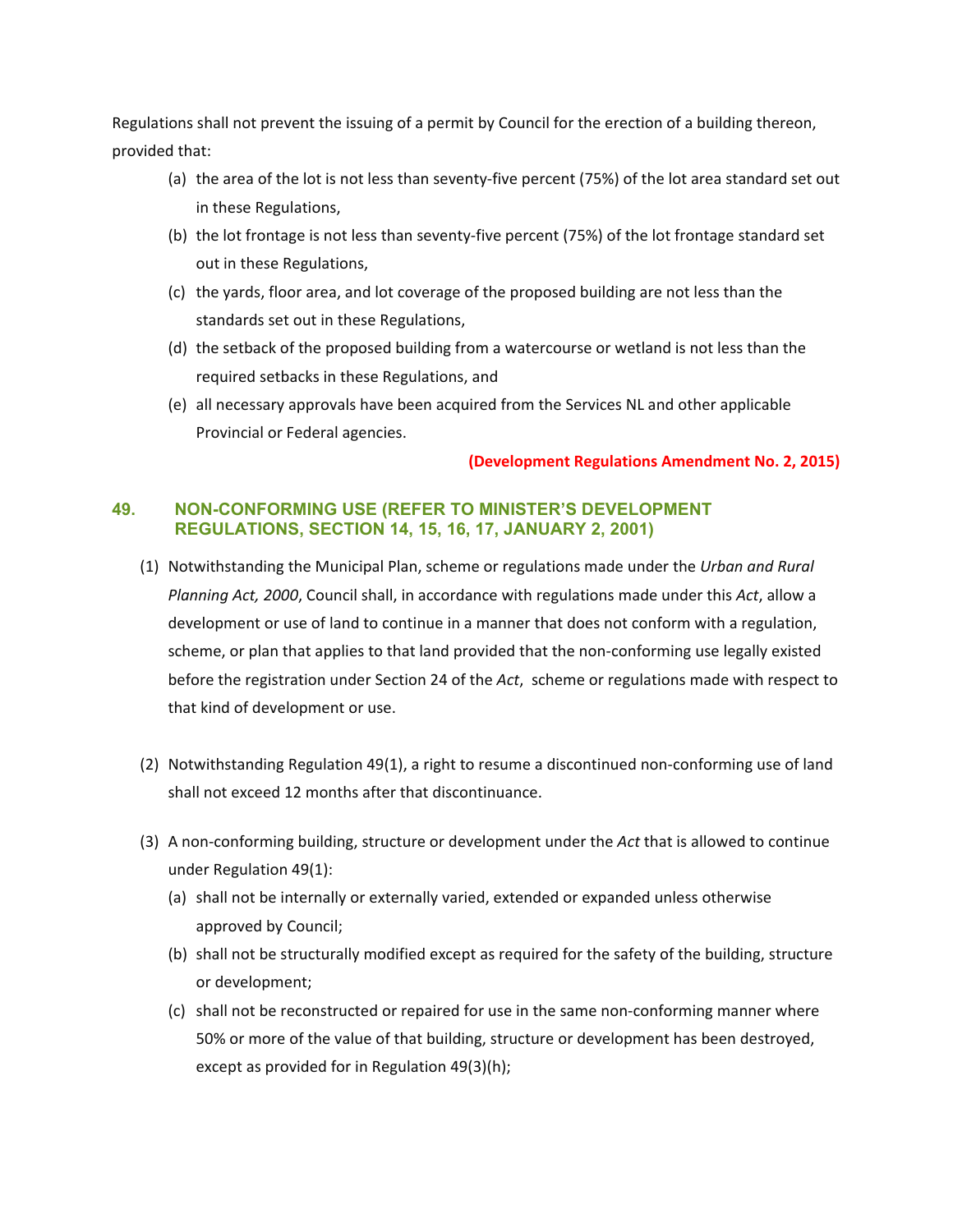- (d) may have the existing use for that building, structure or development varied by Council to a use that is, in Council's opinion, more compatible with the plan and regulations applicable to it;
- (e) may have the existing building extended by approval of Council where, in Council's opinion, the extension is not more than 50% of the existing building;
- (f) where the non‐conformance is with respect to the standards included in these Regulations, shall not be expanded if the expansion would increase the non-conformity;
- (g) where a building, structure or development does not meet the development standards included in development regulations, the building, structure or development shall not be expanded if the expansion would increase the non-conformity, and an expansion must comply with the development standards applicable to that building, structure or development; and,
- (h) where the building or structure is primarily zoned and used for residential purposes, may, in accordance with the municipal plan and regulations, be repaired or rebuilt where 50% or more of the value of that building or structure is destroyed.
- (4) Where considering a non‐conforming building, structure or development and before making a decision to vary an existing use of that non‐conforming building, structure or development, Council, at the applicant's expense, shall publish a notice in a newspaper circulating in the area or by other means give public notice of an application to vary the existing use of a non‐ conforming building, structure or development and shall consider any representations or submissions received in response to that advertisement.

## **50. OFFENSIVE AND DANGEROUS USES**

No building or land shall be used for any purpose which may be dangerous by causing or promoting fires or other hazards or which may emit noxious, offensive or dangerous fumes, smoke, gases, radiation, smells, ash, dust or grit, excessive noise or vibration, or create any nuisance that has an unpleasant effect on the senses unless its use is authorized by Council through consideration of the land uses of Schedule C, and Council's potential consideration of a report and recommendations on the proposed use prepared by a qualified consultant engaged by the development applicant, and such use is allowed by any other authority having jurisdiction.

## **51. OFF-STREET PARKING REQUIREMENTS**

(1) For every building, structure or use to be erected, enlarged or established, there shall be provided and maintained a quantity of off‐street parking spaces sufficient to accommodate the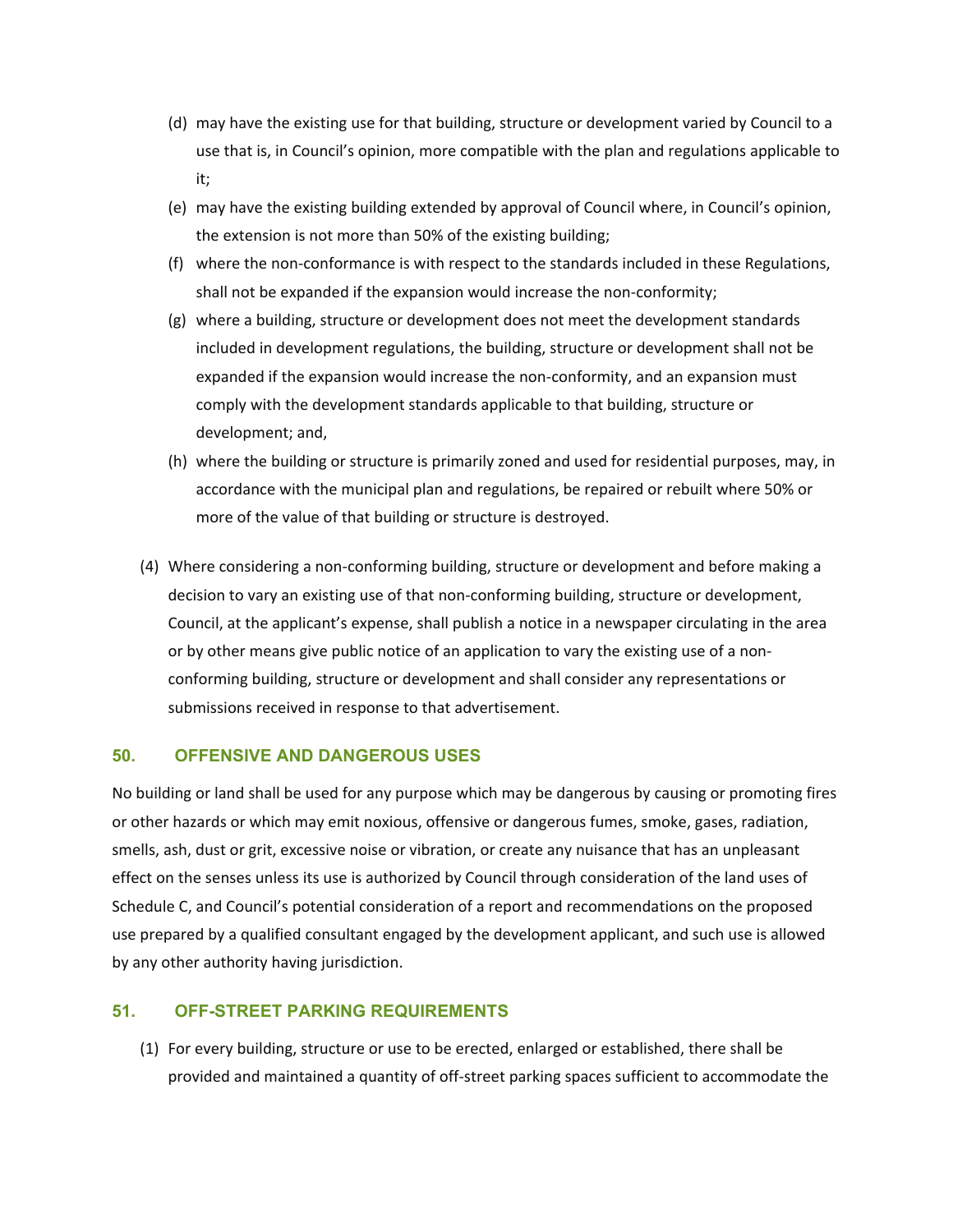proposed use and /or building, and to ensure that the flow of traffic on adjacent streets is not impeded by the on‐street parking of vehicles associated with that building, structure or use.

- (2) The number of parking spaces to be provided for any building, structure, use of occupancy shall conform to the standards outlined in Schedule D ‐ Off‐Street Parking Requirements of these Regulations.
- (3) Each parking space, except in the case of single or double dwellings, shall be made accessible by means of a hard surfaced right‐of‐way at least three (3) metres (9.8 feet) in width. Parking for residential single and double dwellings shall be provided in the driveway area on the same lot as the dwelling; no parking in the front yard lawn areas shall be permitted. Parking space for apartments shall be provided in the rear yard where possible.
- (4) Parking facilities shall, except in the case of single and attached double dwellings, be arranged so that it is not necessary for any vehicle to reverse onto or from a street.
- (5) Where, in these Regulations, parking facilities for more than eight vehicles are required or permitted:
	- (a) a parking space shall mean an area of land, not less than 15  $m<sup>2</sup>$  (161.5 square feet) in size, capable of being used for the parking of a vehicle without the need to move other vehicles on adjacent areas;
	- (b) the parking area shall be constructed and maintained to the specifications and terms and conditions of the development permit approval by Council;
	- (c) the lights used for illumination of the parking area shall be so arranged as to divert the light away from adjacent development;
	- (d) a structure, not more than 3 metres in height and more than 5  $\text{m}^2$  (53.8 square feet) in area may be erected in the parking area for the use of attendants in the area;
	- (e) except in zones that permit a service station, no gasoline pump or other service station equipment shall be located or maintained on a parking area;
	- (f) no part of an off‐street parking area shall be closer than 1.5 metres (4.9 feet) to the front lot line in any zone;
	- (g) access to parking areas in non‐residential zones shall not be by way of a residential zone;
	- (h) the driving surface of a driveway access to a parking area from a public street shall not be less than 6 metres (19.7 feet) in width;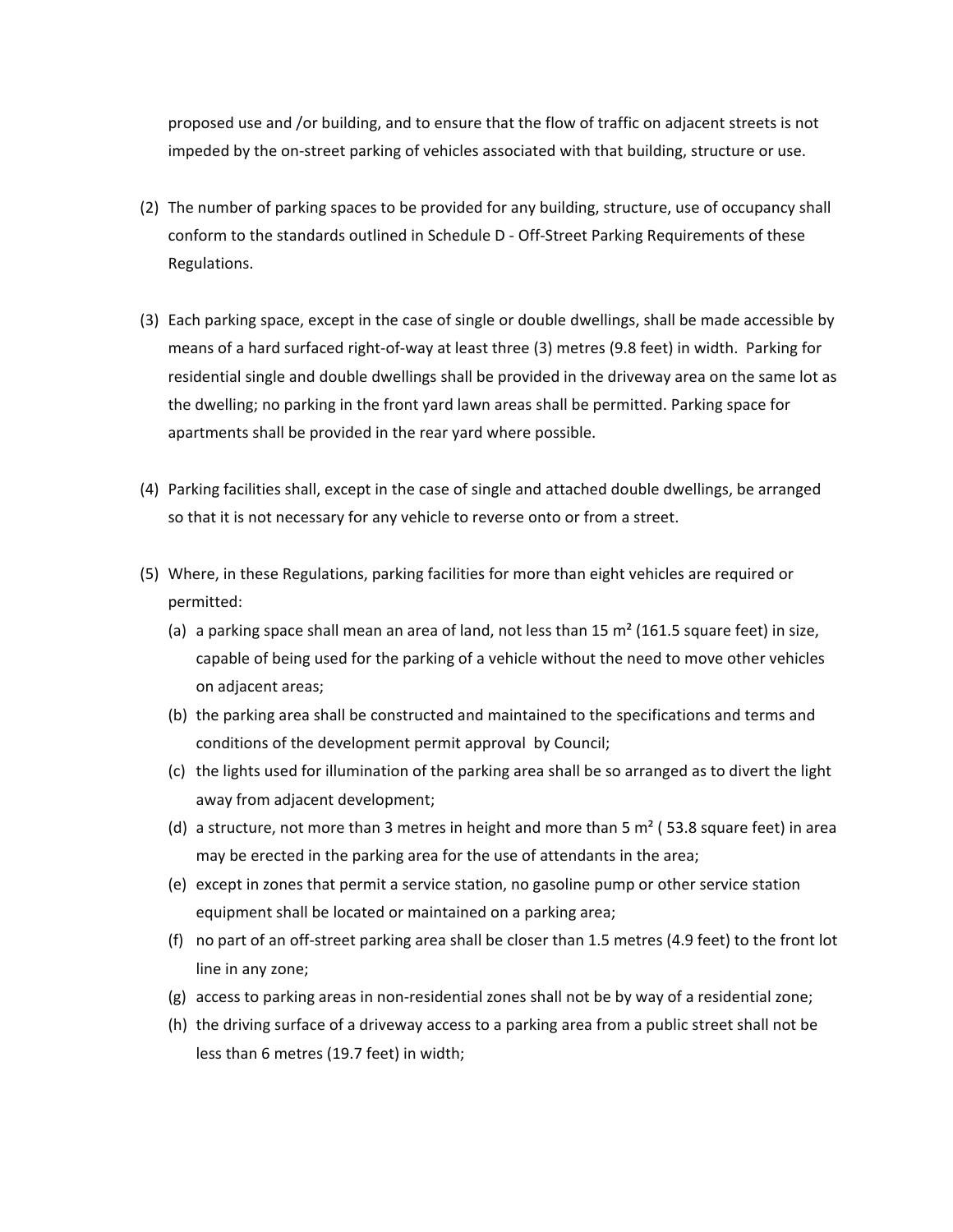- (i) where a parking area is located within or abuts a residential zone, a natural or structural barrier at least 1.5 metres (4.9 feet) high shall be erected and maintained along all lot lines between the parking area and the adjacent residential property; and,
- (j) where strict application of the above parking requirements is impractical or undesirable, Council may require the developer to pay a service levy in accordance with these Regulations in lieu of the provision of a parking area, and the full amount of the levy shall be used by Council for the provision and upkeep of alternative parking facilities within the vicinity of the development.

# **52. OFF-STREET LOADING REQUIREMENTS**

- (1) For every building, structure or use to be erected, enlarged or established requiring the shipping, loading or unloading of animals, goods, wares or merchandise, there shall be provided and maintained for the premises loading facilities on land that is not part of a street comprised of one or more loading spaces, 15 metres (49.2 feet) long, 4 metres (13.1 feet) wide, and having a vertical clearance of at least 4 metres (13.1 feet) with direct access to a street or with access by a driveway of a minimum width of 6 metres (19.7 feet) to a street.
- (2) The number of loading spaces to be provided shall be determined on the basis of the size of the proposed building on the development site where one loading space is to be provided for development sites with building floor area space greater than 500 square metres (5,382.1 square feet), and two loading spaces to be provided for buildings with a floor area space greater than 2000 square metres (21,528.5 square feet).
- (3) The loading facilities required by this Regulation shall be so arranged that trucks or loading vehicles can manoeuvre clear of any street and so that it is not necessary for any loading vehicle to reverse onto or from a street.

# **53. PUBLIC PARKS AND PLAYGROUNDS, AND CONSERVATION USES**

Nothing in these Regulations shall prevent the designation of conservation areas or the establishment of public parks and playgrounds in any zones provided that such parks and playgrounds are not located in areas which may be unsafe and hazardous to their use, are not operated for commercial purposes, and are within the financial resource capacity of the Town for any future potential ongoing maintenance costs.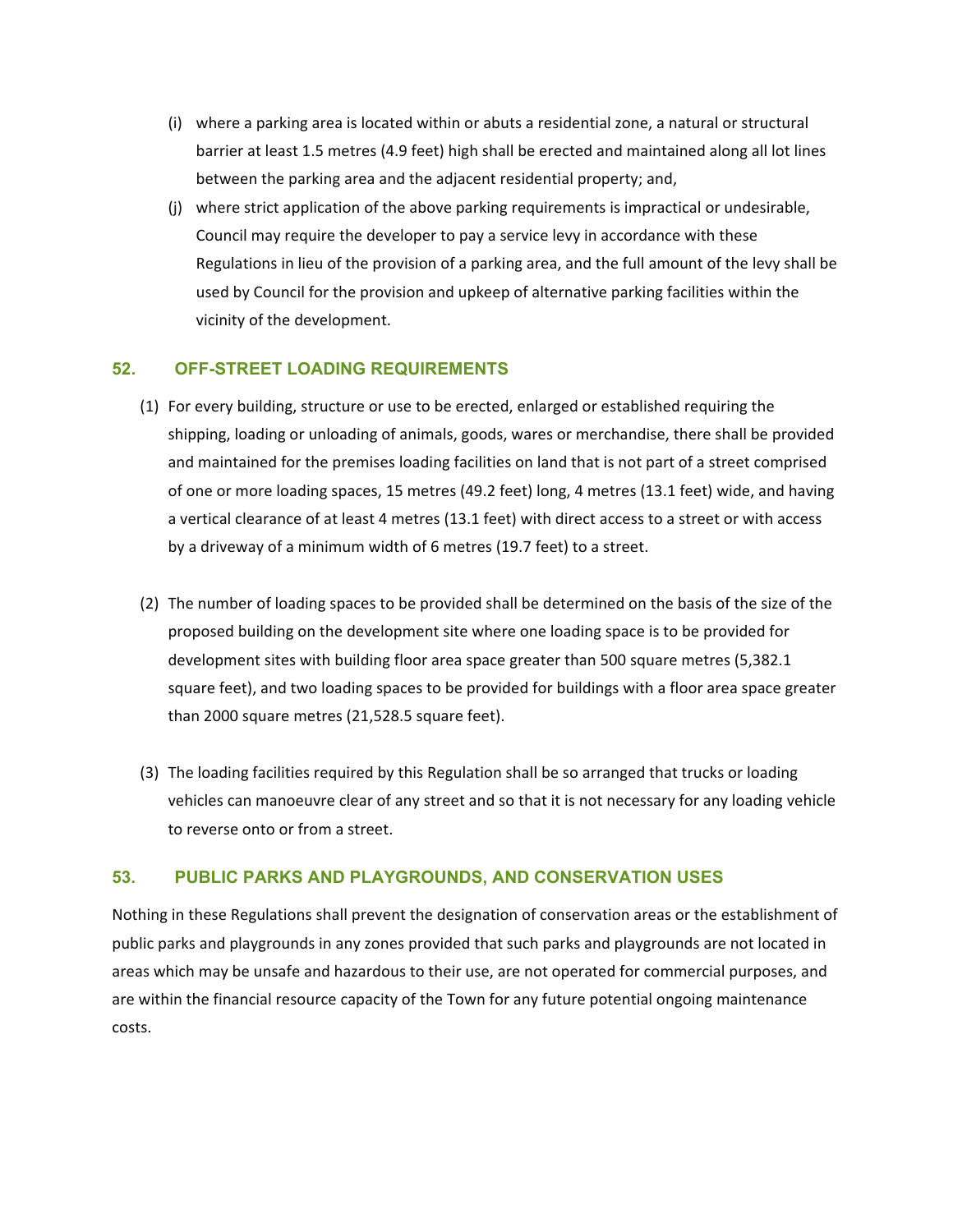## **54. SCREENING AND LANDSCAPING**

Council may, in the case of existing unsightly development, order the owner or occupier to provide adequate and suitable landscaping or screening; and for this purpose may require the submission of an application giving details of the landscaping or screening, and these Regulations shall then apply to that application. The provision of adequate and suitable landscaping or screening may be made a condition of any development permit where, in the opinion of Council, the landscaping or screening is desirable to preserve amenity, or protect the environment. Where a property owner of an unsightly property or premises does not comply to remedy the deficiency, Council may proceed to take other action, including upon failure of the property owner to comply with further notice from the Town, Council may enter the site and clean up the property and place the cost of such municipal work on the annual taxation levy for the property and/or building.

# **55. SERVICES AND MUNICIPAL INFRASTRUCTURE**

Within any zone, the provision of public or municipal services, infrastructure and utilities are permitted, subject to Regulation 89. This applies to electrical services, light standards, traffic control devices, utility poles, highways and municipal directional signage, municipal water, sewer and storm water systems and associated underground utilities and pump houses, group mail boxes, roads and highways, and similar such infrastructure, services and utilities required to service a growing community. The proposed design of the works and landscaping of any development of any land so used shall be reviewed by the municipality for its adequacy to protect the character and appearance of the area where the works are to be installed. Private utilities such as major pipelines and transmission lines should be discussed with local authorities early in the planning stages; fibre optic services are similarly to be communicated to the local authority, prior to Council consideration of support for installation of these utilities.

## **56. MINERAL EXPLORATION**

Mineral exploration and staking are permitted in any zone subject to applicable provincial acts and regulations. Mineral exploration is not supported by the Town however in the more urban and built up areas of the community.

# **57. SERVICE STATIONS**

The following requirements shall apply to all proposed service stations:

- (a) All gasoline pumps shall be located on pump islands designed for such purpose, and to which automobiles may gain access from either side.
- (b) Pump islands shall be set back at least 4 metres (13.1 feet) from the front lot line.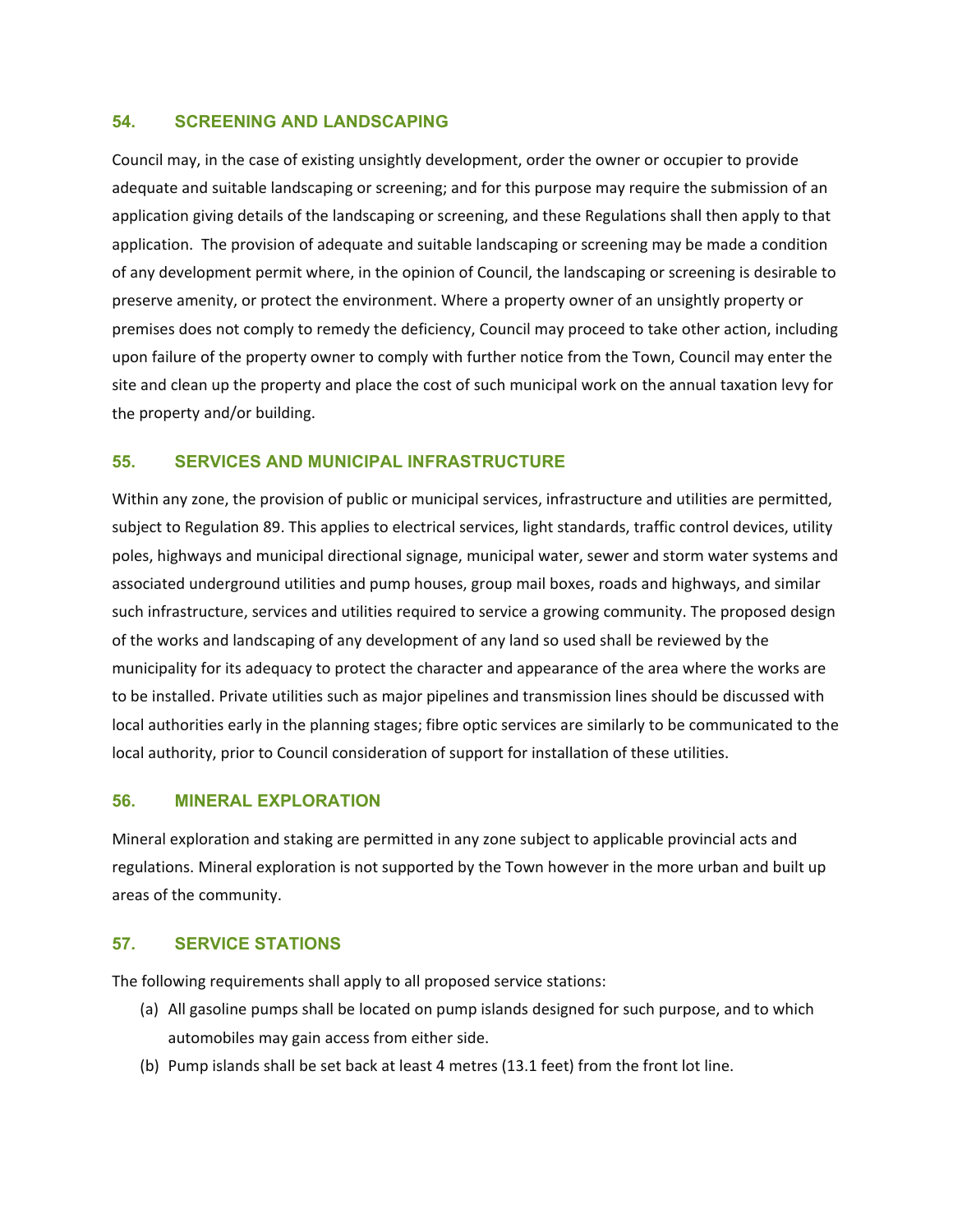(c) Accesses shall not be less than 7 metres (22.9 feet) wide and shall be clearly marked, and where a service station is located on a corner lot, the minimum distance between an access and the intersection of street lines at the junction shall be 10 metres (32.8 feet) and the lot line between entrances shall be clearly indicated.

## **58. SIDE YARDS**

Except for comprehensively designed site developments, a side yard, which shall be kept clear of obstruction, shall be provided on the exposed sides of every building in every use zone in order to provide access for the maintenance of that building, and to provide separation distance to an adjacent property.

# **59. STREET CONSTRUCTION STANDARDS**

A new street may not be constructed except in accordance with the road design, specifications and standards adopted by Council.

# **60. SUBSIDIARY APARTMENTS**

Subsidiary apartments, as defined by Schedule A, may be permitted upon Council approval as a discretionary use in single unit residential dwellings, and within a permitted commercial use only, and for the purposes of calculating lot area and yard requirements, shall be considered part of the self‐ contained dwelling. Council may also consider a granny suite as a form of a subsidiary apartment to help meet the emerging housing needs of seniors.

# **61. ZERO LOT LINE AND OTHER COMPREHENSIVE DEVELOPMENT**

The erection of dwellings which are designed to form part of a zero lot line development or other comprehensive development site layout which does not, with the exception of dwelling unit floor area, meet all of the requirements of the Use Zone Table in Schedule C, will be considered on the basis that the dwellings are designed to provide both privacy and reasonable access to natural daylight and the overall density within the proposed development conforms to these Development Regulations. The standards outlined in the Use Zone Table will additionally apply where the proposed layout adjoins other development.

# **62. MULTIPLE USES ON ONE LOT**

Where a single lot contains more than one permitted use, each specific use shall conform to the provisions of these Development Regulations that are applicable to that use.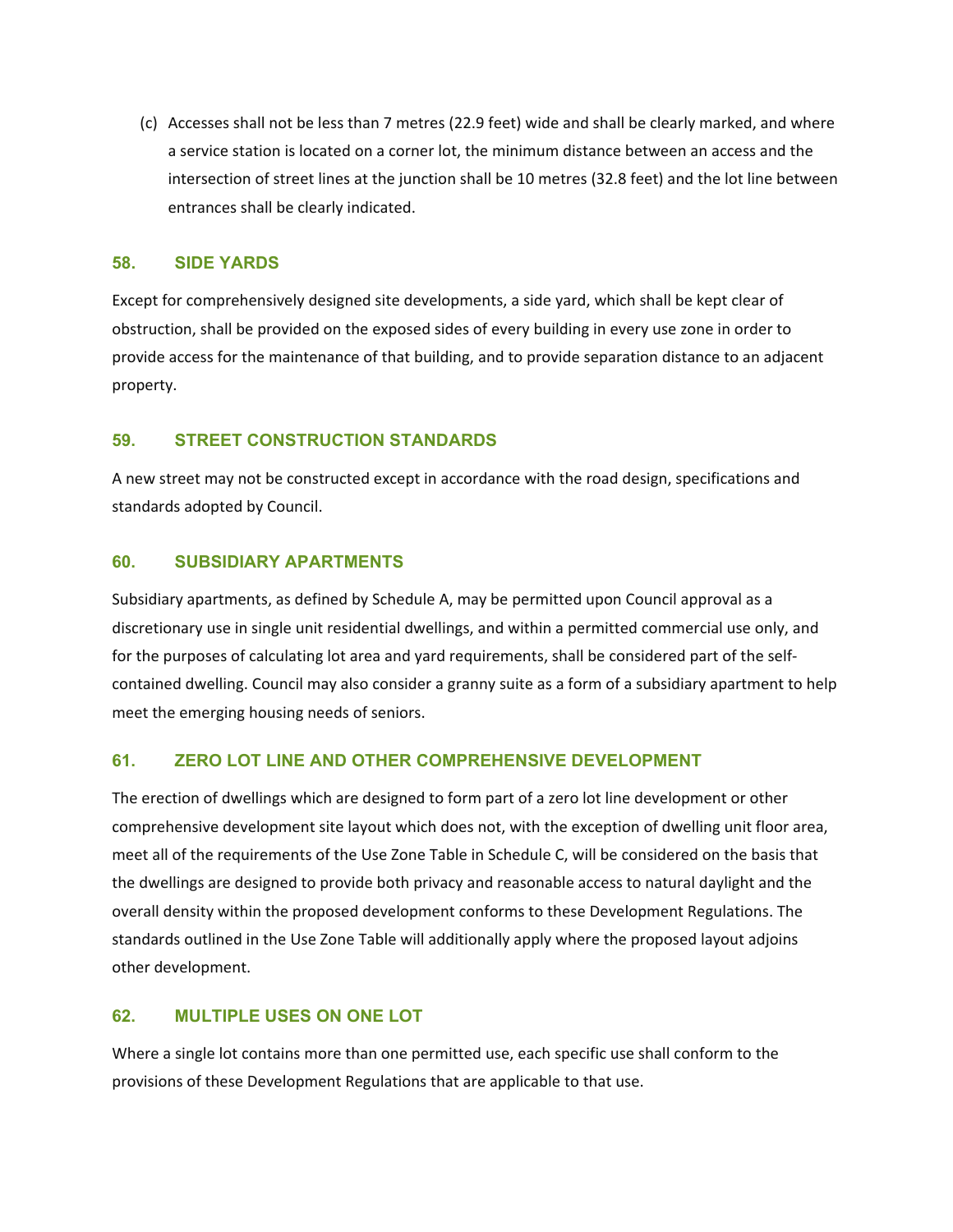## **63. VEHICLE BODIES**

No truck, bus, semi‐trailer, freight container, other vehicle body, or a structure of any similar nature, or a tent or similar use, shall be used as a residential dwelling unit for human habitation in any zone. This provision does not apply to recreational vehicles or trailers or tents and similar used for camping purposes on a temporary and interim seasonal basis.

## **64. SITE SUITABILITY**

No building or structure or other development of land will be permitted on a site where it otherwise would be permitted under these Development Regulations where the proposed site is marshy, geologically unstable, excessively steep, or otherwise unsuitable for a proposed purpose by virtue of its soil, topography or environmental sensitivity, as identified by Schedule E – Environmental Protection Overlay of the these Development Regulations, or as assessed by a qualified consultant, or as otherwise determined by Council .

# **65. ENVIRONMENTAL PROTECTION**

- (1) Land located within fifteen (15.0) metres (49.2 feet) of watercourses; thirty (30.0) metres (98.4 feet) of bodies of water and coastlines; designated flood risk areas; wetlands; and steep slopes shall be indicated on the map contained in Schedule E: Environmental Protection Overlay.
- (2) Any development that may permitted on lands indicated by the Environmental Protection Overlay schedule will only be permitted subject to the terms and conditions stated in Schedule E of these Development Regulations.

## **66. AIRCRAFT NOISE EXPOSURE CORRIDOR**

- (1) No new residential development shall be permitted above the 35 Noise Exposure Forecast (NEF) Contour of the St. John's Airport, the bounds of which are delineated on the Zoning Map as part of these Development Regulations.
- (2) All residential development located between the 30 NEF and 35 NEF Contours shall comply with Canada Mortgage and Housing Corporation (CMHC) acoustic insulation requirements. All building permit applications for this area must include drawings stamped and certified by a qualified engineer or architect that indicates these requirements are incorporated into the building design.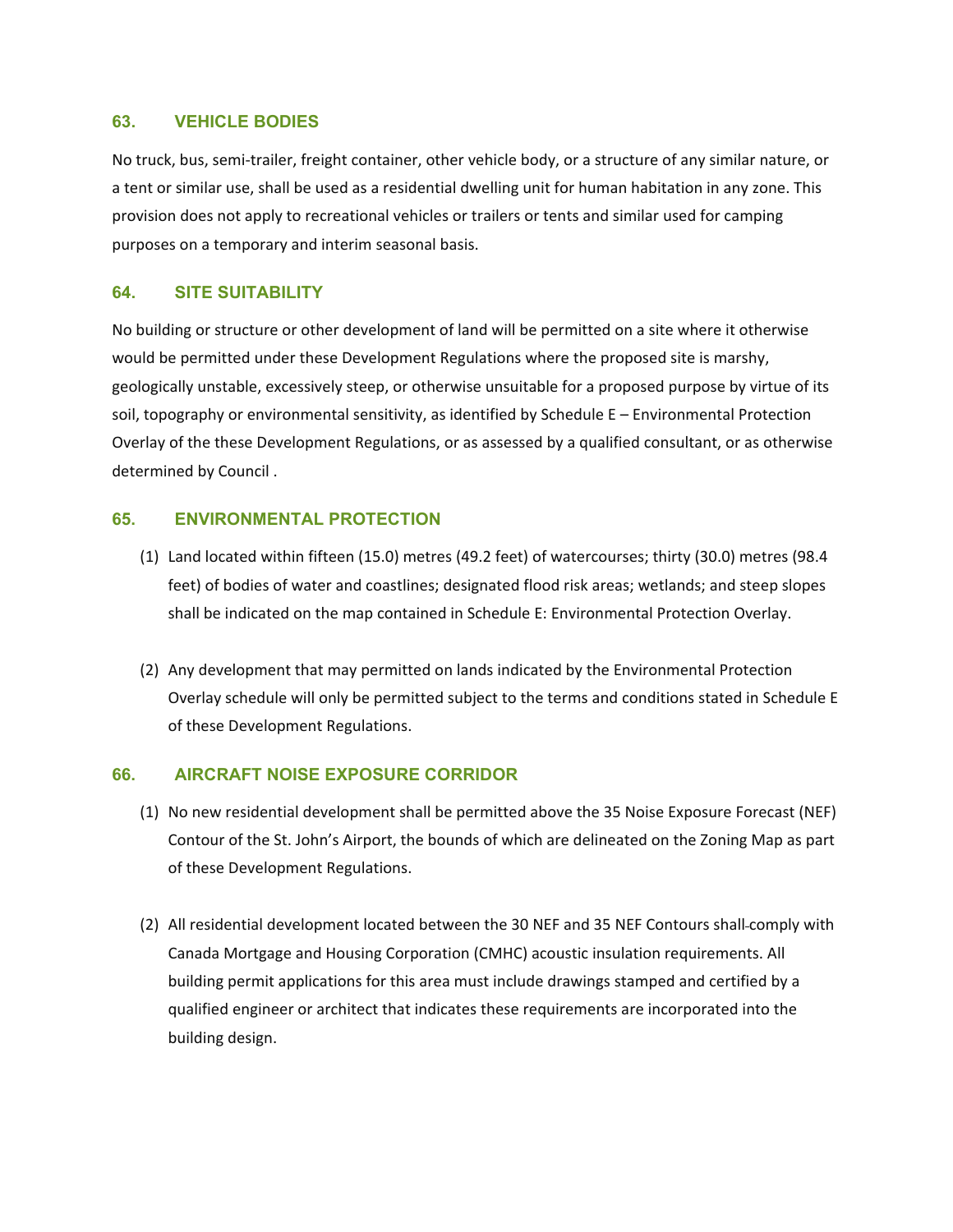(3) A seller of land above the 30 NEF contour is required to issue a notice to prospective purchasers concerning the restrictions on development in these areas. Council will not approve a subdivision of land in any area above the 30 NEF contour unless it receives a written undertaking from the owner that prospective purchasers will be notified of these development restrictions by way of a Notice placed upon the title of the subject properties.

# **67. STORMWATER MANAGEMENT**

- (1) Land development and the erection of buildings and structures will not be permitted on any site where it would otherwise be permitted under these Regulations, when in the opinion of the Town engineer, the development will create or aggravate adverse stormwater impacts, for example, excessive run-off onto adjacent properties, soil erosion, scouring and silt deposition of streams, or reduction of surface or groundwater quality. The development applicant may be required to engage a qualified consultant engineer with expertise in hydrology and storm water management design to address these site development issues to the satisfaction of the Town engineer and Town Council.
- (2) New development may be required to implement storm water detention measures to manage and control stormwater runoff so that there is "no net increase" in storm water runoff as a result of the proposed development.
- (3) Each development shall be provided with a drainage system that is adequate to prevent the retention of surface water on the development site; Council may require a retention pond or similar engineering approach be incorporated into storm drainage systems.
- (4) The grading of land, excavation of ditches, and erection of buildings or structures will not be undertaken in a manner that significantly increases stormwater runoff and erosion onto adjacent properties or into nearby watercourses.

# **68. LINE OF VISION AT INTERSECTIONS**

So as to not obstruct the view of motorists and pedestrians:

- (a) All occupied and existing lands located within 7.0 metres (22.9 feet) of a street intersection shall be kept free of any shrubs, plants, and any trees that will impede the line of vision to be clear for motorists and pedestrians; and,
- (b) No building or structure shall be permitted to be erected, moved, enlarged, or reconstructed on any land that is within 7.0 metres (22.9 feet) of a street intersection.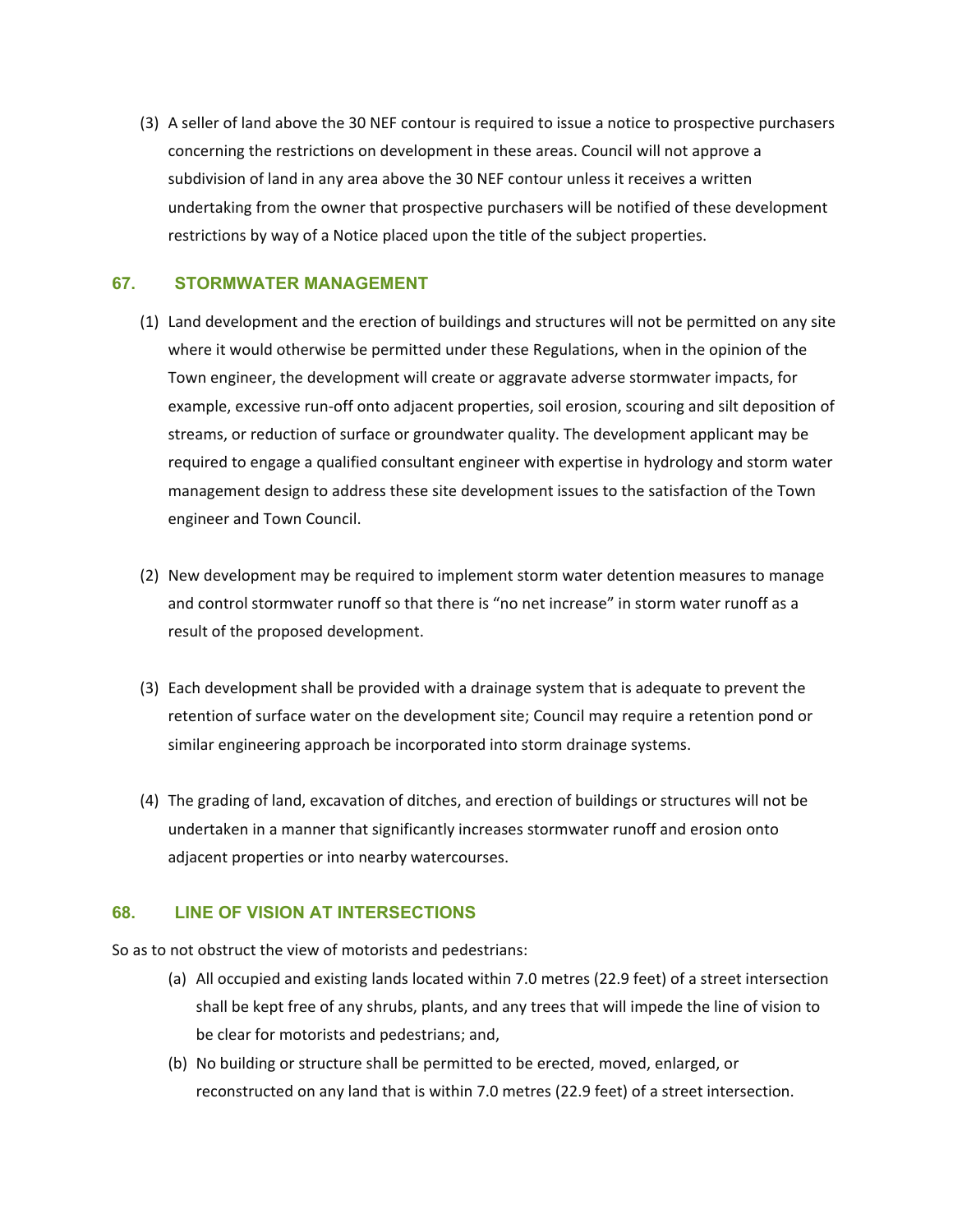## **69. DEVELOPMENT IN THE VICINITY OF A PUBLIC RIGHT-OF-WAY**

- (1) Land development and the erection of buildings and structures will not be permitted on any site where it would otherwise be permitted under these development regulations, when upon the review by the Town's Engineer, the development would impede public passage on a public right‐ of-way or interfere with any legal right of Council to develop or improve the right-of-way for public access and recreation.
- (2) A minimum setback or set other terms and conditions may be required for a proposed development in the vicinity of a public right‐of‐way to ensure the development will not obstruct or otherwise impede public passage along the right‐of‐way.

## **70. SOIL REMOVAL AND DEPOSIT AND SITE GRADING**

- (1) A development permit is not required for removal, deposit, or grading of soil, sand, gravel, rock, or other aggregate material if the activity is part of an approved development project or affects less than 125 cubic metres of material.
- (2) No other excavation, removal, or depositing of material, or site grading, shall be carried out unless a development permit under these Regulations has been issued by Council.
- (3) Any excavation, removal and depositing of soil, sand, gravel, and rock, that requires a development permit may be issued a temporary permit provided the work is based on a grading plan, will result in an improved site for permitted uses, while retaining as much of the natural features of the land as possible. The following conditions shall be met:
	- (a) The landscape shall be preserved in its natural state, insofar as practicable, by minimizing tree and soil removal and any grade changes shall be in keeping with the general appearance of neighbouring developed areas;
	- (b) Land intended for the activity or grading has a slope of less than 25%. Lands with a slope greater than 25% over a distance of five (5) or more metres, shall be protected and shall not be developed except for infill residential single dwelling development proposals as a discretionary use within the Traditional Community zone, and except on the further conditions that such proposals are accompanied and supported by a qualified geotechnical or other engineering certified and stamped report and recommendations, such land is not designated by the St. John's Urban Region Regional Plan as 'Restricted', and all such proposals are approved by Council;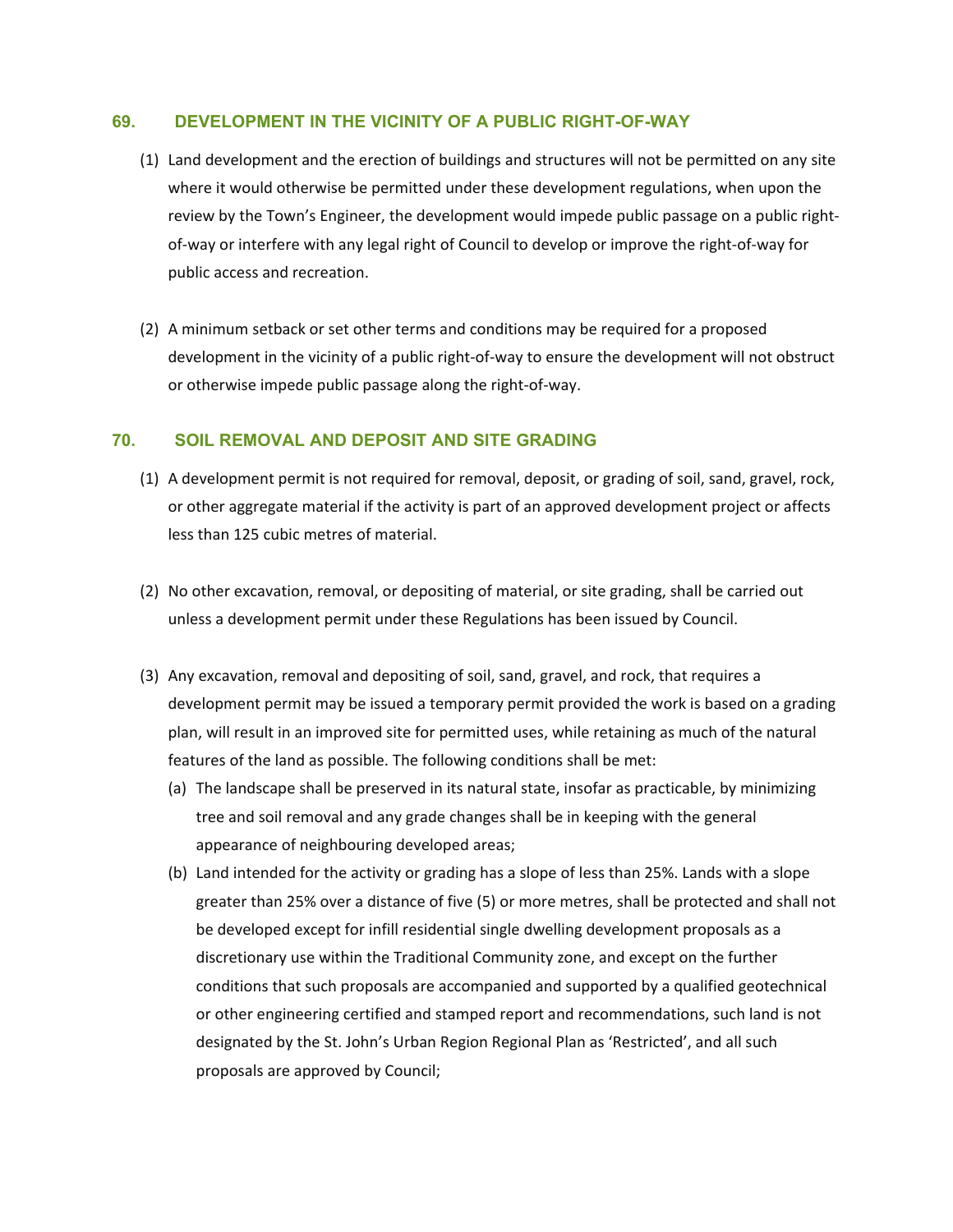- (c) Resulting slopes are verified by a geotechnical or similar qualified engineer as being stable and without hazards;
- (d) When the work is completed, areas in which natural vegetation has been removed shall be covered with topsoil and other necessary material for vigorous plant growth and planted with appropriate vegetation;
- (e) Storm water management and drainage is provided to a standard appropriate to the site, and as approved by the Town Engineer, so as to not impair existing surface drainage or create erosion either on the site or on adjacent sites; and
- (f) Council may, at its discretion, allow activity or grading on land with a slope greater than 25% when the property was developed prior to the registration of these Regulations and when such work is required for the safety and protection of the existing property to prevent such things as erosion, instability, etc.

**(Development Regulations Amendment No. 3, 2019)**

# **71. WIND TURBINES**

#### **(1) Private Wind Turbines**

Where permitted as a discretionary use by Council, the development of a private wind turbine (see definition in Schedule A) shall conform to the following standards and conditions:

| <b>Wind Turbine Development Standards</b>           |                                            |       |      |                    |
|-----------------------------------------------------|--------------------------------------------|-------|------|--------------------|
| <b>STANDARDS</b>                                    | Lot Size $(m2)$                            |       |      |                    |
|                                                     | < 2000                                     | 2000  | 4000 | >8000              |
| Maximum number of wind turbine(s)                   | 1                                          | 1     | 1    | $\mathcal{P}$      |
| Maximum power generating capacity of wind           | 15KW                                       | 20KW  | 40KW | 100KW              |
| turbine(s) (kilowatts -KW)                          |                                            |       |      | (total collective) |
| Maximum tower height (metres)                       | 10.25                                      | 12.25 | 18.5 | 30.5               |
| Minimum separation distance from Tower and          | 25                                         | 50    | 100  | 250                |
| neighbouring residence (metres)                     |                                            |       |      |                    |
| Minimum separation distance of the swept arc of     | $\mathbf{1}$                               | 3     | 5    | 5                  |
| the blade from residence on same lot (metres)       |                                            |       |      |                    |
| Minimum distance of the swept arc of the blade      | Side yard requirements as in land use zone |       |      |                    |
| from side yard (metres)                             |                                            |       |      |                    |
| Separation distance between towers (metres)         | 10<br>Not Applicable                       |       |      |                    |
| Lowest point of sweep area of rotor blade to finish | 5                                          | 5     | 6    | 7                  |
| grade (metres)                                      |                                            |       |      |                    |

(a) The development of a private wind turbine(s) on a lot shall be for the primary use of the property owner. Electricity produced shall address the consumption needs of buildings and facilities located on the subject property. Surplus electricity shall be secondary in nature to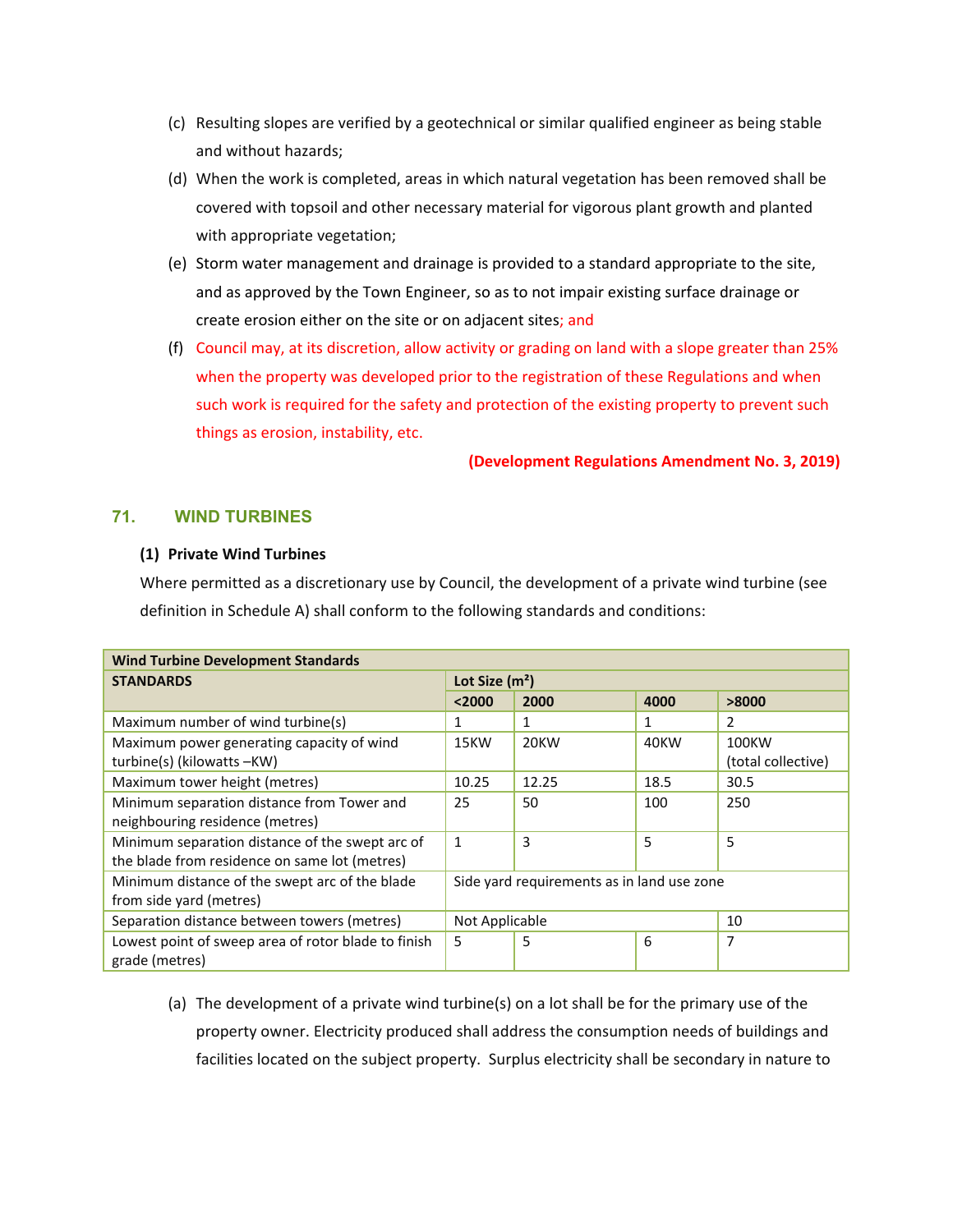the primary use and may be connected to the local power grid for the purpose of selling surplus power.

- (b) All development shall meet applicable Federal and Provincial regulatory requirements, in particular those applying to safety and environmental concerns.
- (c) The development of the wind turbine(s) shall not create hazards or negative impacts on neighbouring properties. In cases where there are potential conflicts or impacts between a proposed development and neighbouring property, the turbine developer may be required to provide to Council a qualified consultant report with recommendations to ensure that adequate buffers or screening are maintained to reduce the potential impacts on adjoining properties, and to provide for other mitigation measures that may be necessary to reduce the impacts.
- (d) Wind turbine tower(s) shall be located on a lot with minimum visual impacts on neighbouring properties.
- (e) The sweep area of the rotor blades on a wind turbine shall not cross over property lines.
- (f) Wind turbine(s) shall not be permitted in front of the building line.
- (g) Wind turbine tower(s) shall be designed and constructed to meet design loads for operational requirements including ice build‐up. The blades shall either have de‐icing capabilities or be constructed of a material (ex. poly carbonate composite) that resists ice build‐up.
- (h) Should the wind turbine cease operations for a period longer than 2 years, the turbine, towers, and any related infrastructure shall be removed from the property.

## **(2) Commercial Wind Turbines**

Where permitted by Council as a discretionary use, the development of a commercial wind turbine (see definition in Schedule A) shall meet applicable Federal and Provincial regulatory requirements, the provisions of this Regulation 71, and all other terms and conditions determined as required by Council in consideration of the proposal, the proposed site and location, adjacent land uses, scenic views, rural character of the community and other factors relevant to such site approval consideration.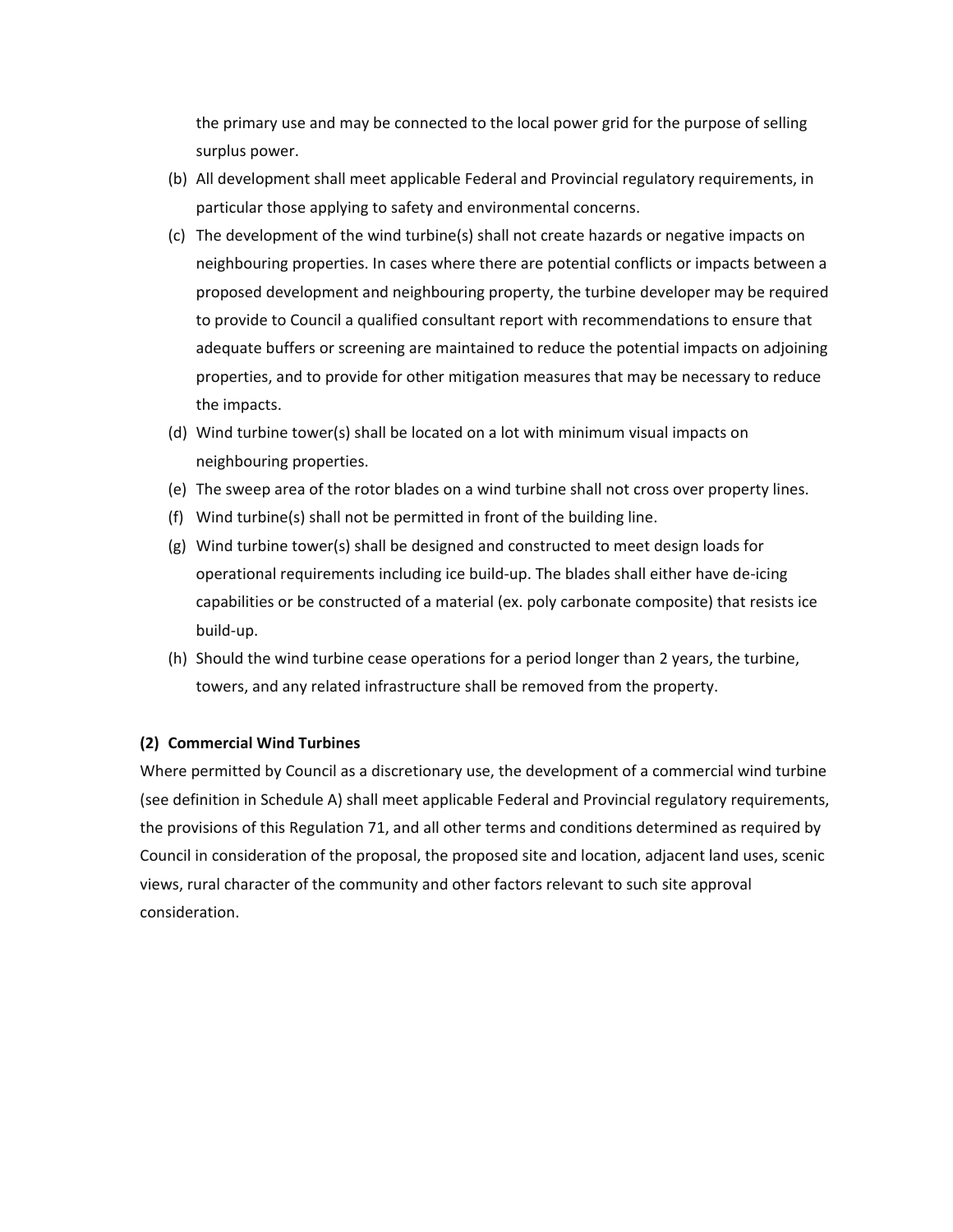# **PART III - ADVERTISEMENTS**

# **72. PERMIT REQUIRED**

- (1) No advertisement, as defined by Schedule A, shall be erected or displayed on land, or upon or within water, in the Planning Area unless a permit for the advertisement is first obtained from Council.
- (2) For the purpose of this section, the following definitions shall apply:
	- (a) "Above the surface of the ground" means measured vertically from the horizontal projection of the highest point of the ground immediately below a sign as determined by Council to the highest point of the sign or the pole as determined by Council.
	- (b) "Banner sign" means a sign produced on cloth, paper, fabric or other combustible material of any kind, either with or without frames.
- (3) (a) In addition to meeting the requirement of Regulation 72(1), a Permit for erection or display of advertisement on Provincial Highways shall be obtained from Service NL and/or the Department of Transportation and Infrastructure.
- (4) For the purpose of this section, the following definitions shall apply:
	- (a) "Above the surface of the ground" means measured vertically from the horizontal projection of the highest point of the ground immediately below a sign as determined by Council to the highest point of the sign or the pole as determined by Council.
	- (b) "Banner sign" means a sign produced on cloth, paper, fabric or other combustible material of any kind, either with or without frames.
	- (c) "Bench sign" means a sign painted, located on or attached to any part of the surface of a bench, seat, or chair placed adjacent to a public place or street.
	- (d) "Billboard" means a sign and its structure and component parts which are intended to advertise or call attention to any matter, object, event or person, where the sign face is usually leasable and where the subject matter may or may not be related to a use at or around the parcel of land on which the billboard is located.
	- (e) "Building face" means the total area of a building between the finished surface of the ground and the eaves of any architectural elevation.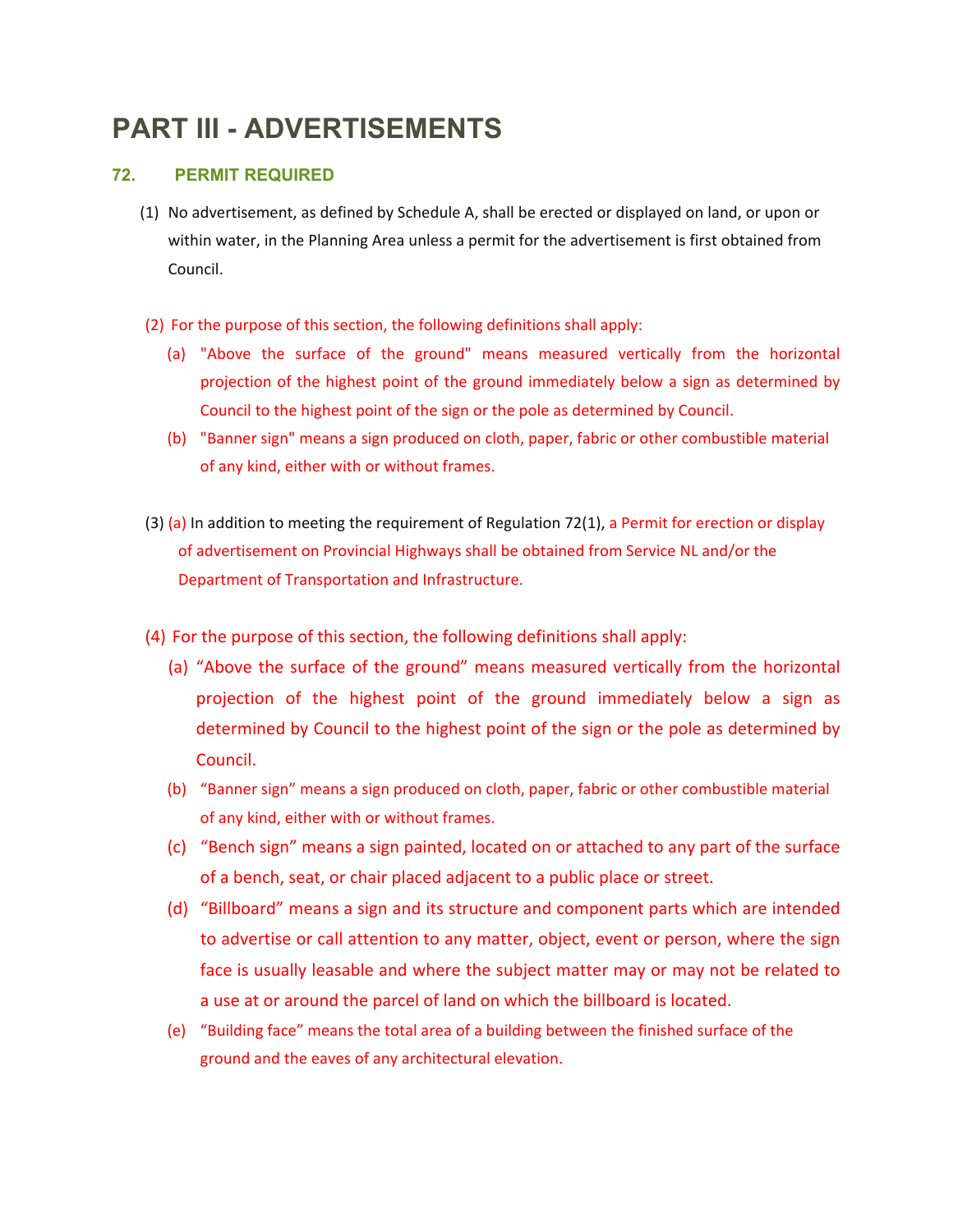- (f) "Bus shelter advertisement" means an advertisement that is painted, located on, attached, or forms part of a bus shelter placed or erected adjacent to or on a public place or street.
- (g) "Canopy sign" means a sign that is a part of or attached to an awning, canopy or other fabric, plastic, or structural protective cover over a door, entrance, window or outdoor service area.
- (h) "Changeable message sign" means an illuminated sign advertising a variety of goods and services offered which may or may not be located on the same property where the sign is located.
- (i) "Construction sign" means a temporary sign erected on the premises or land on which development or construction is taking place, during the period of such construction, indicating the names of the planners, architects, engineers, landscape architects, contractors or similar artisans and the owners, financial supporters, sponsors and similar individuals or firms having a role or interest with respect to the structure or project.
- (j) "Corner lot" means a lot or parcel of land abutting upon two or more streets at their intersection or upon two parts of the same street forming an interior angle of less than 135 degrees.
- (k) "Election sign" means any sign used to promote a candidate or party during a regional school board or municipal, provincial or federal election.
- (l) "Electrical sign" means a sign that utilizes an electrical source.
- (m) "Ground sign or pylon sign" means a sign affixed to, supported by or placed upon the ground whether the ground is paved or unpaved, and which is supported by one or more uprights, in or upon such ground and not attached to any building.
- (n) "Illuminated sign" means a sign lighted by or exposed to artificial lighting either by lights on or in the sign or directed towards the sign.
- (o) "Inflatable signs" means a sign or display that is capable of being expanded by air or other gas and used as a temporary basis to advertise a product or event.
- (p) "Marquee" means any permanent roof like structure projecting beyond a building or extending along and projecting beyond the wall of a building, generally designed and constructed to provide protection from the weather.
- (q) "Marquee sign" means a sign printed upon, or attached to a marquee.
- (r) "Menu Board" means a sign erected as part of a drive‐through facility and used to display and order products and services available in association with a drive-through business.
- (s) "Off‐site directional sign" means a sign which directs traffic to a specific property, business or event and the sign is located on a property or building separate from the property, business or event to which it relates. A billboard sign is not an off‐site directional sign.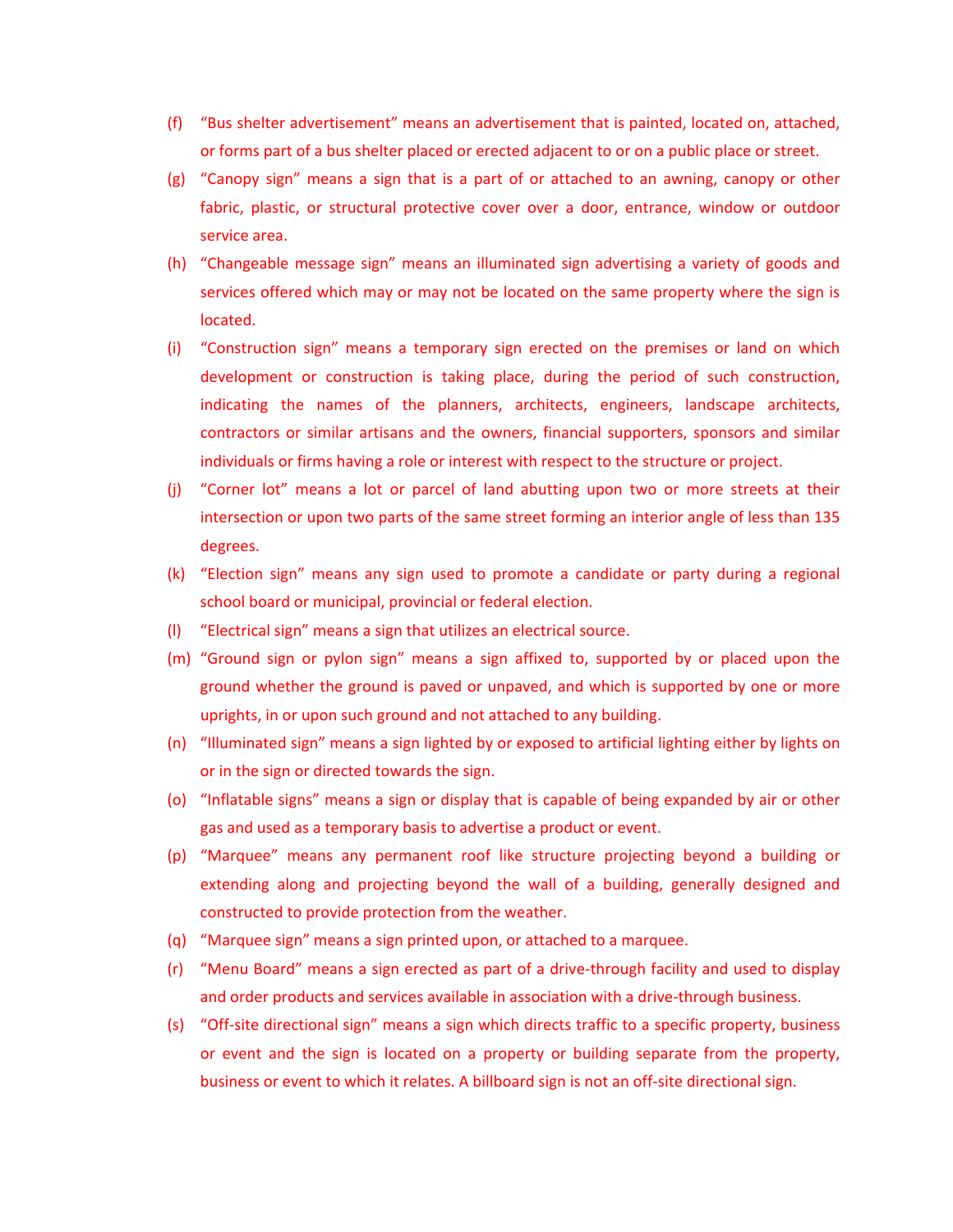- (t) "Pre‐menu board" means a sign erected as part of a drive‐through facility and only used to display products and services available in association with a drive‐through business.
- (u) "Portable sign" means an illuminated or non‐illuminated sign which is movable from one location to another and which is not attached to a fixed structure or does not have supports imbedded in the ground.
- (v) "Projecting sign" means a sign other than a wall sign so constructed and so erected as to be rigidly attached at one end to a building, metal pole or other structure and projecting out from the surface of the building pole or other structure to which it is attached.
- (w) "Real estate sign" means a sign pertaining to the sale or lease of the premises or a portion of the premises, on which the sign is located.
- (x) "Roof sign" means a sign that is erected, constructed and maintained above the roof of a building, within the peripheral dimension of such building and fastened or attached to or supported on such roof.
- (y) "Sidewalk sign" means a free standing sign erected on but not permanently anchored in the ground. Without limiting the generality of the foregoing, this definition includes signs referred to as A‐frame, T‐frame, sandwich boards, and menu boards, but shall not include any other sign defined in these regulations.
- (z) "Sign face" means the area or display surface used for the advertisement or message.
- (aa) "Sight Triangle" means a triangular‐ shaped portion of land established at street intersections in which nothing is erected, placed, planted or allowed to grow in such a manner as to limit or obstruct the sight distance of motorists entering or leaving the intersection. The triangular‐shaped portion of land is formed by the street lines and a line drawn from a point in one street line to a point in the other street line, each such point being 7.0 m (23.0 ft) measured along the street from the point of intersection of the street lines where the posted speed limit is 50 km/h or less. For speed with posted speed limits greater than this, the sign triangle to be determined by the Town's Consulting Engineer.
- (bb) "Wall sign" means a sign which is painted on or attached directly against the surface of or against or within a recess in the wall or a column or other perpendicular portion of a building and approximately parallel thereto and which extends not more than 30 cm (11.8 in) from the architectural feature on which it is attached, and shall include a fascia sign.

**(Development Regulations Amendment No. 17, 2021)**

#### **73. FORM OF APPLICATION**

Application for a permit to erect or display an advertisement shall be made to Council in accordance with Regulation 17.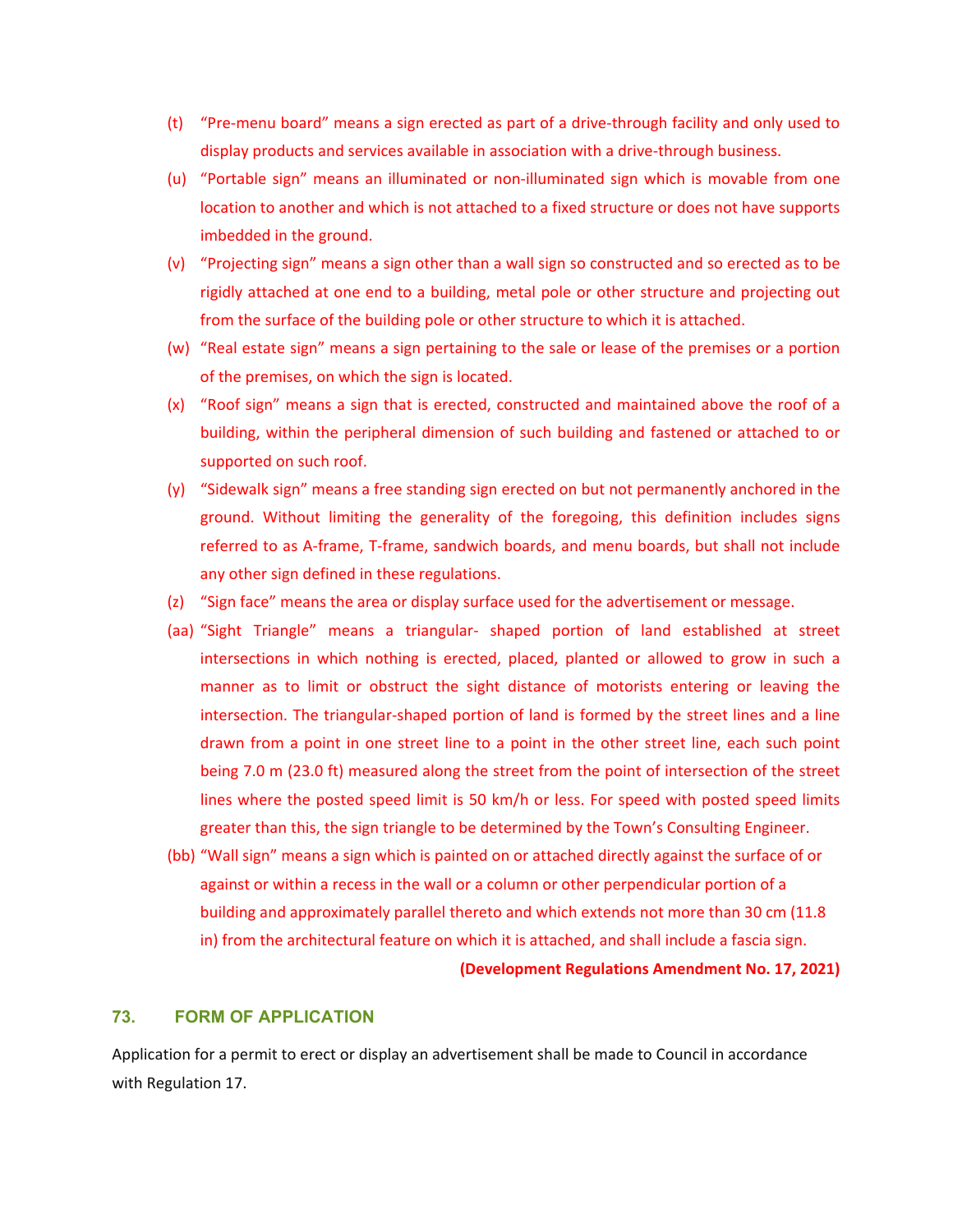# **74. ADVERTISEMENTS PROHIBITED IN STREET RESERVATION**

No advertisement shall be permitted to be erected or displayed within, on or over any highway or street reservation.

# **75. PERMIT VALID FOR LIMITED PERIOD**

A permit granted for the erection or display of an advertisement shall be for a limited period, not exceeding two years, but may be renewed at the discretion of Council for similar periods.

# **76. REMOVAL OF ADVERTISEMENTS**

Notwithstanding the provisions of these Regulations, Council may require the removal of any advertisement which, in its opinion, is:

- (a) hazardous to road traffic by reason of its siting, colour, illumination, image, message, or structural condition; or,
- (b) detrimental to the amenities of the surrounding area.

# **77. ADVERTISEMENTS EXEMPT FROM CONTROL**

- (1) The following advertisements may be erected or displayed in the Planning Area without application to Council:
	- (a) on a single residential dwelling or within the courtyard of a dwelling, one nameplate not exceeding 0.2  $m<sup>2</sup>(2.1 square feet)$  in area size;
	- (b) on an agricultural holding or farm, a notice board not exceeding 1.0  $m<sup>2</sup>$  (10.76 square feet) in area size and relating to the operations being conducted on the land;
	- (c) on land used for forestry purposes, signs or notices not exceeding 1.0  $m<sup>2</sup>$  (10.76 square feet) in area size and relating to forestry operations or the location of logging operations conducted on the land;
	- (d) on land used for mining or quarrying operations, a notice board not exceeding 1.0  $m<sup>2</sup>$ (10.76 square feet) in area size relating to the operation conducted on the land;
	- (e) on a dwelling or within the yard of a dwelling, one nameplate not exceeding 0.2  $m^2$  (2.1) square feet) in area size in connection with the practice of a professional person carried on in the premises;
	- (f) on any site occupied by a church, school, library, art gallery, museum, institution or cemetery, one notice board not exceeding 1.0 m² (10.76 square feet) in area size;
	- (g) on the principal facade of any commercial, industrial or public building, the name of the building or the name of the occupants of the building, in letters not exceeding one‐tenth of the height of that facade or 3.0 m (32.28 square feet), whichever is the lesser;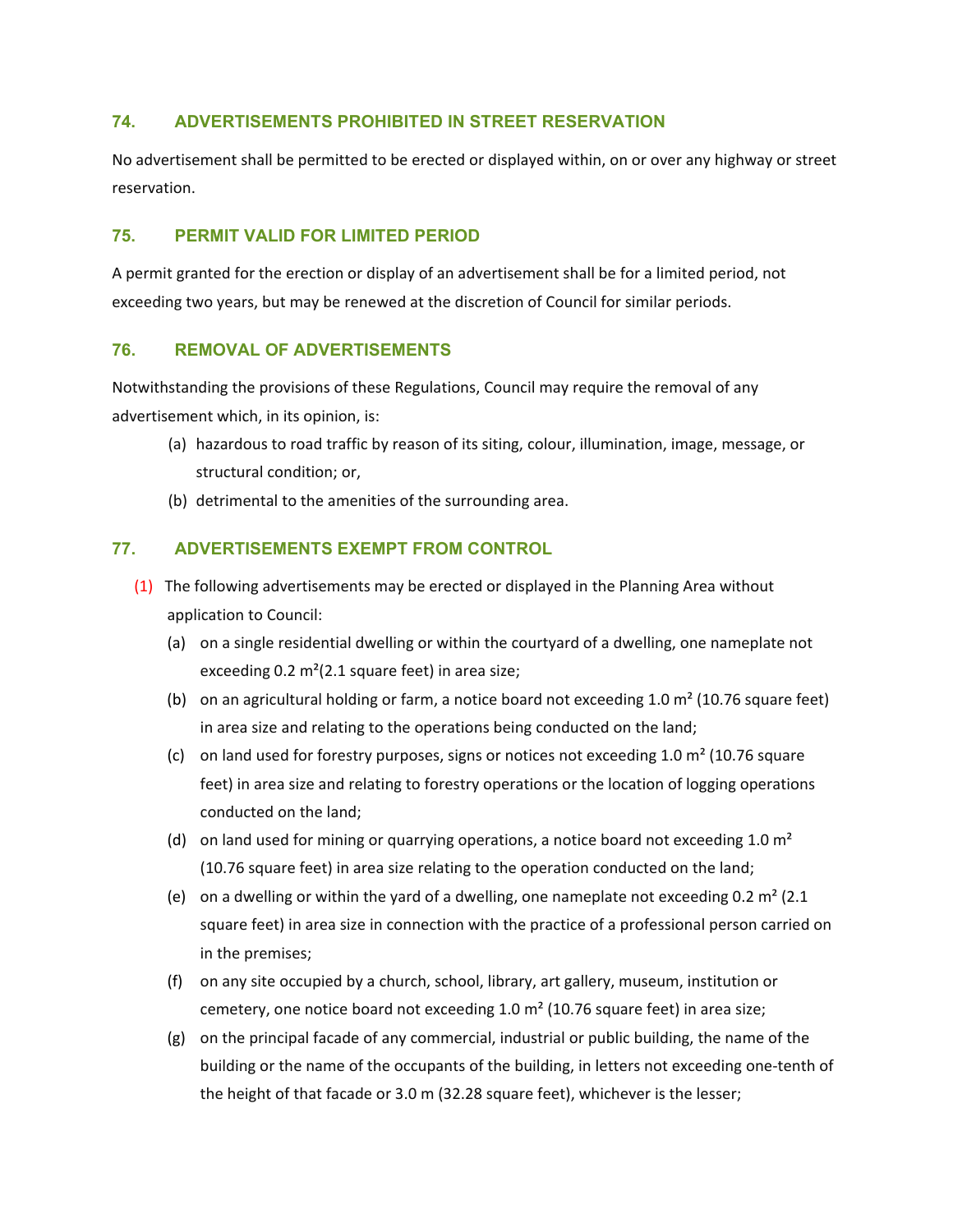- (h) on any parking lot directional signs and one sign not exceeding 1.0  $\text{m}^2$  (10.76 square feet) in size, identifying the parking lot;
- (i) election signs of any candidate or political party during a federal, provincial, municipal, or regional school board election, subject to the provisions of Section 77(2) of these Regulations;
- (j) temporary signs relating to Federal, Provincial or Municipal public works;
- (k) notices required by law to be posted;
- (l) regulatory, warning, directional, guide or informational signs erected by a Federal, Provincial or Municipal Authority or a community group approved by Council;
- (m) signs placed by a telephone, telegraph or electric power company to indicate danger;
- (n) non-illuminated real estate signs not exceeding 0.46  $m^2$  (5.0 ft<sup>2</sup>) in total area advertising the sale or rent of a building or lot upon which the sign is located subject to the provisions of Section 77(3) of these Regulations;
- (o) a flag, emblem or insignia of any nation, country or province;
- (p) one construction sign not exceeding 9 m<sup>2</sup> (96.9 ft<sup>2</sup>) in total area related to the development of a property providing such sign is located on the site on which the work is being carried out and is removed at the conclusion of the development or at such time as determined by Council; and,
- (q) Signs with existing Provincial and/or Municipal approvals.
- (2) Election Signs

Election signs exempt from control shall be subject to the following conditions:

- (1) The erection of election signs shall be permitted on private property provided the property owner has given consent for the erection of such a sign and that the sign does not cause an obstruction to neighboring properties.
- (2) The erection of election signs shall be permitted on public property, provided the signs do not cause an obstruction to the traveling public or the work of Council, and provided the signs are not located within the far limits of the carriageway at any street intersection.
- (3) Election signs shall not be affixed or attached to existing municipal buildings, structures or signs.
- (4) Candidates shall remove their election signs within two days following the election and shall ensure that the site is cleaned up.
- (5) If the Candidate fails to remove his or her election signs within two days following the election, Council may remove them and dispose of them and the candidate shall be responsible for the cost of the removal and disposal of such signs.
- (6) The maximum size of an election sign shall be no more than 3.0  $m^2$  (32.3 ft<sup>2</sup>).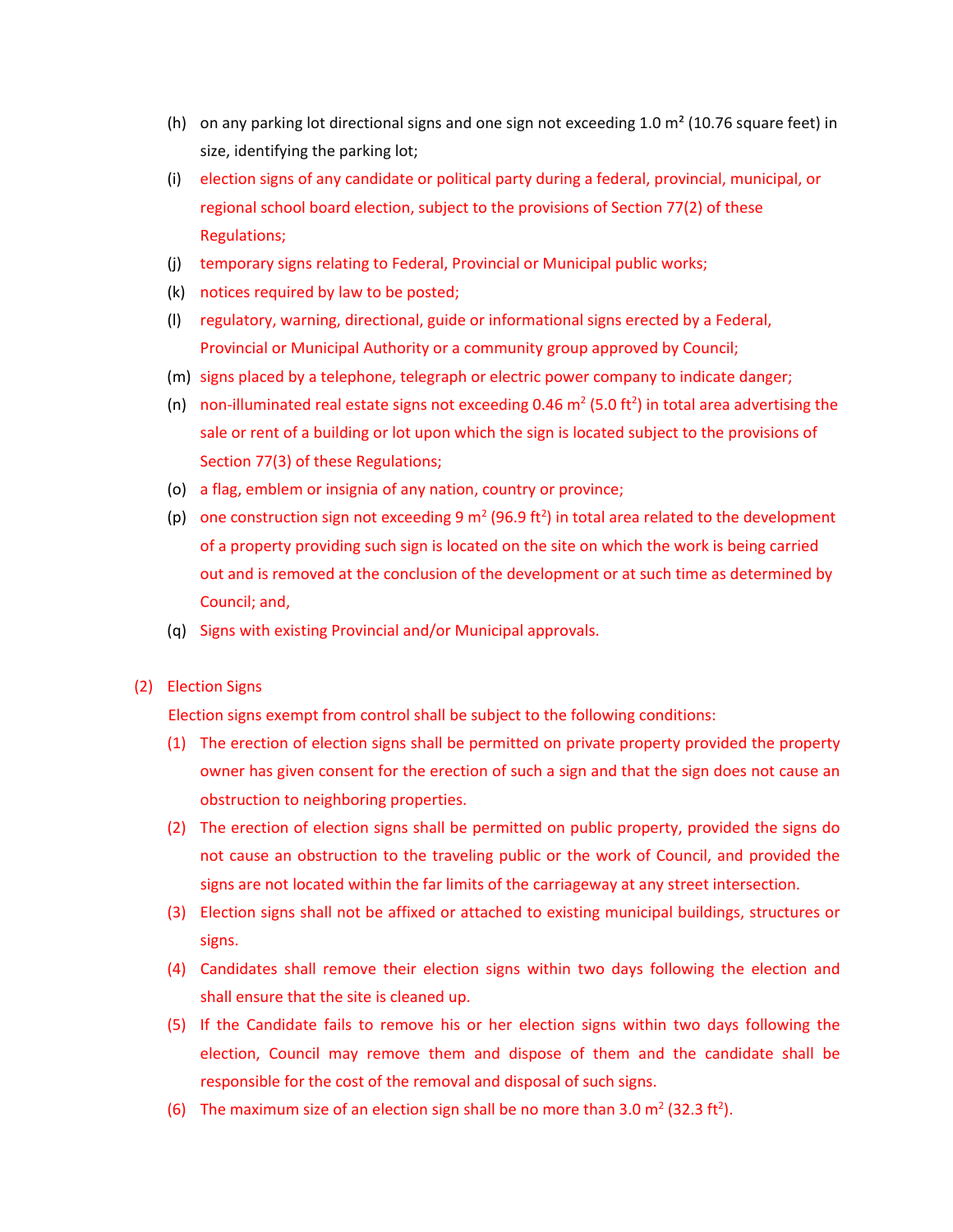(3) Real Estate Signs

Real estate signs exempt from control shall be subject to following conditions:

- (1) No real estate sign shall be affixed to any utility pole or municipal building, structure or sign or be erected or placed on publicly owned land without the permission of the property owner.
- (2) There shall be a limit of one double‐faced sign per property or for every 30 m (98.4 ft) of lot frontage.
- (3) A corner lot may carry two double‐faced signs, one sign for each street.
- (4) Portable real estate open house signs shall also be permitted provided their placement does not obstruct vehicular or pedestrian movement, and the duration of such placement is limited to the time of the actual open house.
- (5) A real estate sign marking that the property is "sold" may appear for a limit of two weeks from the date of the closing of the transaction.
- (6) If the real estate agent fails to remove his or her signs within two weeks from the date of the closing the transaction, Council may remove them and dispose of them and the agent shall be responsible for the cost of the removal and disposal of such signs.

**(Development Regulations Amendment No. 17, 2021)**

## **78. APPROVAL SUBJECT TO CONDITIONS**

- (1) A permit may only be issued for the erection or display of advertisements which comply with the appropriate conditions and specifications set out in the applicable Use Zone Tables in Schedule C of these Regulations.
- (2) Notwithstanding the provisions of this schedule, Council may refuse any sign or advertisement that, in the opinion of Council, is considered hazardous to road traffic by reason of its sitting, color, animation, illumination or structural condition or is considered detrimental to the amenities of the surrounding area.
- (3) Bench and Bus Shelter Signs and Advertisements Bench signs and bus shelter advertisements shall be approved in accordance with the requirements and conditions as determined by Council.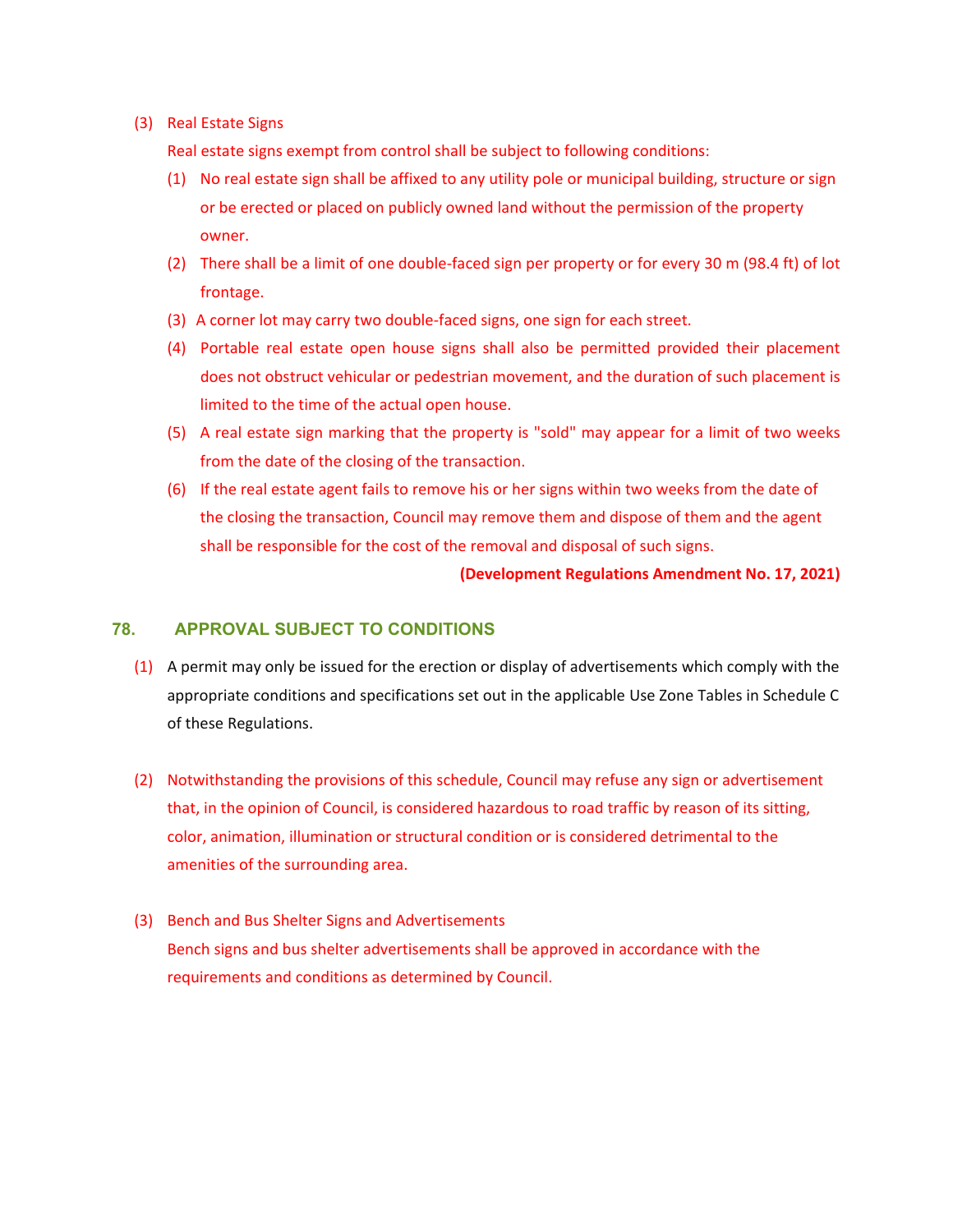#### (4) Stationary Vehicle Signs

Unless otherwise determined by Council, a sign or advertisement shall not be attached, affixed or displayed on a vehicle or trailer which is parked or located for the primary purpose of displaying said sign or advertisement.

## (5) Sight Triangle

Unless otherwise determined by Council, no sign or advertisement shall be permitted to be located within the area identified by Council as the sight triangle at the intersection of streets.

# (6) Electrical or Illuminated Signs

Every electrical or illuminated sign shall be approved by a certified organization that is accepted by the Province of Newfoundland and Labrador and the Standards Council of Canada. A licensed electrician shall undertake the electrical hook up of the sign. Illuminated signs may be required to be switched off during certain periods of the night, depending on their location. This will be determined by Council on a case by case basis.

# (7) Easements

With the exception of portable signs, signs shall not be permitted to be located upon or project within the limits of utility or municipal service easements. Any sign located in close proximity to a utility or municipal service easement shall be located in accordance with the requirements of the easement owner.

## (8) Engineering Design Requirements

Signs shall be designed, constructed, and erected to withstand the ice load and wind load requirements as determined by the Town's Consulting Engineer. The following types of signs will require signed and sealed approval by a Professional Engineer with the Association of Professional Engineers and Geoscientists Newfoundland and Labrador (PEGNL):

- Billboard Signs
- Ground Signs or Pylon Signs greater than 3 m (9.8 ft) in height
- Portable Signs (at Council's discretion)
- Roof Signs

## (9) Other Required Information

Every portable sign or advertisement shall display, in a manner acceptable to Council, the name and phone number of the sign contractor.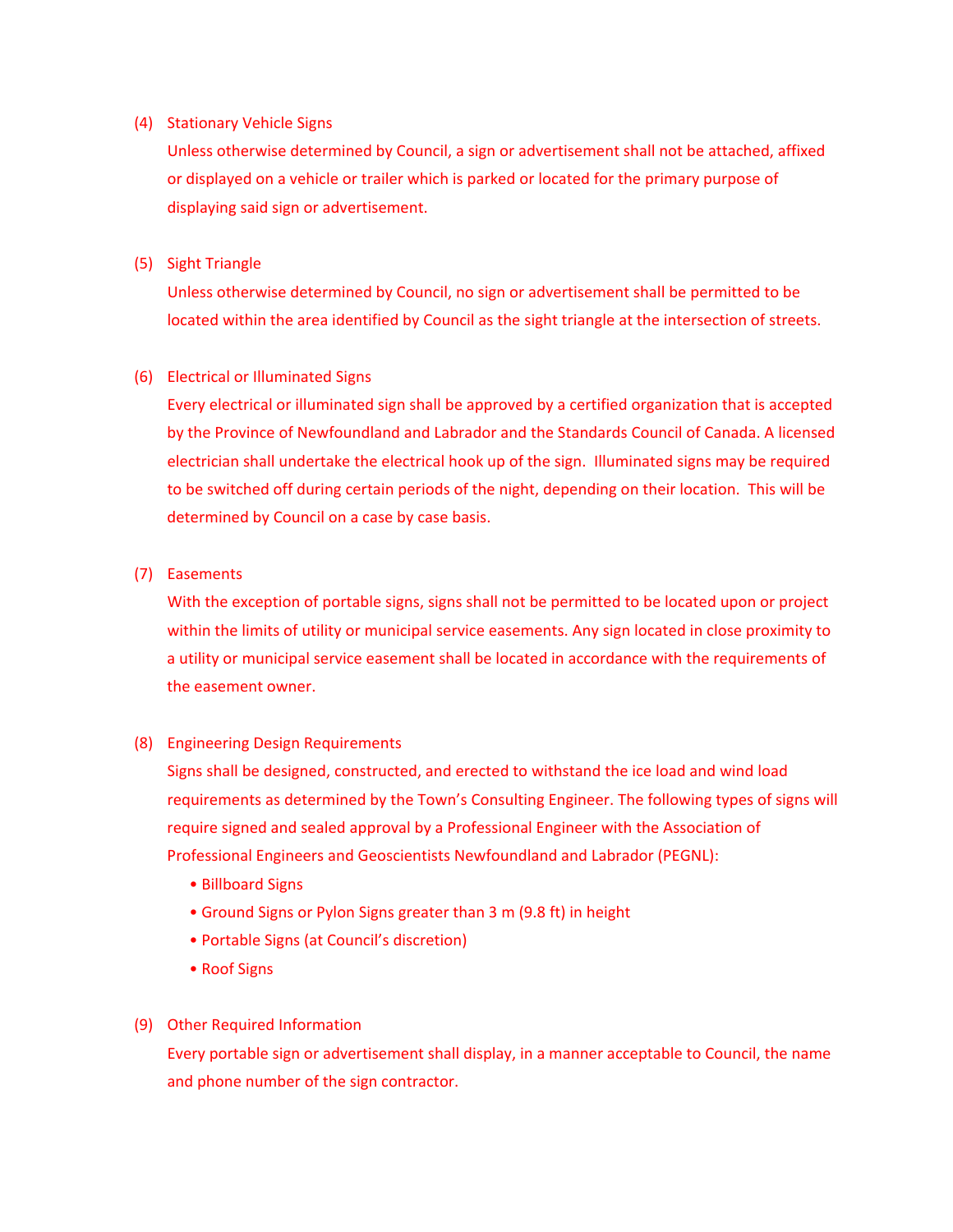In the case of an electrical or illuminated sign, the electrical certification's approval sticker shall be displayed on the sign.

#### (10) Advertisements

a. Banner Sign

A banner sign shall not be suspended across any street unless the authority grants its approval. A banner sign attached to a face of a building, fence or other structure shall be considered in a like manner to a wall sign.

#### b. Billboard Sign

A billboard sign shall be permitted provided:

- a) The maximum sign face of a single billboard shall not exceed 21.5  $m^2$  (231.4 ft<sup>2</sup>). Where Council deems appropriate, a double or "super sign" may be permitted but shall not exceed 43  $m^2$  (462.9 ft<sup>2</sup>) for a sign face.
- b) Unless otherwise determined by Council, the maximum overall height of the sign from the surface above the ground to the top of the sign shall be 8.5 m (27.9 ft).
- c) The sign shall be set back a minimum distance of 15 m (49.2 ft) from the intersection of streets.
- d) The sign shall not be located closer than 5 m (16.4 ft) to the front or flanking street lot line.
- e) The sign shall not be located closer than 3 m (9.8 ft) to a side lot line.
- f) Not more than two signs are permitted on a lot provided that each sign may have two leasable areas mounted back to back and the total maximum sign face of each sign shall not exceed 21.5  $m^2$  per sign face, with the exception of a "super sign" which shall not exceed 43  $m<sup>2</sup>$  per sign face and, if approved, would comprise the total number of billboard signs permitted on a single lot.
- g) A minimum separation distance of 100 m (328.1 ft) shall be maintained between signs when on the same side of the street and in the same line of sight or visual plane.
- h) A single-faced sign shall be located not more than 2 m (6.6 ft) from the wall of a building and shall be parallel to the wall and shall not extend beyond the end of the wall and the height of the roofline of the building to which it is attached.
- i) A wall‐mounted billboard shall not block natural light from a window of the building to which the billboard is attached.
- j) The sign shall not interfere or obstruct access to or from a lot or create a visual obstruction to the traveling public.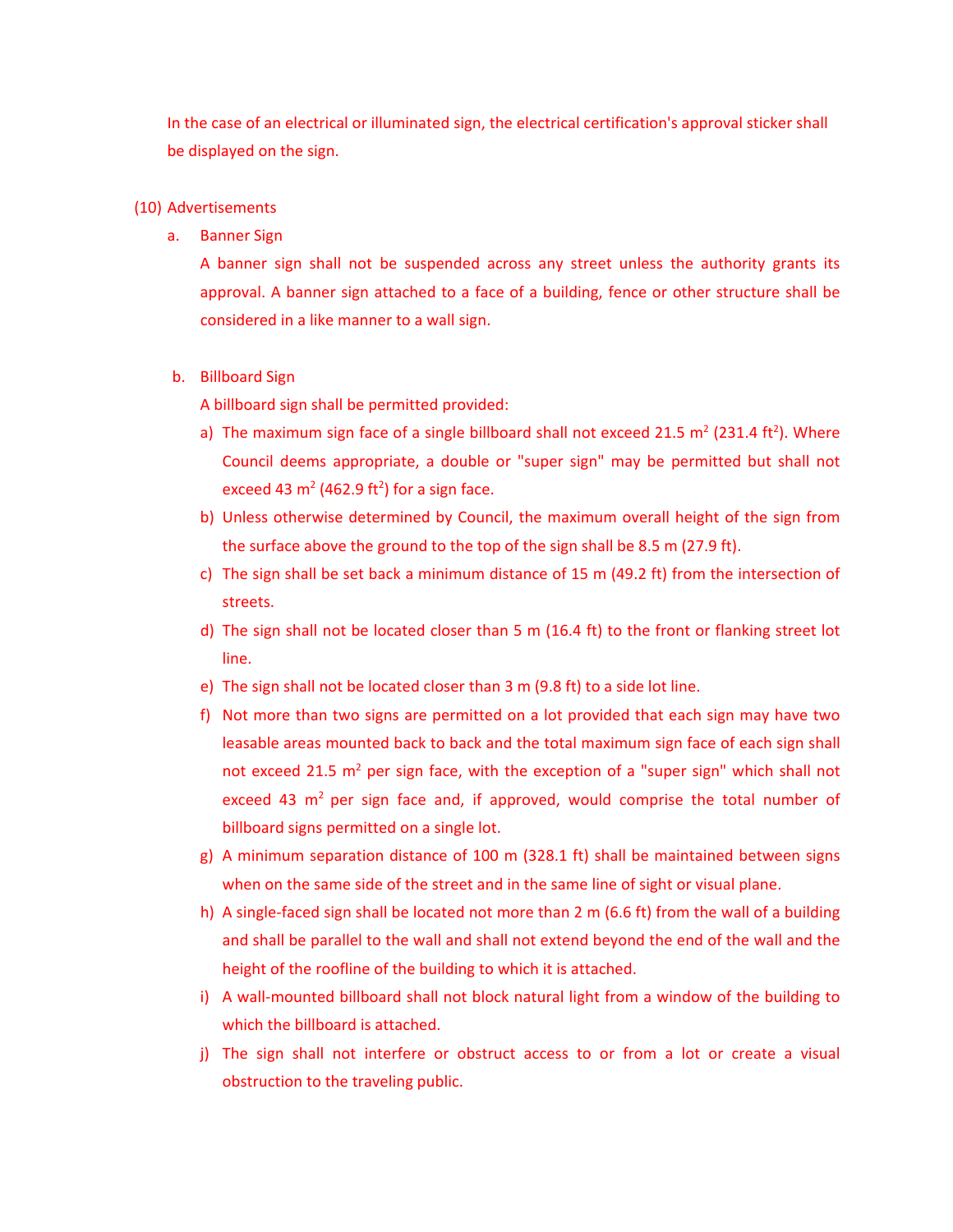- k) The sign shall not conflict with adjoining architectural lines or forms or have the effect of materially obscuring the effect of the landscapes.
- l) The sign shall not be located within 60 m (196.9 ft) to a residential zone and shall not be oriented such that it faces an abutting residential zone or residential lot.
- m) Lighting of the sign shall not be directed toward the street and shall not adversely affect neighboring areas.
- n) The sign shall be anchored and secured in accordance with the requirements of the Town's Consulting Engineer.
- o) The sign shall be constructed in accordance with engineered drawings approved by Council.
- c. Canopy Sign

A canopy or awning sign shall be permitted on a wall of a building provided:

- a) The canopy or awning sign does not abut a residential lot or zone.
- b) The minimum vertical clearance beneath the sign to above the surface of the ground shall be 2.2 m (7.2 ft).
- c) The sign may extend the full length of a building and the sign shall not extend beyond the end of the wall to which it is attached with the exception of wrap‐around signs.
- d) The sign does not project more than 3 m (9.8 ft) from the wall of the building or structure to which it is attached.
- e) The sign shall not extend over public land or streets except where approved by Council.
- f) The sign shall not extend over a driving area or parking surface except where approved by Council.
- g) The sign shall be anchored or secured to the building in accordance with the requirements of the Town's Consulting Engineer.
- d. Ground Sign or Pylon Sign

Unless otherwise determined by Council, one ground or pylon sign shall be permitted per street frontage of a lot, subject to the following conditions:

- a) The sign shall have a maximum overall vertical height of 8.5 m (27.9 ft) above the surface of the ground.
- b) The sign shall have a maximum overall horizontal length of 6.0 m (19.7 ft).
- c) The maximum area for the sign face shall be 51  $m^2$  (549.0 ft<sup>2</sup>) exclusive of the sign's supports and mounts.
- d) The sign shall be setback a minimum distance of half the height of the sign from the property's front lot line.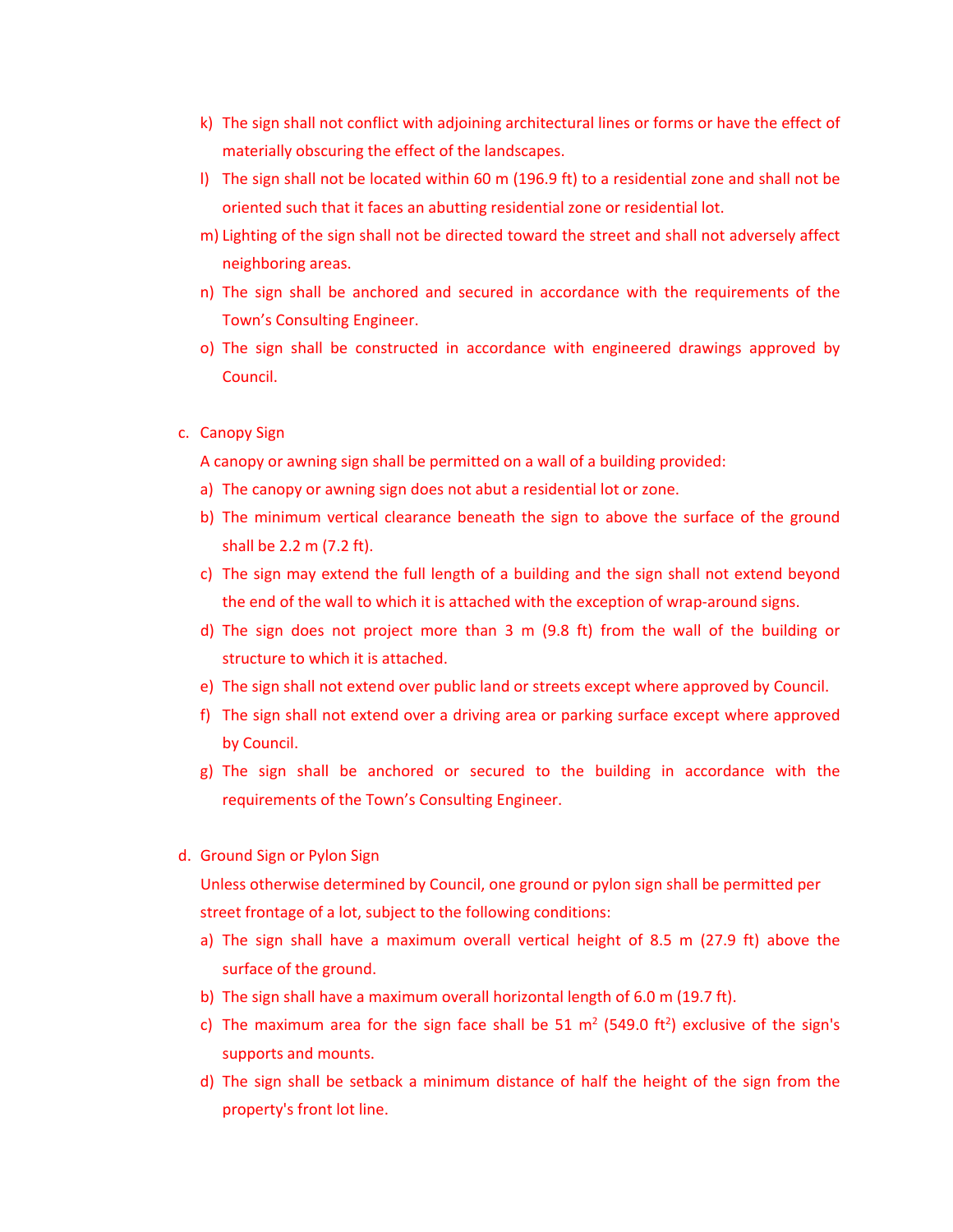- e) The sign shall be setback a minimum distance of  $1 \text{ m}$  (3.3 ft) from the property's side lot lines.
- f) The sign shall have a minimum separation distance of 2 m (6.6 ft) to an adjoining dwelling, apartment, school or church.
- g) There shall not be any electrical component of the sign within 1 m (3.3 ft) above the surface of the ground.
- h) A minimum separation distance of 15 m (49.2 ft) shall be maintained between ground or pylon signs located on abutting properties.
- i) The ground or pylon sign shall not be permitted to be located along the lot line that abuts a residential lot.
- j) Where there is more than one ground or pylon sign permitted per lot, there shall not be more than one ground or pylon sign for every 30 m (98.4 ft) of lot frontage.
- k) The sign shall be anchored and constructed in accordance with the engineering drawings approved by Council.
- e. Inflatable Sign

Inflatable signs shall be permitted subject to the following conditions:

- a) A limit of one rooftop or ground inflatable sign per lot or for every 30 m (98.4 ft) of lot frontage.
- b) The sign shall be setback from a lot line, a minimum distance of 1.5 m (4.9 ft) times the inflated height of the sign.
- c) The sign shall not interfere or obstruct access to or from a lot.
- d) The sign may be illuminated internally or externally but shall not contain flashing or intermittent lighting or lighting which creates glare when viewed by on‐coming traffic or by abutting residential uses.
- e) The maximum height and size of the sign shall be determined at the discretion of Council but shall be in accordance with and relevant to standard model sizes and dimensions available from balloon or inflatable advertisement manufacturers.
- f) The sign shall be anchored or secured in accordance with the requirements of the Town's Consulting Engineer.
- g) The time limit for the sign permit shall be specific to the duration of the event to which the advertisement is related but shall not exceed 30 days. Upon expiration of the sign permit, the permit may be renewed for another 30 day period provided Council is satisfied that the sign is being maintained to Council's satisfaction and the sign conforms to the Regulations and the conditions attached to the permit.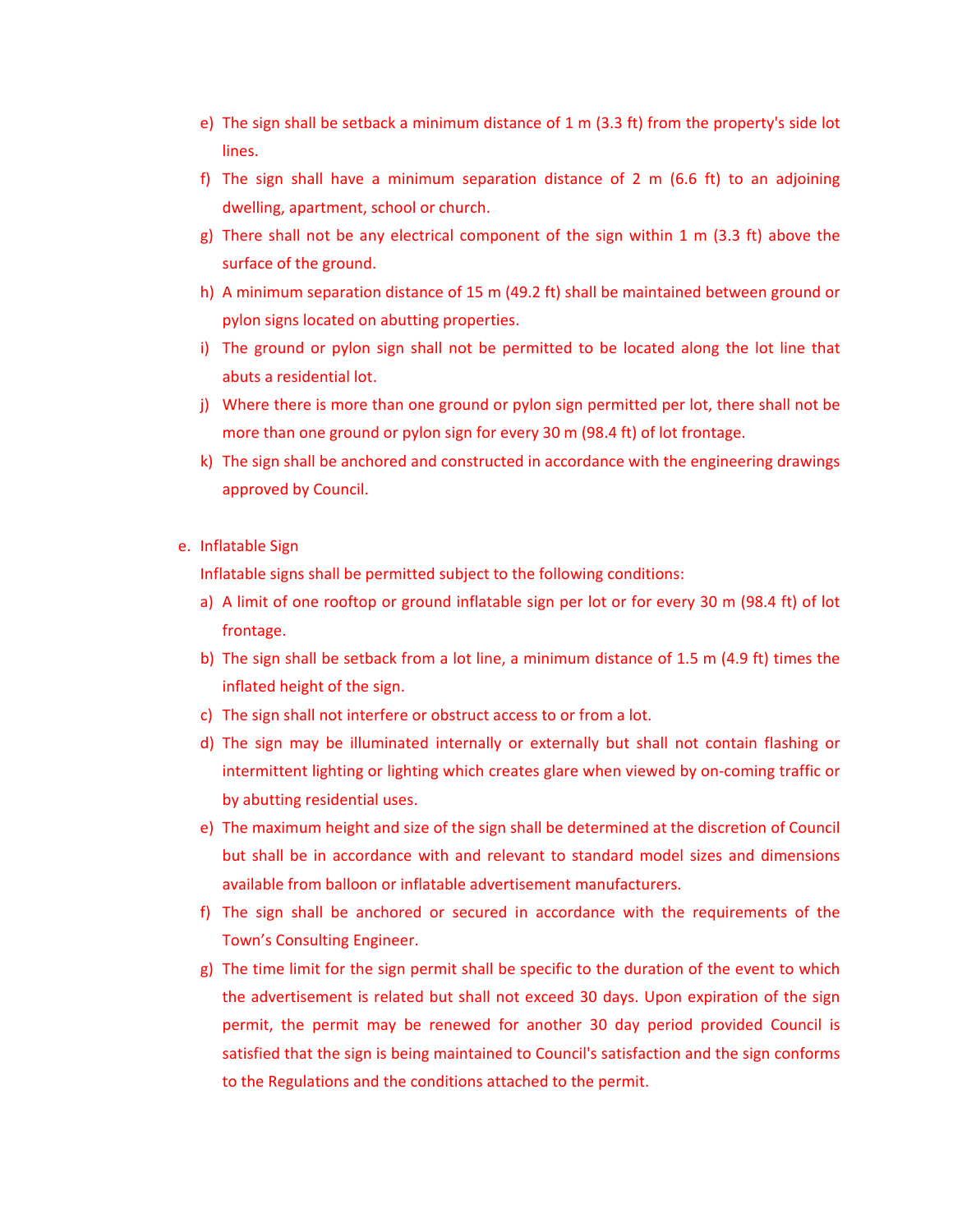- i) If, in the opinion of Council, the sign is a hazard or unsafe to the public, the advertisement shall be removed immediately upon notice.
- f. Marquee Sign

A marquee sign shall be permitted on the principle facade of a building subject to the following conditions:

- a) The minimum vertical clearance beneath the sign to above the surface of the ground shall be 3 m (9.8 ft).
- b) The sign may extend the full length of a marquee but in no case shall such sign project beyond the ends of such a marquee.
- c) A marquee sign shall not extend over public land or streets except where approved by Council.
- d) The sign shall be anchored or secured to the building in accordance with the requirements of the Towns Consulting Engineer.
- g. Menu Boards

Menu Boards which are used to display and order products on a lot shall be permitted subject to the following conditions:

- a) There shall be one pre-menu board and one menu board per drive-through on a lot.
- b) The maximum area for the sign face of a pre-menu board shall be 2  $m^2$  (21.5 ft<sup>2</sup>).
- c) The pre‐menu board sign shall have a maximum height of 3 m (9.8 ft) above the surface of the ground.
- d) The maximum area for the sign face of a menu board shall be 4.1  $m^2$  (44.1 ft<sup>2</sup>) for a single face.
- e) The menu board sign shall have a maximum height of 3 m (9.8 ft) above the surface of the ground.
- h. On‐ Site Traffic Directional Sign

On‐site traffic directional signs which direct motor vehicle or pedestrian traffic on a lot shall be permitted subject to the following conditions:

- a) There shall be no limit to the number of on-site traffic directional signs on a lot.
- b) An on‐site traffic directional sign shall be confined to directing motor vehicle or pedestrian traffic and includes such signs as an entrance sign, an exit sign or a motor vehicle parking direction sign.
- c) The maximum area for the sign face shall be 0.75  $m^2$  (8.1 ft<sup>2</sup>) for a single face.
- d) The sign shall have a maximum height of 1.2 m (3.9 ft) above the surface of the ground.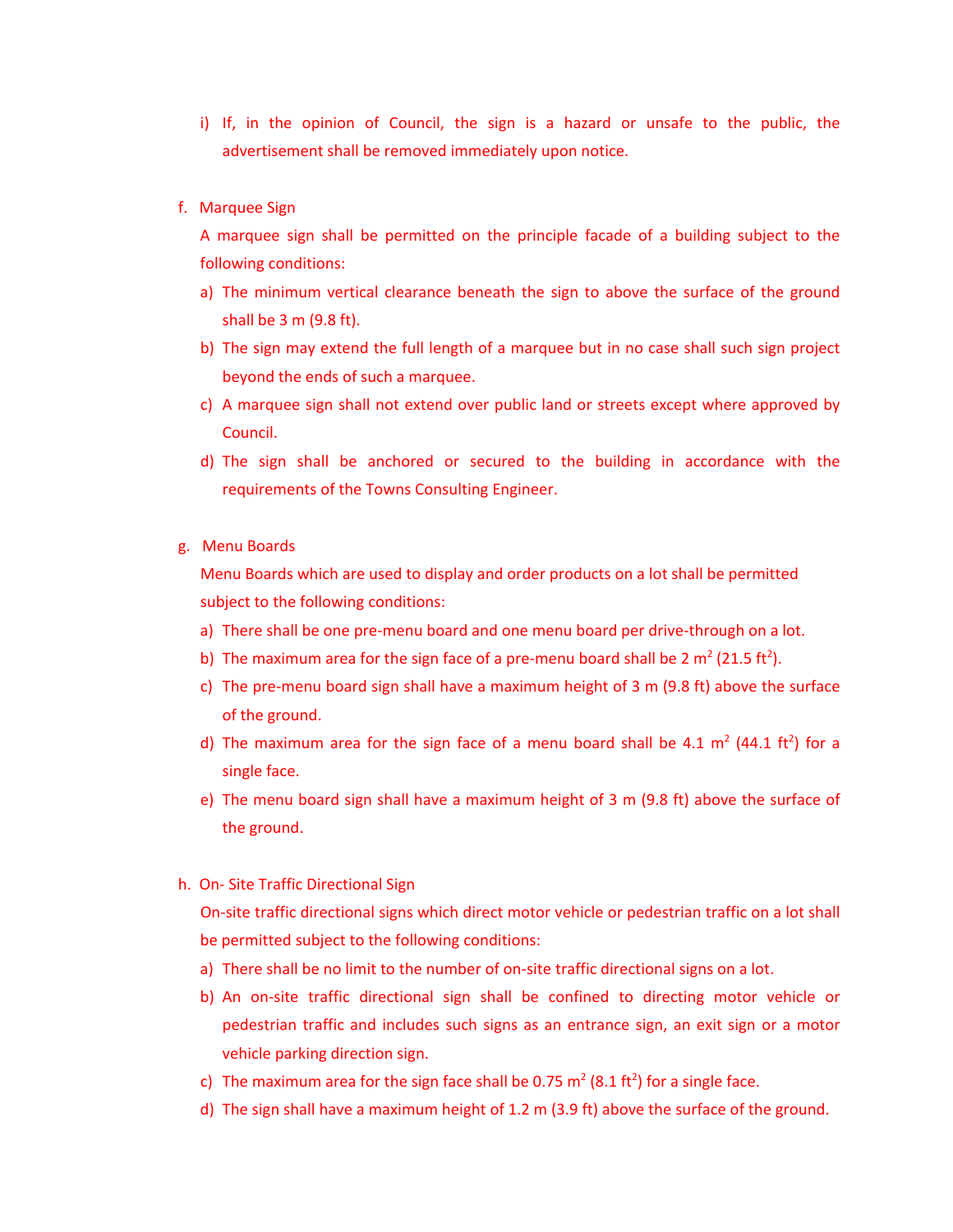#### i. Off-Site Directional Sign

Off‐site directional signs, which direct traffic to a commercial or industrial development or use, shall not be permitted. Off‐site directional signs related to a charitable, non‐profit or municipally sponsored event, which direct traffic to a community facility may be permitted as determined by Council provided only one sign is erected per street frontage, the sign is erected for the duration of the event, and the location, size, and construction of the sign conforms to the requirements of Council.

j. Portable Sign (Bold Signs)

A portable sign shall be permitted provided:

- a) The sign shall have a maximum of two sign faces.
- b) The maximum sign face area shall be  $6.0 \text{ m}^2 (64.6 \text{ ft}^2)$  each sign face.
- c) The maximum overall height of the sign from ground level to the top of the sign shall be 2.5 m (8.2 ft).
- d) The sign shall be set back a minimum distance of 1.5 m (4.9 ft) from a lot line. Where the sign is on a corner lot, the sign shall not be located within the sight triangle.
- e) Not more than one sign is permitted at any one time on any property having a frontage of less than 20 m (65.6 ft). On lots with frontages greater than 20 m, a minimum separation distance of 15 m (49.2 ft) shall be maintained between each portable sign.
- f) The sign must be located on the property on which the business is located unless otherwise approved by Council and the property owner.
- g) The sign shall not interfere or obstruct access to or from a lot.
- h) The sign shall not be placed on a portion of a lot that abuts a residential zone or existing residential lot.
- i) If the sign is illuminated, the sign shall be of a design approved by the Canadian Standards Association (CSA) and bear the CSA approval decal on the sign.
- j) The sign shall be constructed in accordance with engineered drawings approved by Council.
- k) The portable sign permit shall be valid for a period of 90 days from the date of issue by Council. Upon expiration of the sign permit, the sign is to be removed or a new sign application submitted to Council and such permits may be renewed for further periods of 90 days upon application and approval.
- k. Sidewalk Sign

A sidewalk sign shall be permitted subject to the following conditions: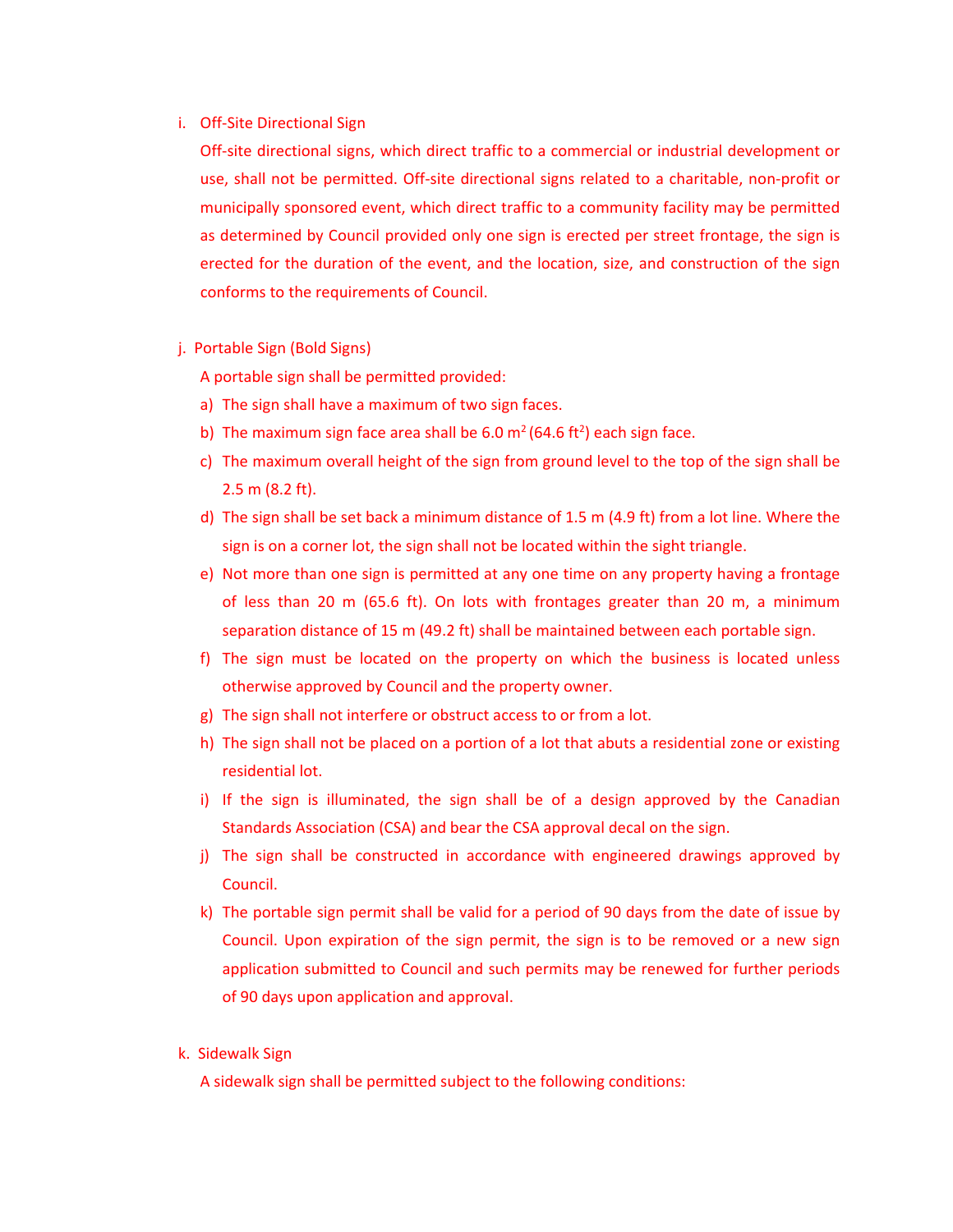- a) The sign shall only be displayed or erected on the public street abutting the business and only in cases where it is not possible because of the size of the lot, to locate a ground or portable sign entirely on the lot on the same lot as the business for which the sign applies.
- b) The sign shall have a maximum height of 1 m (3.3 ft).
- c) The sign shall have a maximum of two sign faces.
- d) The sign shall have a maximum sign face of 0.55 m<sup>2</sup> (5.9 ft<sup>2</sup>) for each sign face.
- e) The sign shall be displayed only between sunrise and sunset of every business day and shall be taken indoors at all other times.
- f) The sign shall not be located within 3 m (9.8 ft) of a driveway access.
- g) The sign shall be located as close to the building face as possible and maintain a minimum unobstructed sidewalk width of 1.5 m (4.9 ft).
- h) The sign shall be secured in accordance with the requirements of the Town's Consulting Engineer.
- l. Projecting Sign

A projecting sign shall be permitted on any principal facade of a building subject to the following conditions:

- a) The minimum vertical clearance beneath the sign above the surface of the ground shall be 3 m (9.8 ft).
- b) The maximum overall projection of the sign from the building shall be 3 m.
- c) The sign is a rigid sign and its design and construction does not permit it to swing in the wind.
- d) A projecting sign shall not extend over public land or streets except where approved by Council.
- e) A projecting sign shall not extend over a driving area or parking surface except where approved by Council.
- m. Roof Sign

One roof sign per building shall be permitted subject to the following conditions:

- a) The sign shall not exceed the maximum permitted height of a building as specified in the use zone in which the building is located.
- b) The height of a roof sign shall respect the scale of the building and neighborhood where it is located. The maximum height of a roof sign located on a flat roof building shall be 2 m (6.6 ft), whereas the maximum height of a roof sign located on a pitch roof shall be half the height of the roof pitch.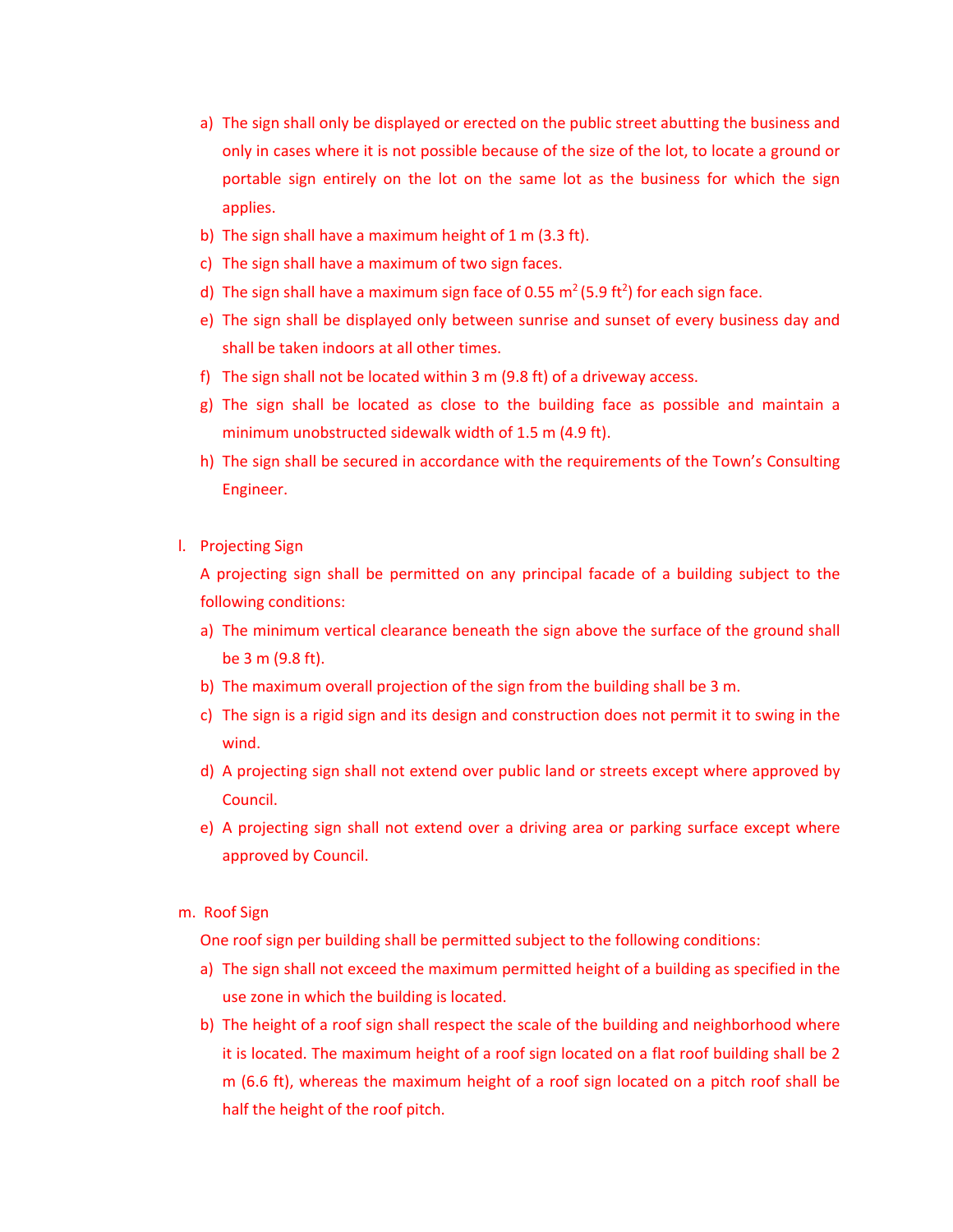- c) The sign shall not project beyond the exterior wall or walls of the building to which it is attached.
- d) The electrical wiring of a roof sign shall be in accordance with the requirements of the current National Building Code.
- e) The sign shall be anchored or secured to the building in accordance with the requirements of the Towns Consulting Engineer.
- f) The sign shall be constructed in accordance with engineered drawings approved by Council.
- n. Wall Sign

A wall sign shall be permitted subject to the following conditions:

- a) A wall sign may be placed on a wall or building abutting any street or public highway provided the wall sign does not immediately face a residential lot or zone.
- b) Unless otherwise determined by Council, the total area of all wall signs on any one architectural elevation of a building shall not exceed 20% of the building face.
- c) The length of the sign shall not be longer than the horizontal measurement of the wall or building facade to which it is attached and the sign shall not extend beyond the end of the wall to which it is attached with the exception of wrap around signs.
- d) A wall sign shall not project more than 30 cm (11.8 in) from the wall of the building.
- e) Where permitted by Council, a wall sign projecting over public property shall be erected with a vertical clearance not less than 7.6 cm (3 in) above the surface of the ground.
- f) The wall sign shall be of an architectural scale and styling that is, in the opinion of Council, in keeping with architectural scale and styling of the building to which it is attached.
- g) No wall sign shall be permitted to cover any part of a required exit in a building or obstruct free access thereto or egress there from.
- h) The sign shall be anchored or secured to the building in accordance with the requirements of the Town's Consulting Engineer.
- o. Changeable Message Sign

A Changeable Message Sign, a free‐standing changeable message sign or a changeable message sign advertising goods and services offered on properties other than the property where the sign is located, shall be permitted subject to the following conditions and notwithstanding its otherwise compliance with these regulations:

a) be at the discretion of Council after public notification and consultation as if the proposed sign were a discretionary use;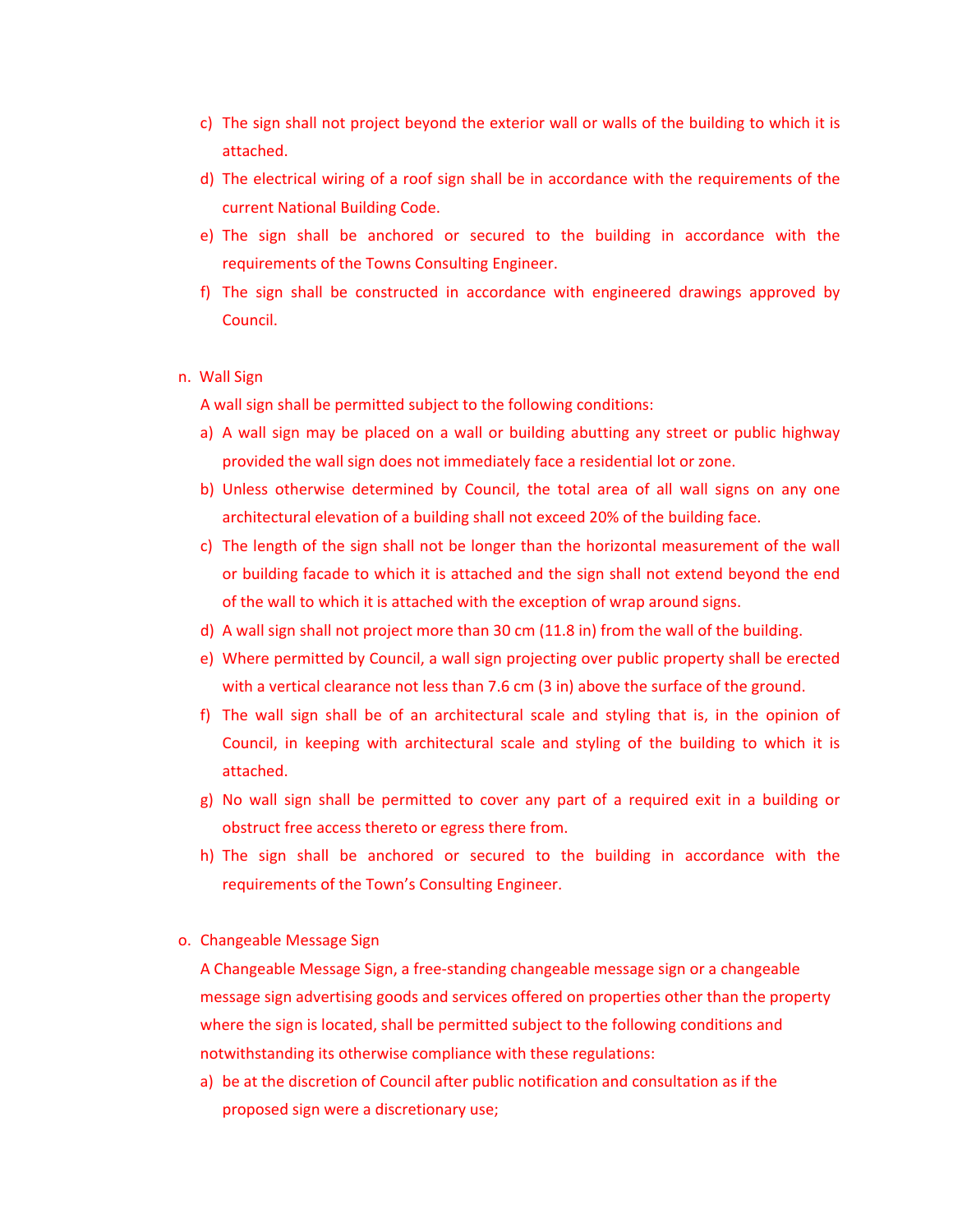- b) the property on which the sign is to be located has a minimum frontage of 30 m (98.4 ft);
- c) the maximum overall height of the sign from the Established Grade to the top of the sign shall be no greater than 5 m (16.4 ft);
- d) the sign shall be set back from traffic decision points a distance equal to the stopping sight distance based on the roadway posted speed as defined in the Transportation Association of Canada' s Geometric Design for Canadian Roads;
- e) the sign shall not be located closer than 2 m (6.6 ft) to the front or flanking street lot line;
- f) the sign shall not be located closer than 2 m to a side lot line;
- g) the sign shall not be located within the limits of a utility or municipal easement;
- h) a separation shall be maintained between signs when on the same side of the street so as to preserve a sight or visual plane;
- i) the sign shall not interfere or obstruct access to or from a lot or create a visual obstruction to the travelling public;
- j) the sign shall not be located within 30 m of a residential zone located on the same side of the street and shall not be oriented such that it faces an abutting residential zone or residential lot;
- k) lighting of the sign shall not be directed toward the street and shall not adversely affect neighbouring areas;
- l) the sign shall be anchored and secured in accordance with the requirements of the Town' s Department of Public Works;
- m) the sign and foundation shall be constructed in accordance with engineered drawings prepared, signed and sealed by a professional engineer of the Association of Professional Engineers and Geoscientists of Newfoundland and Labrador (PEGNL);
- n) The changeable message sign face shall:
	- 1. have a maximum illumination level of 1,000 lumens;
	- 2. have an instantaneous transition from one image or format to the next;
	- 3. have a minimum image display time of 8 seconds;
	- 4. be shielded to reduce glare in a manner acceptable to the Authority;
	- 5. have a positive contrast orientation;
	- 6. not have animation;
	- 7. not have flashing, strobe, intermittent or moving lights;
	- 8. not have lights in a colour or combination of colours which in the opinion of the Authority, may be misinterpreted as an emergency/ warning device or vehicle or other traffic control device;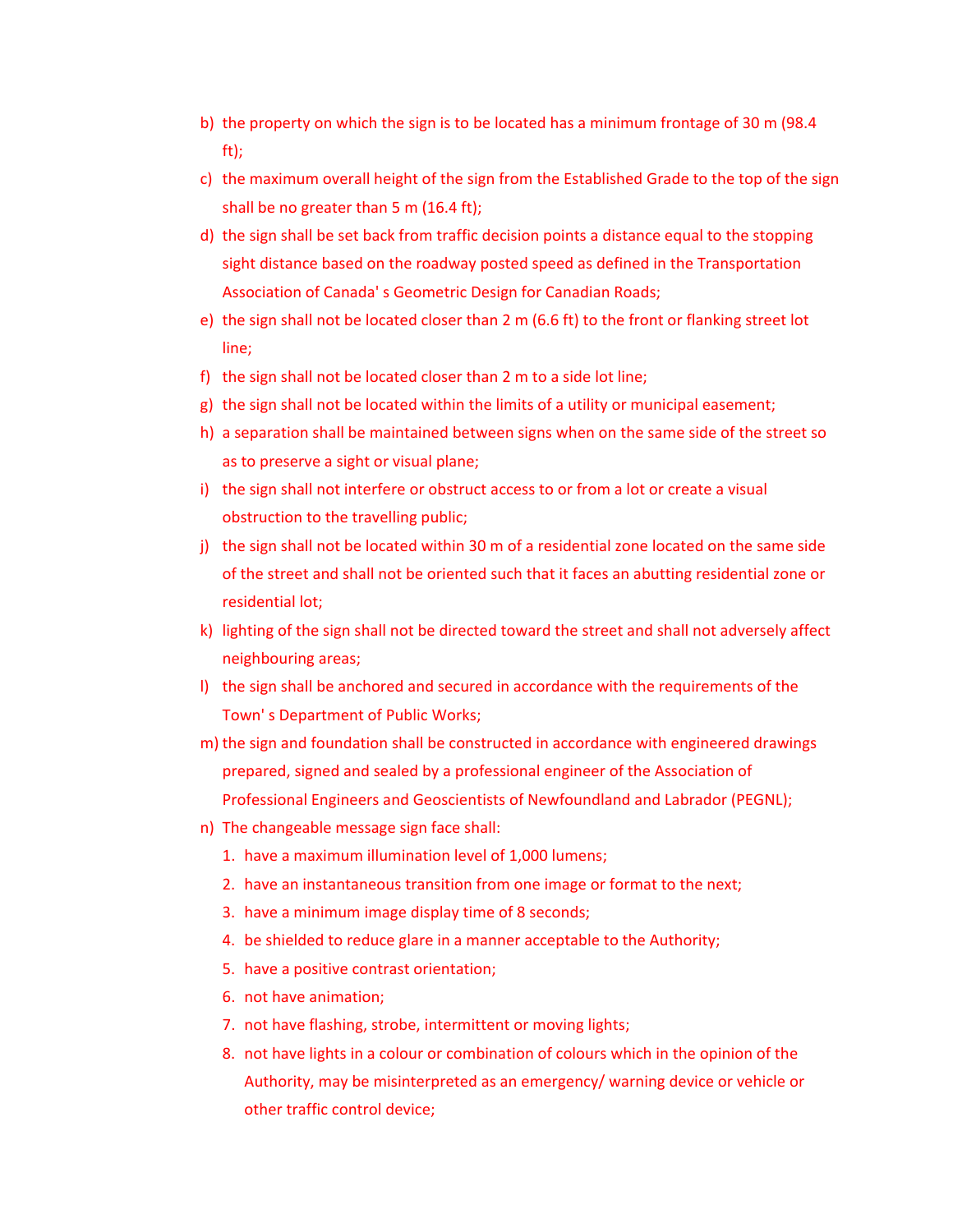- 9. shall be turned off between midnight and 6 am;
- 10.shall be automatically adjustable so that it does not increase the light levels (illuminance) adjacent to the changeable message sign by more than 3.0 lux above the ambient light level;
- 11.shall not be erected in such a manner so that it is within the background of an existing or proposed traffic control signal from an approaching driving lane.
- 12.Any proposed changeable message sign will be assessed for its impacts on traffic and surrounding properties in accordance with the "Digital and Projected Advertising Displays: Regulatory and Road Safety Assessment Guidelines" published by the Transportation Association of Canada in March 2015.
- p. Multi‐Tenant Building

Notwithstanding the above requirements, signage for buildings housing two or more uses or occupancy shall be limited to one wall sign per use or occupancy and one pylon or ground sign per street frontage for the whole building. Such pylon or ground sign shall display the advertisement for all uses or occupancies housed in the building.

#### q. Signs Along Provincially Maintained Roads

The Government of Newfoundland and Labrador Highway Sign Regulations, 1999, apply to all highways constructed and maintained by the Department Transportation and Infrastructure. The erection or placement of any sign within the road right‐of‐way that is provincially maintained is therefore subject to dual jurisdiction, and must meet the conditions of the provincial government as well as the Town of Portugal Cove-St. Philip's, as follows:

- a) The sign shall be approved in accordance with the provincial Highway Sign Regulations, and a highway signage permit must be obtained from the appropriate provincial government authority.
- b) The sign shall meet the conditions of the Town of Portugal Cove-St. Philip's for the particular type of sign as outlined in the use zone in which the sign is located.
- r. Cessation of Use

Upon the cessation of a use, event or a business, any sign or advertisement associated with that ceased use, event or business shall be removed within thirty days of the cessation of the use, event or business. If the property or signage owner fails to remove the sign or advertisement, the Council may remove them and dispose of them and the owner shall be responsible for the cost of the removal and disposal of such signs.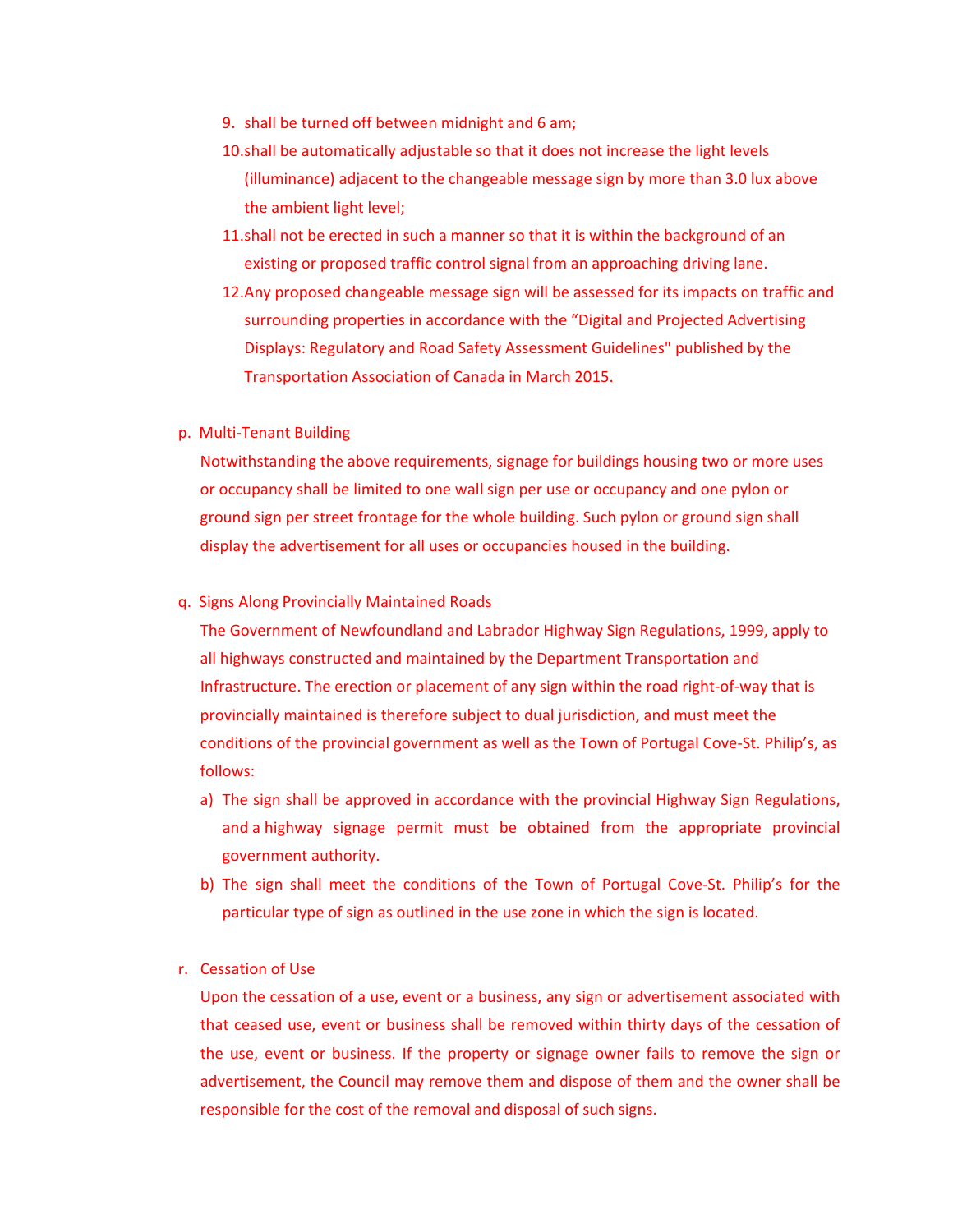s. Application to Existing Signs and Advertisement

Every existing sign and advertisement approved by Council may be brought into conformity with these Regulations. In the event where structural alteration, relocation or replacement is required; the sign then shall be brought into conformity with these regulations. Maintenance and repair of the sign or advertisement shall not be deemed in itself to constitute an alteration. In the case of portable or inflatable signs conformity to these Regulations shall be immediate.

T. Signs or Advertisements not Specifically Covered Signs and/or advertisements not specifically covered in these regulations shall be considered on a case by case basis at Council's discretion.

#### **(Development Regulations Amendment No. 17, 2021)**

# **79. NON-CONFORMING USES**

Notwithstanding other provisions of Part III, the erection or display of advertisements is permitted on a building or within the courtyard of a building or on a parcel of land, the use of which is a nonconforming use, provided that the advertisement does not exceed the size and type of advertisement which could be permitted if the development was in a Use Zone appropriate to its use, and in accordance with other conditions determined upon review of the application for the subject non-conforming site.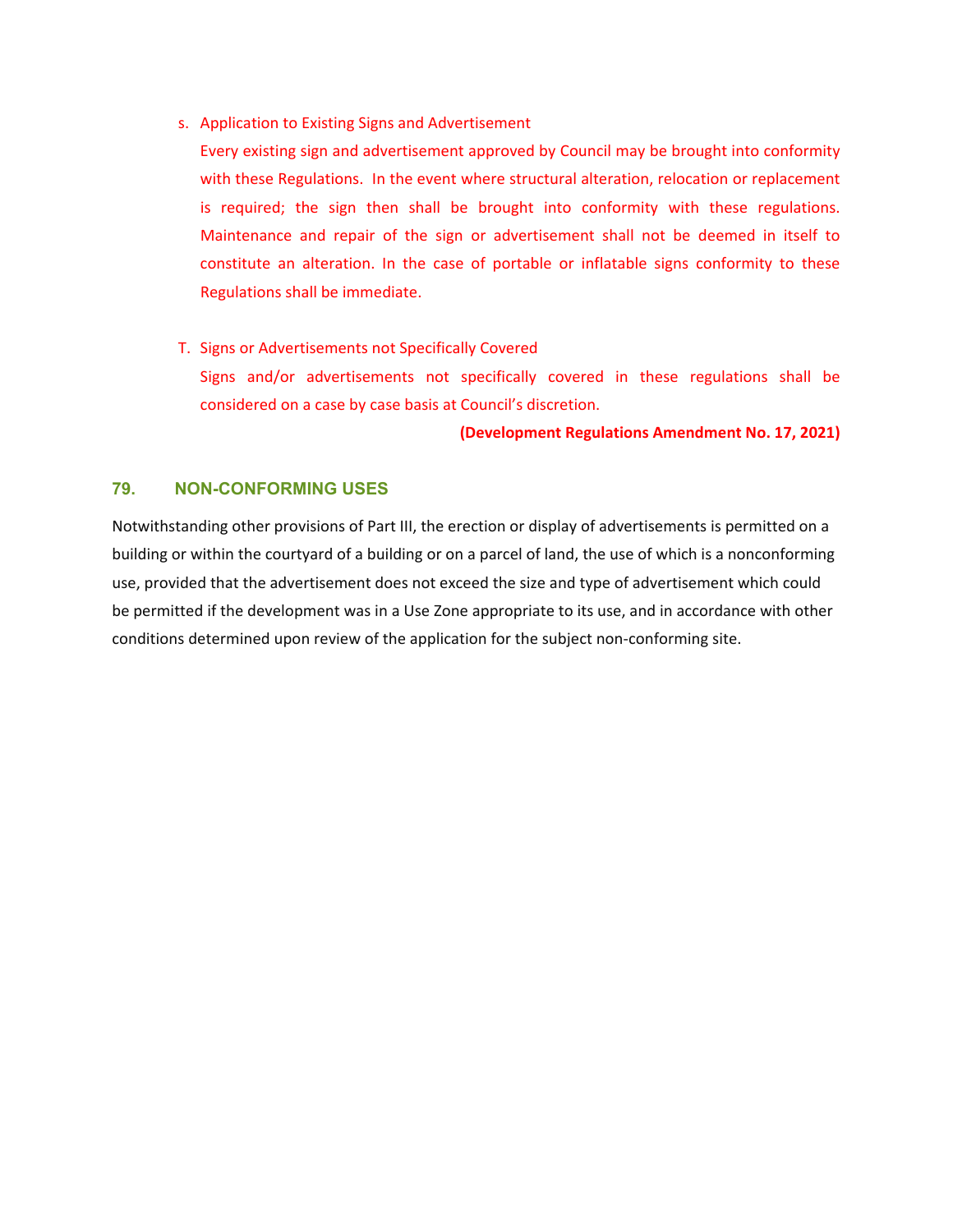# **PART IV - SUBDIVISION OF LAND**

# **80. PERMIT TO SUBDIVIDE REQUIRED**

No land in the Planning Area shall be subdivided unless a permit for the development of the subdivision is first made by application, the proposal is reviewed and considered by the Town, external agency comments and approvals are provided, the terms, conditions and requirements for the subdivision development are addressed, and subdivision approval is obtained from Council.

# **81. SERVICES TO BE PROVIDED**

- (1) No permit shall be issued for the development of subdivided land unless provisions satisfactory to Council have been made in the application for connection to municipal services, or for verification of a safe supply of drinking water of sufficient quantity, a properly designed sewage disposal system as approved by Services NL, and a properly designed storm drainage system.
- (2) Where the land to be subdivided is for the purpose of a residential subdivision to be serviced by individual wells, no permit shall be issued until a groundwater assessment report has been submitted as required under Regulation 97 of these Development Regulations.
- (3) No permit shall be issued for the development of subdivided land of six (6) or more lots located less than 500.0 metres (1,640.4 ft) from existing water and/or sewer mains unless provision has been made to connect the development to these piped services at the expense of the developer, and the land is appropriately zoned for serviced or semi‐serviced development. The installation, construction materials, system design, and other requirements must meet the approval of the Town's engineer.

# **82. PAYMENT OF SERVICE LEVIES AND OTHER CHARGES**

No permit shall be issued for the development of a subdivision until agreement has been reached for the payment of all fees levied by Council for connection to services, utilities and streets deemed necessary for the proper development of the subdivision, for provision of open space and all other applicable service levies and other charges imposed under Regulations 13 and 14.

# **83. PERMIT TO SUBDIVIDE SUBJECT TO CONSIDERATIONS**

A permit to subdivide land will not be issued when the development of the subdivided land will not contribute to the orderly and sustainable growth of the municipality, will not demonstrate sound design principles, will cause undue environmental harm, or will result in an undue cost burden for the provision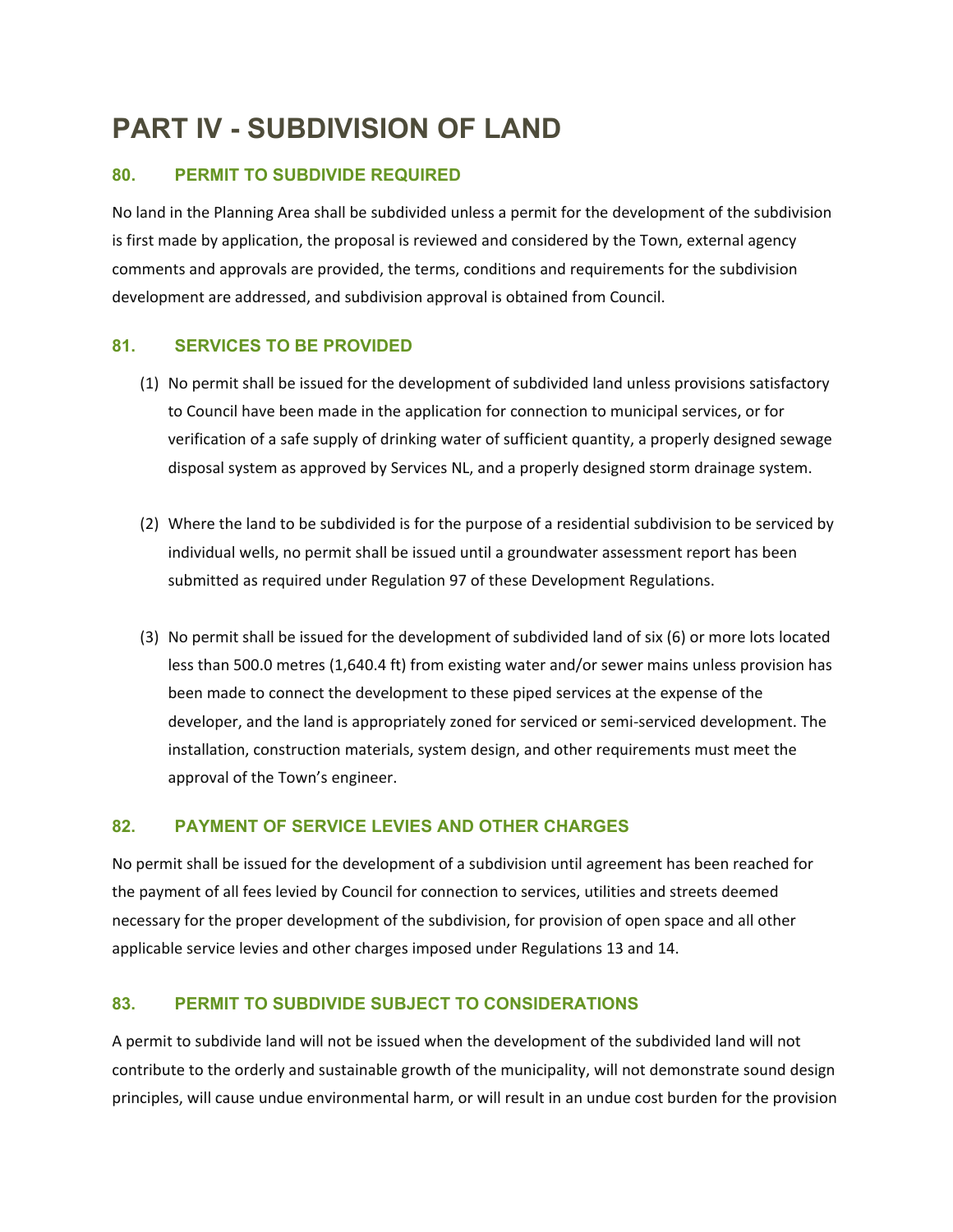of municipal services. When reviewing and evaluating a subdivision application, Council shall, without limiting the generality of the foregoing, consider:

- (a) the location of the land and the proposed number of lots to be subdivided;
- (b) the availability of and the demand created for municipal infrastructure, municipal services, and utilities;
- (c) the provisions of the Municipal Plan and Development Regulations (2014‐2024) affecting the site;
- (d) the land use, physical form and character of the proposed site and the adjacent neighbourhood;
- (e) the resulting traffic densities to be generated from the site development, the proposed subdivision road network , the potential need for off‐site transportation improvements and how the subdivision will address pedestrian mobility, including the provision of right‐of‐way connections to existing and adjacent trail systems;
- (f) the relationship of the project to existing or potential sources of nuisance;
- (g) soil and subsoil characteristics of the parent property;
- (h) the topography of the site and its drainage, and proposed storm water management;
- (i) natural features on or adjacent to the site such as ponds, streams, rivers, wetlands, topsoil, trees and other vegetation, and any walkway or trail provision for continued public access to ponds;
- (j) prevailing winds;
- (k) visual quality and scenic views;
- (l) availability of community facilities and schools to service the site;
- (m) energy conservation and other sustainable planning initiatives;
- (n) environmental impacts of the proposed subdivision development with respect to watercourses, wetlands, steep slopes, drainage patterns, coastal resources, protected species and loss or fragmentation of natural habitat, and proposed environmental management approach to the site to address potential impacts;
- (o) assessment of ongoing capital and municipal financial costs related to the provision and maintenance of roads, other infrastructure, and services resulting from the subdivision;
- (p) probable effects on the sustainability of important resource lands, particularly agricultural land, forestland, and aggregate resources;
- (q) proposed open space provision; and,
- (r) such other matters as may affect the proposed development.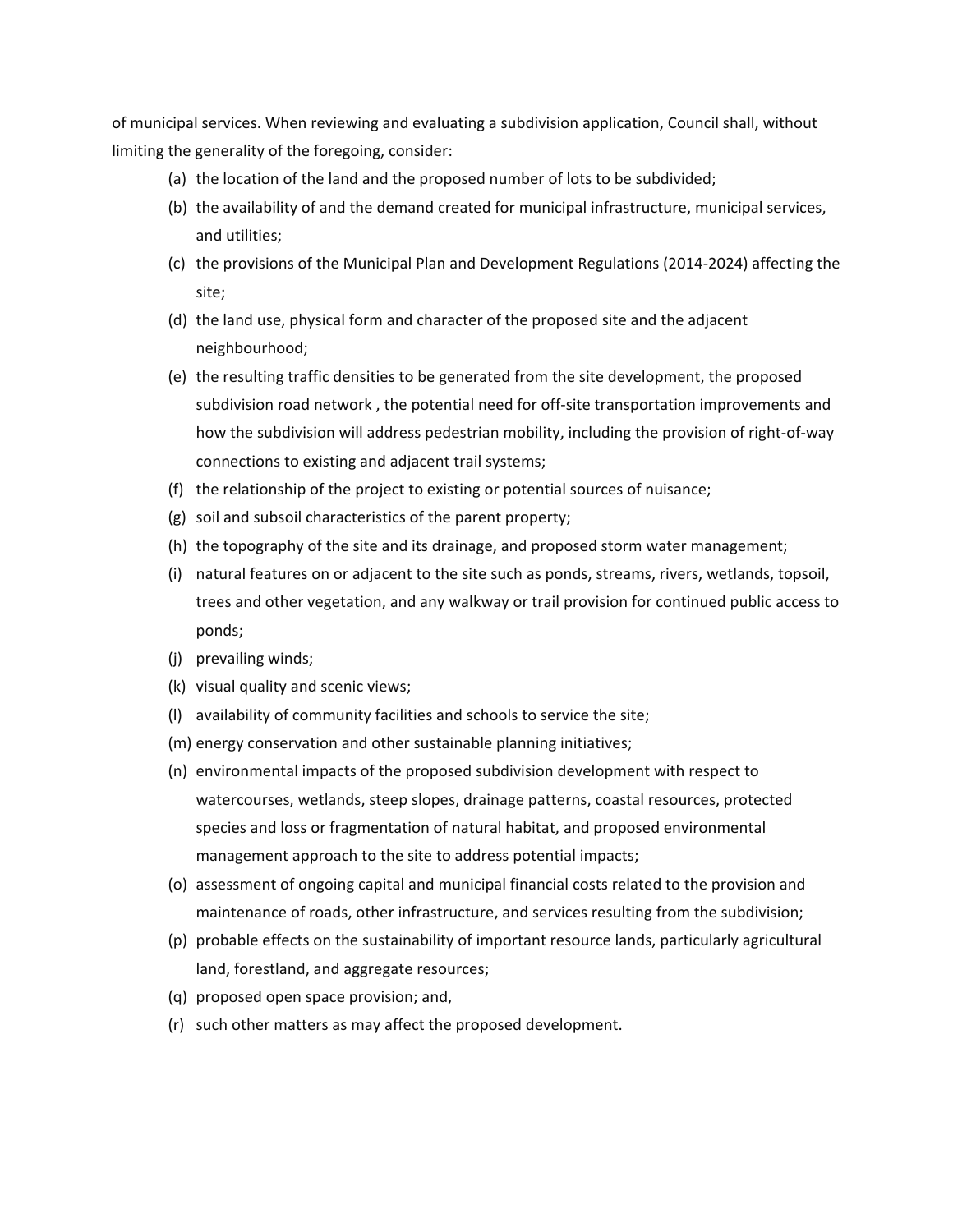# **84. BUILDING PERMITS REQUIRED**

Notwithstanding the approval to subdivide land by Council, a separate building permit shall be obtained for each building or structure proposed to be erected on the subdivided land, and no building permit for any building or structure in the area shall be issued until the developer has complied with all the provisions of these Regulations with respect to the approval and development of the subdivided land.

# **85. NO PERMIT REQUIRED**

The following land uses do not require development permit approval, but must comply with all applicable provisions and requirements of the Development Regulations and policies of the Municipal Plan (2014‐2024), and with all applicable external Provincial approvals, as required:

- (a) the removal of trees and other vegetation (not including trees and vegetation located within an environmental setback area and where any tree removal is to be in compliance with Regulation 90 (q));
- (b) the grubbing of soil, placing of fill, and other altering of the landscape (in accordance with Regulation 70);
- (c) a passive recreational use such as a walking trail or picnic area (as discussed and approved by the municipal Department of Recreation and Community Services);
- (d) the clearing and development of agricultural land (as approved by the Province for Agricultural Development Area lands) a forestry use for personal cutting of fuel wood, Christmas trees and similar domestic uses;
- (e) construction and installation of a driveway with access to a municipal street (in accordance with engineering standards);
- (f) construction and installation of a septic system, as approved by Services NL; and,
- (g) a conservation use to preserve natural areas.

## **86. FORM OF APPLICATION**

Application for a permit to develop a subdivision shall be made to Council in accordance with Regulation 17.

# **87. SUBDIVISION SUBJECT TO ZONING**

The subdivision of land shall be permitted only in conformity with the Use Zones delineated on the Zoning Maps.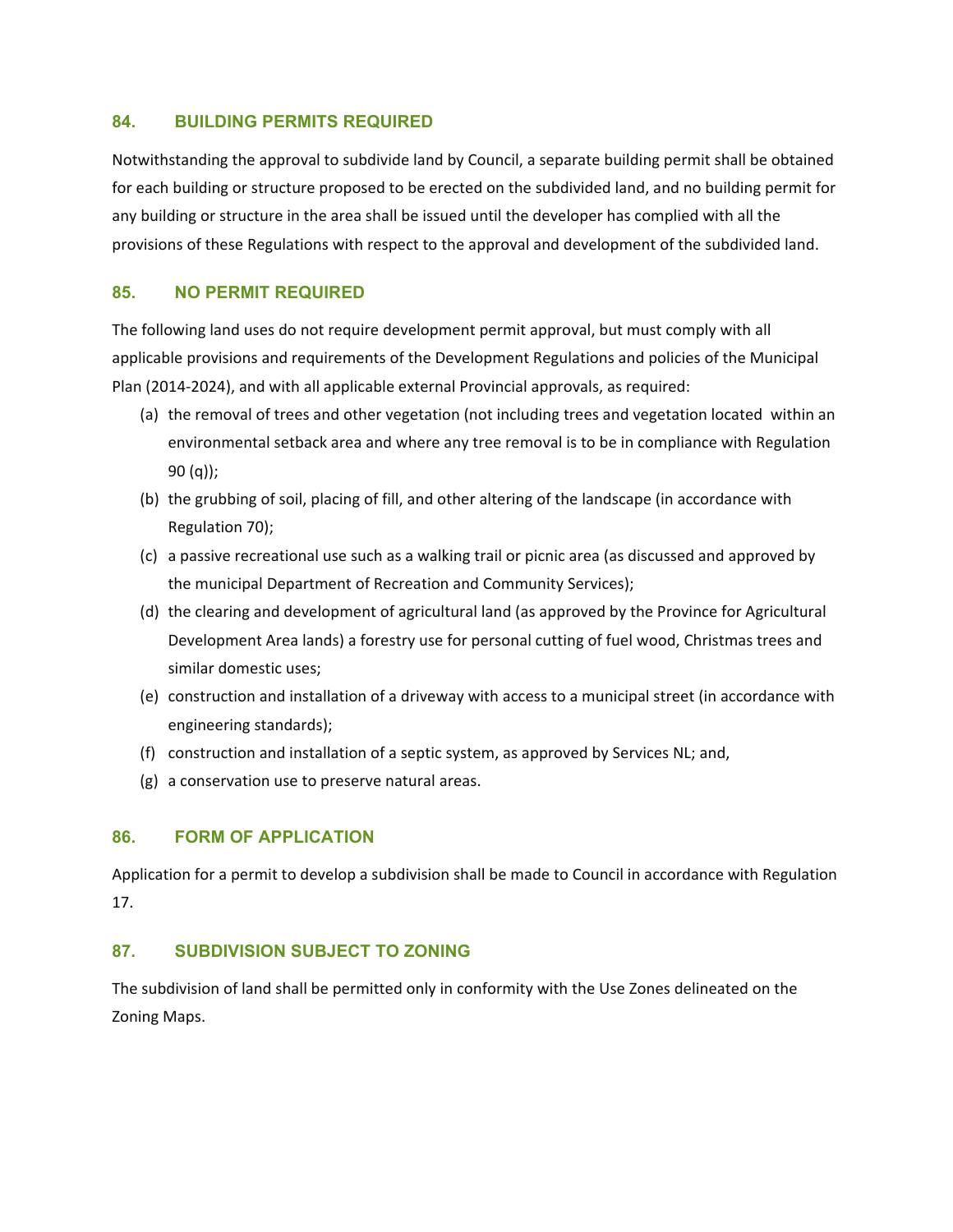## **88. LAND FOR PUBLIC OPEN SPACE**

- (1) Where a parcel of land is proposed to be subdivided into four (4) lots or more, the developer shall dedicate to Council, at no cost to Council, a useable area of land equivalent to not more than 10% of the gross area of the subdivision or 25.0  $m<sup>2</sup>$  (269 square feet) for every dwelling unit permitted in the subdivision, whichever is the greater, for public open space, provided that:
	- (a) where land is subdivided for any purpose other than residential use, Council shall determine the percentage of land to be dedicated;
	- (b) if, in the opinion of Council, no public open space is required, the land may be used for such other public use as Council may determine;
	- (c) the location and suitability of any land dedicated under the provisions of this Regulation shall be subject to the approval of Council but in any case, Council shall not accept land which, in its opinion, is incapable of development for any purpose;
	- (d) Council may accept from the developer in lieu of such area or areas of land the payment of a sum of money equal to the value of the land which would otherwise be required to be dedicated;
	- (e) financial contributions received by Council in accordance with Regulation 88(1)(d) shall be reserved by Council for the purpose of the acquisition or development of land for public open space or other public purpose.

## **(Development Regulations Amendment No. 2, 2015)**

- (2) Land dedicated for public use in accordance with this Regulation shall be conveyed to Council and may be sold or leased by Council for the purposes of any development that conforms with the requirements of these Regulations, and the proceeds of any sale or other disposition of land shall be applied against the cost of acquisition or development of any other land for the purposes of public open space or other public purposes.
- (3) Council may require a strip of land to be reserved and remain undeveloped along the banks of any watercourse, and this land may, at the discretion of Council, constitute the requirement of land for public use under Regulation 88(1).
- (4) Before approving an application to subdivide land abutting or in the vicinity of a pond, Council will consider the effect of the proposed subdivision on public access to the pond. If there is concern that the development may impede public access to the pond, no permit will be issued for the development unless provision has been made for a public right‐of‐way to the pond and for the transfer of ownership of the right‐of‐way to the Town.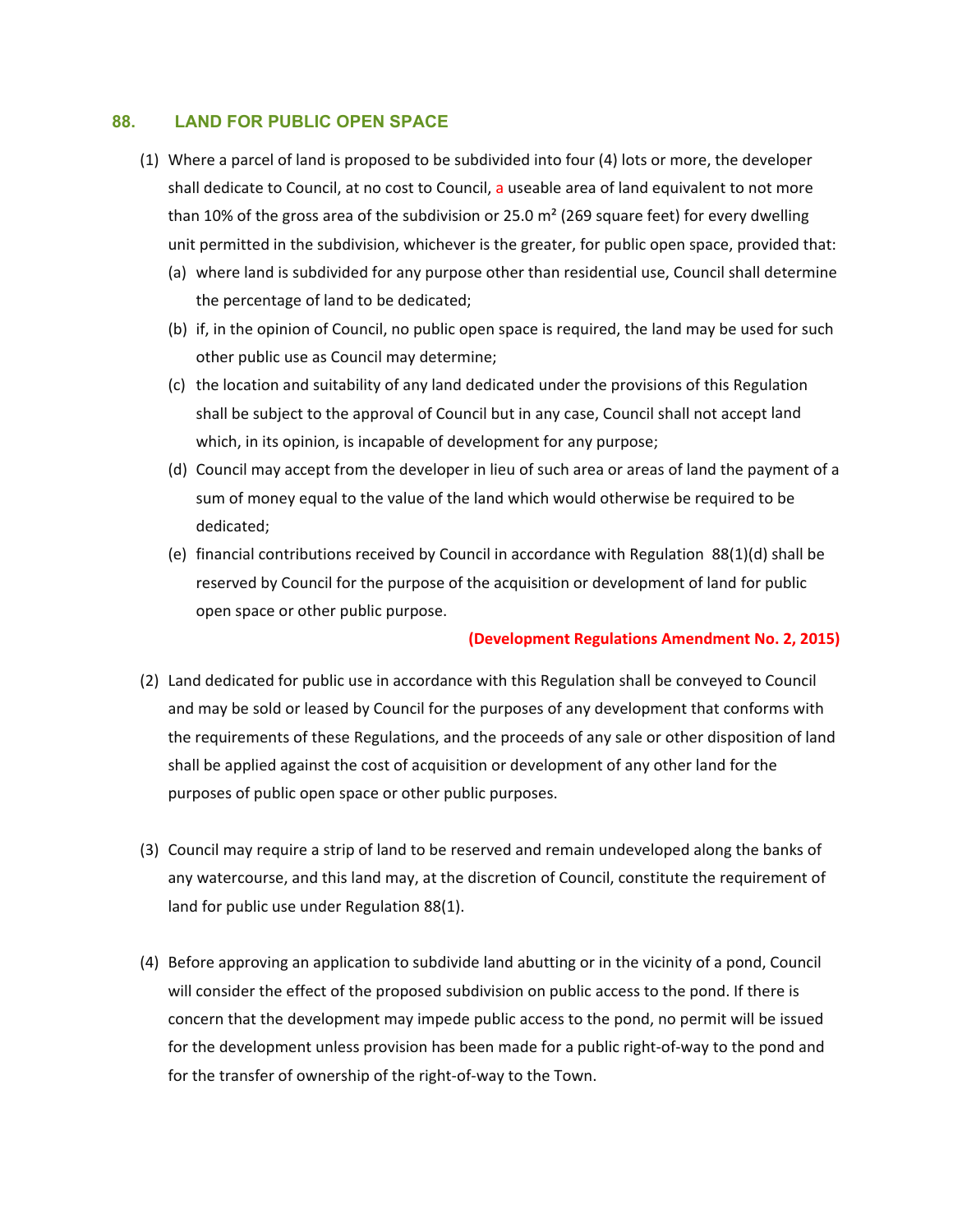(5) Before approving an application to subdivide land abutting or in the vicinity of a trail system, Council will consider the effect of the proposed subdivision on the connectivity of the trail network. No permit will be issued for the development unless provision has been made for a public right‐of‐way and for the transfer of ownership of the right‐of‐way to the Town.

## **89. STRUCTURE IN STREET RESERVATION**

The placing within any street reservation of any structure (for example, a hydro pole, telegraph or telephone pole, fire hydrant, mail box, fire alarm, sign post) shall be reviewed by the Town's Engineer and shall receive the prior approval of Council which shall be satisfied on the question of safe construction and relationship to the adjoining buildings and other structures within the street reservation.

# **90. SUBDIVISION DESIGN STANDARDS**

No permit shall be issued for the development of subdivided land under these Regulations unless the design of the subdivision conforms to the following standards:

- (a) The finished grade of streets shall not exceed 12 percent;
- (b) Cul de sacs shall have a turning circle with a driving surface diameter of not less than 30.0 metres (98.4 feet);
- (c) The maximum length of any cul de sac shall be:
	- i) 450.0m (1476.38 feet) in areas served by or planned to be served by municipal piped water and sewer services, as shown in the map and letter of agreement signed by the Municipality and the Minister in connection with municipal five‐year capital works program eligibility;
	- ii) 450.0m (1476.38 feet) in areas not served by or planned to be served by municipal piped water and sewer services; and
	- iii) greater in length as described in Regulation  $90(C)(ii)$  where it can be determined that the cul de sac will round out an existing subdivision only and where no alternative means of access can be acquired;
	- iv) determined at the discretion of Council to a maximum of 450.0m (1476.38 feet) in areas served by or planned to be served by only one municipal service (semi‐serviced development).

## **(Development Regulations Amendment No. 9, 2018)**

- (d) An emergency access for a cul de sac:
	- i) shall be located at the midway point of the cul de sac;
	- ii) have a right-of-way width of not less than six (6.0) metres (19.68 feet);
	- iii) shall connect directly with an adjacent public street;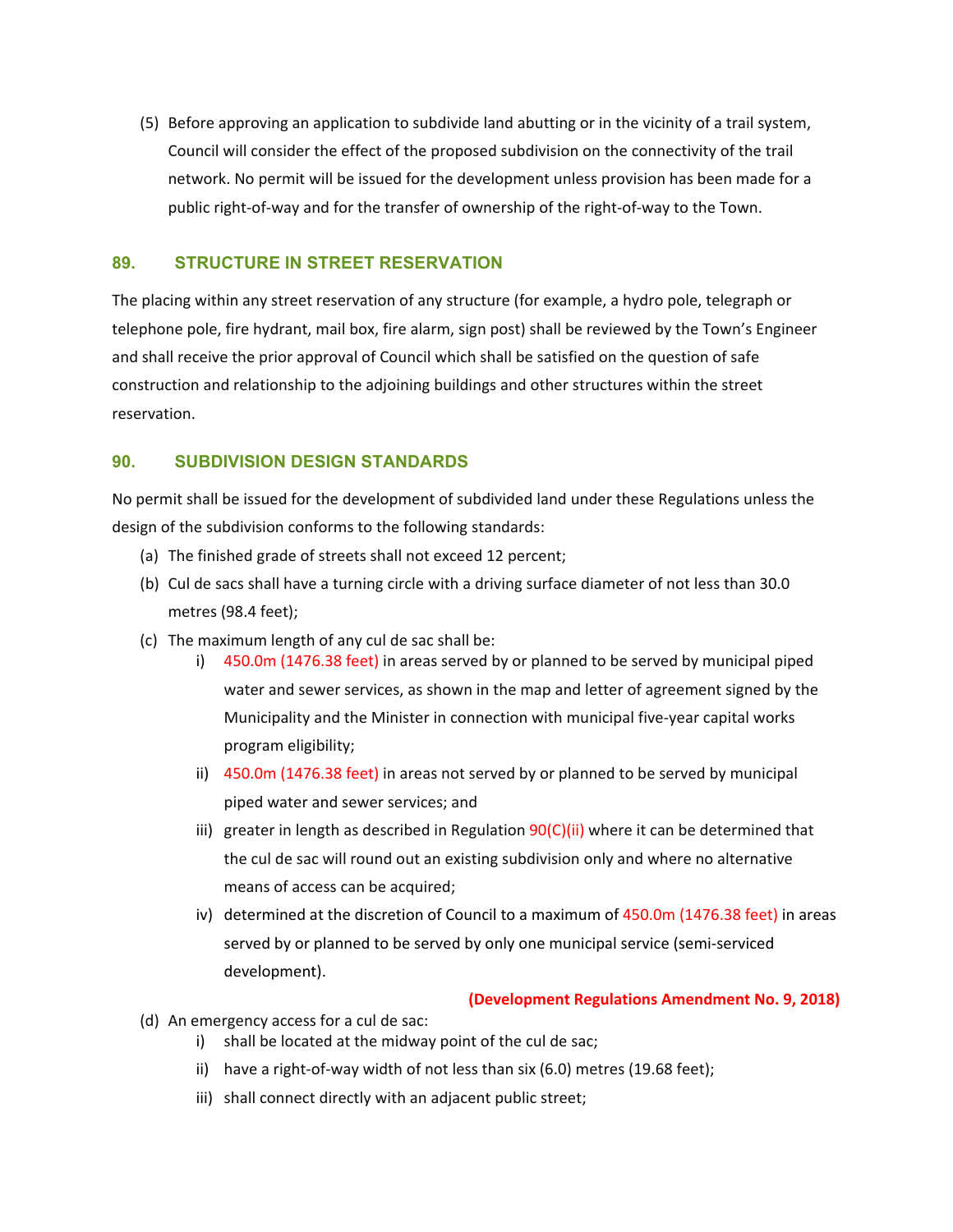- iv) shall be no longer than the total length of the cul de sac;
- v) shall be constructed to a standard specified by the Town Engineer and approved
- vi) by Council; and
- vii) shall be conveyed to the ownership of Council;
- (e) No cul de sac shall be located so as to appear to terminate a collector street;
- (f) A new subdivision shall have street connections with an existing public street(s);
- (g) Every street intersection shall be constructed within 5 degrees of a right angle and this alignment shall be maintained for at least 30.0 metres (98.4 feet) from the intersection;
- (h) No street intersection shall be closer than 60.0 metres (196.8 feet) to any other street intersection;
- (i) No more than four streets shall join at any street intersection;
- (j) No residential street block shall be longer than 450.0 metres (1,476.8 feet) between street intersections;
- (k) Required public street reservations shall be conveyed to the ownership of Council;
- (l) New residential streets shall be designed in accordance with the approved standards of Council, but in the absence of such standards, shall conform to the following minimum and maximum standards:

| <b>Type of Street</b>                                                                             | <b>Street</b><br><b>Reservation</b> | <b>Pavement</b><br><b>Width</b> | <b>Sidewalk</b><br>Width             | <b>Sidewalk</b><br><b>Number</b> |
|---------------------------------------------------------------------------------------------------|-------------------------------------|---------------------------------|--------------------------------------|----------------------------------|
| <b>Arterial Streets</b>                                                                           | 30 <sub>m</sub>                     | 15 <sub>m</sub>                 | 1.5 <sub>m</sub>                     | Minimum of 1<br>Maximum of 2     |
| <b>Collector Streets</b>                                                                          | 20 <sub>m</sub>                     | 15 <sub>m</sub>                 | 1.5 <sub>m</sub>                     | 2                                |
| Local Residential Streets:<br>where more than 50% of the units are<br>single or double dwellings; | 15 <sub>m</sub><br>20 <sub>m</sub>  | 9 <sub>m</sub><br>9 m           | 1.5 <sub>m</sub><br>1.5 <sub>m</sub> | $\mathbf{1}$<br>$\overline{2}$   |
| where 50% or more of the units are<br>townhouses or apartments.<br>Service Streets                | 15 <sub>m</sub>                     | 9 <sub>m</sub>                  | 1.5 <sub>m</sub>                     | Minimum of 0                     |
|                                                                                                   |                                     |                                 |                                      | Maximum of 2                     |

#### **Street Design Standards**

(m) No residential lot shall have a depth exceeding four times the frontage, except where existing subdivision patterns and lot configurations in the immediate neighbourhood area do not provide any alternative options for subdivision of land;

- (n) No residential lot shall abut a local street at both front and rear lot lines;
- (o) All designated archaeological sites on a property proposed to be subdivided shall be protected in accordance to the requirements of the Provincial Archaeological Office;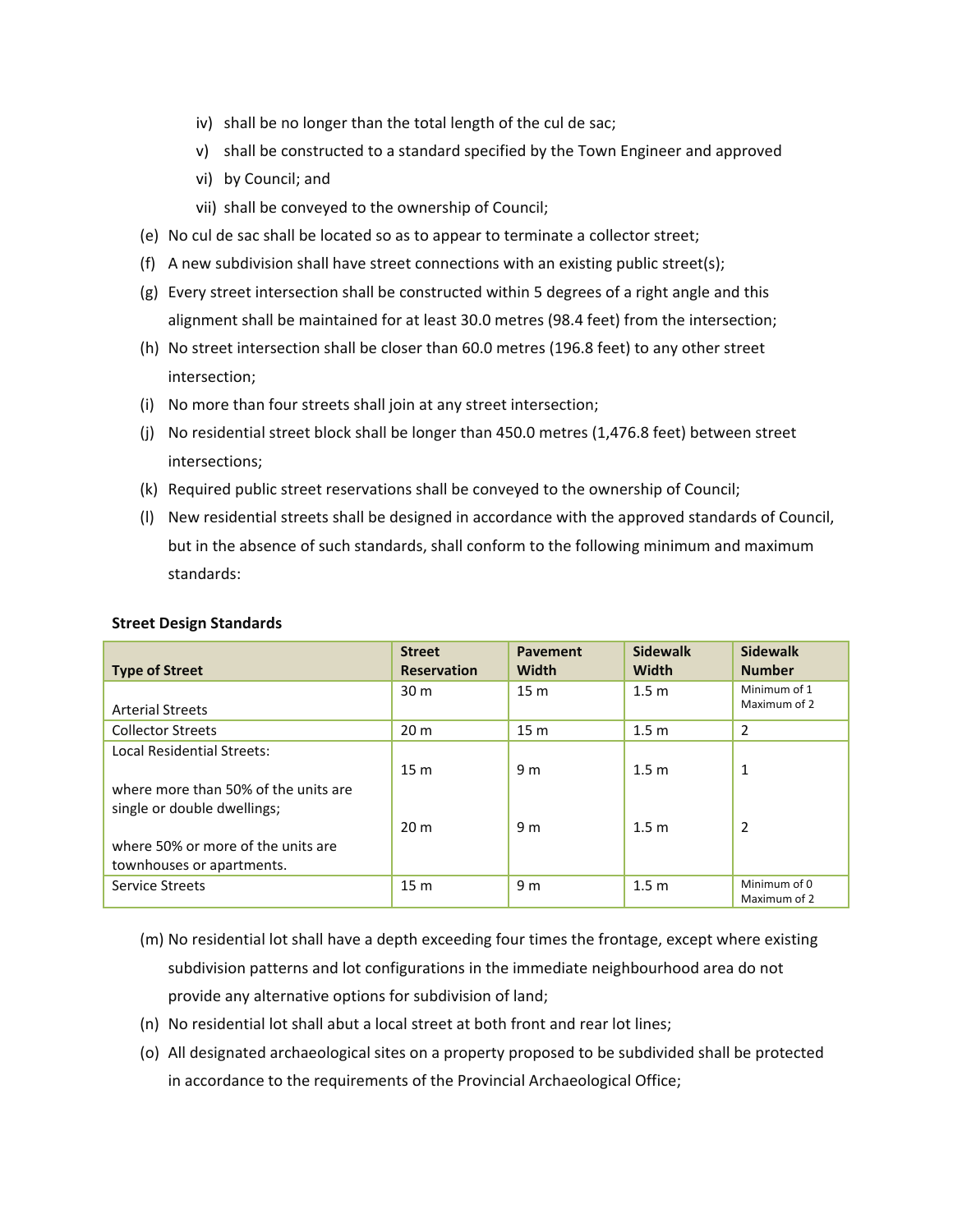- (p) Council may require any existing natural, historical or architectural feature or part thereof to be retained when a subdivision is developed;
- (q) Council will require new subdivision lots to maintain existing trees and vegetation in the rear yard at a depth of 6.0 metres from the rear property line. Removal of trees and natural vegetation, or the development of an alternative landscape within this natural buffer, will require the approval of Council; and,
- (r) Land shall not be subdivided in such a manner as to prejudice the development of adjoining land.

## **91. ENGINEER TO DESIGN WORKS AND CERTIFY CONSTRUCTION LAYOUT**

- (1) Plans and specifications for all water mains, hydrants, sanitary sewers, storm sewers, on‐site storm water management works and all appurtenances thereto and all streets, paving, curbs, gutters and catch basins and all other utilities and works deemed necessary by Council to service the area proposed to be developed or subdivided shall be designed, prepared by, and approved by the Engineer. Such designs and specifications shall, upon approval by Council, be incorporated in the plan of subdivision.
- (2) Upon approval by Council of the proposed subdivision, the Engineer shall certify all work of the construction layout prior to the construction of the said works; upon such certification, the developer shall proceed to the construction and installation of the works, at his own cost and in accordance with the approved designs and specifications and the construction layout certified by the Engineer, including all such water mains, hydrants, sanitary sewers, storm water management systems and all appurtenances and of all such streets and other utilities and works deemed necessary by Council to service the said area.

## **92. DEVELOPER TO PAY ENGINEER'S FEES AND CHARGES**

The developer shall pay to Council all the Engineer's fees and charges for the preparation of designs and specifications and for the layout and supervision of construction; such fees and charges being percentages of the total cost of materials and labour for the construction and installation of all works calculated in accordance with the Schedule of Fees recommended by the Association of Professional Engineers of Newfoundland and in effect at the time the work is carried out.

### **93. STREET WORKS MAY BE DEFERRED**

The construction and installation of all curbs and gutters, catch basins, sidewalks and paving specified by Council as being necessary, may be deferred upon approval by Council until a later stage of the work on the development of the subdivision, but if such deferment is granted, the developer shall deposit with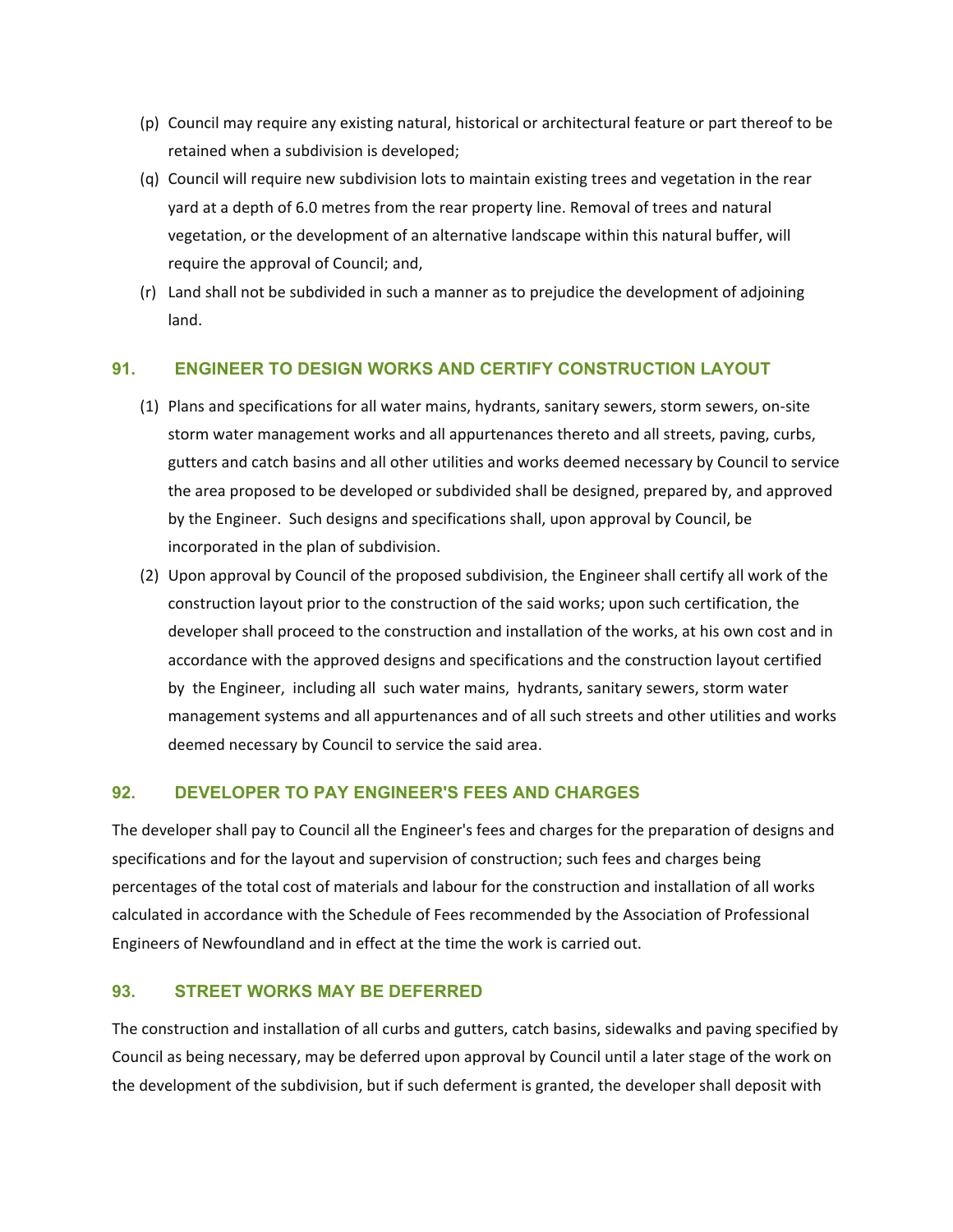Council before approval of his application, an amount estimated by the Engineer as reasonably sufficient to cover the cost of construction and installation of the works. In the later stage of the work of development, Council shall call for tenders for the work of construction and installation of the works, and the amount so deposited by the developer shall be applied towards payment of the contract cost. If the contract cost exceeds the deposit, the developer shall pay to Council the amount of the excess. If the contract price is less than the deposit, Council shall refund the amount by which the deposit exceeds the contract price. Any amount so deposited with Council by the developer shall be placed in a separate account in a bank and all interest earned thereon shall be credited to the developer.

### **94. TRANSFER OF STREETS AND INFRASTRUCTURE WORKS TO COUNCIL**

- (1) The developer, following the approval of the subdivision of land and upon request of Council, shall transfer to Council by formal written agreement, at no cost to Council, and clear of all liens and encumbrances:
	- (a) all lands in the area proposed to be developed or subdivided which are approved and desig‐ nated by Council for public uses as public streets, future public street reservations, public right‐of‐ways, or for other public use;
	- (b) all infrastructure services or public works, including streets, water supply and distribution, sanitary sewers, and storm drainage systems installed in the dedicated public areas of the subdivision, which are normally owned and operated by Council.
- (2) Before Council shall accept the transfer of lands, infrastructure services, or public works of any subdivision, the Engineer shall, at the cost to the developer, test the streets, services and public works installed in the subdivision and certify his satisfaction with their installation.
- (3) Council shall not provide maintenance for any street, service or public work in any subdivision until such time as such street, service or public work has been transferred to and accepted by Council.

## **95. RESTRICTION ON SALE OF LOTS**

The developer shall not develop or dispose of any lot within a subdivided area for the purposes of development and no building permit shall be issued until Council is satisfied that:

- (a) the lot can be served with satisfactory water supply and an approved sewage disposal system; and
- (b) safe and engineered access to a public street is provided for the lots.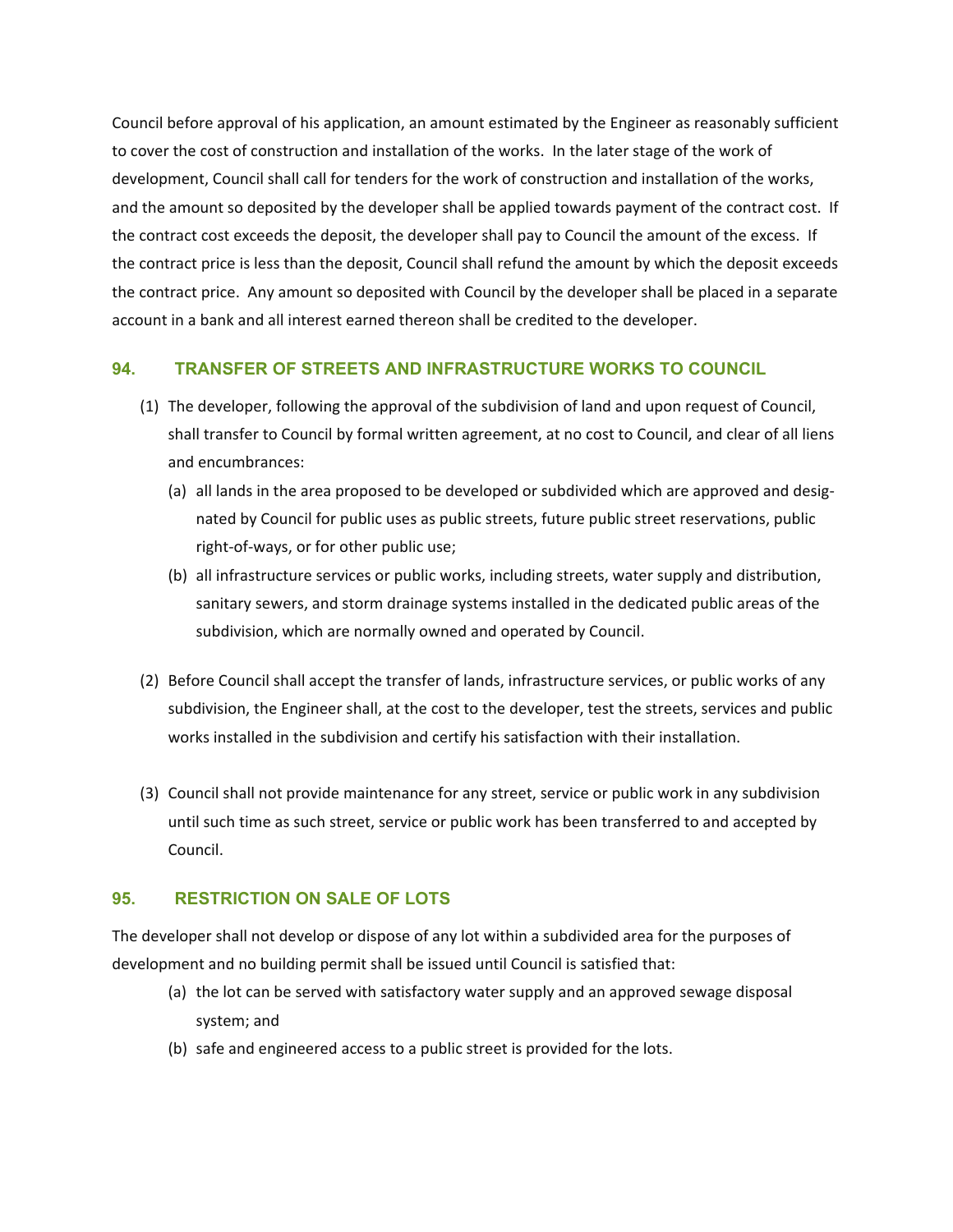## **96. GROUPING OF BUILDINGS AND LANDSCAPING**

- (1) Each plan of subdivision shall make provision for the grouping of building types and for landscaping in order to enhance the visual aspects of the completed development and to make the most use of existing topography and vegetation.
- (2) Building groupings, once approved by Council, shall not be changed without written application to and subsequent approval of Council.

## **97. GROUNDWATER SUPPLY ASSESSMENT AND REPORTING**

A groundwater assessment report shall be required to be completed and submitted by the subdivision applicant to the Town as part of the subdivision approval process where a minimum sized subdivision is to be serviced by individual wells. The Groundwater Assessment Report must be prepared in accordance with the Department of Environment and Conservation's *Groundwater Supply Assessment and Reporting Guidelines for Subdivisions Serviced by Individual Private Wells.* Requirements to complete a Groundwater Assessment Report shall be based upon the following criterion:

- (1) A groundwater assessment study will not be required for subdivisions less than five (5) lots, each having a minimum 2,203m<sup>2</sup> (1/2 acre) size, unless the area has documented drinking-water quality and/or quantity problems.
- (2) A proposed subdivision from five (5) to fifteen (15) lots will require a Level I assessment, as defined in the *Groundwater Supply Assessment and Reporting Guidelines*.
- (3) A proposed subdivision greater than fifteen (15) lots will require a Level II assessment, as defined in the *Groundwater Supply Assessment and Reporting Guidelines*.

| <b>Number of Lots</b>                                                                                                         | <b>Level I Required</b> | <b>Level II Required</b> | <b>Number of Test Wells</b> |  |  |
|-------------------------------------------------------------------------------------------------------------------------------|-------------------------|--------------------------|-----------------------------|--|--|
| $2 - 4$                                                                                                                       | No (may be required*)   | <b>No</b>                | $\Omega$                    |  |  |
| $5 - 15$                                                                                                                      | Yes                     | (may be required**)      | (may be required**)         |  |  |
| 16-30                                                                                                                         | <b>Yes</b>              | <b>Yes</b>               | $\mathbf{1}$                |  |  |
| $31 - 45$                                                                                                                     | Yes                     | Yes                      | $\overline{2}$              |  |  |
| 46-60                                                                                                                         | <b>Yes</b>              | <b>Yes</b>               | 3                           |  |  |
| 61-75                                                                                                                         | <b>Yes</b>              | Yes                      | 4                           |  |  |
| 75-90                                                                                                                         | <b>Yes</b>              | <b>Yes</b>               | 5                           |  |  |
| 91-105                                                                                                                        | Yes                     | Yes                      | 6                           |  |  |
| * a Level I study and/or a test well may be required if it has been determined that the location has a history of groundwater |                         |                          |                             |  |  |
| quantity/quality issues.                                                                                                      |                         |                          |                             |  |  |

The following table shows the assessment requirements based on the number of lots:

\*\* a Level II study and/or a test well may be required if it has been determined that the location has a history of

**groundwater quantity/quality issues.**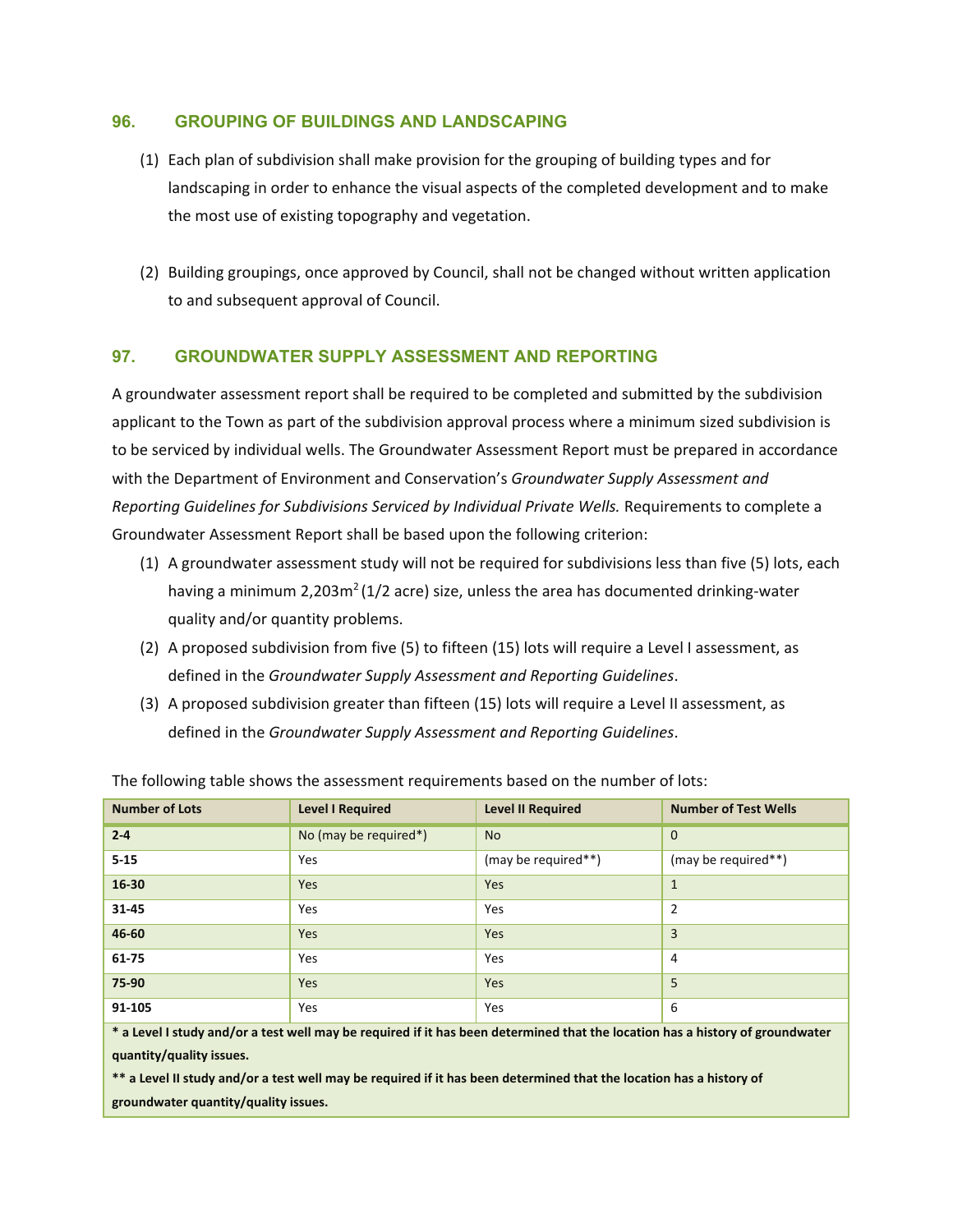# **PART V - USE ZONES**

## **98. USE ZONES**

- (1) For the purpose of these Regulations, the Planning Area is divided into Use Zones which are shown on the Zoning Map attached to and forming part of these Regulations.
- (2) Subject to Regulation 98 (3), the permitted use classes, discretionary use classes, standards and development requirements, and terms and conditions, applicable to each Use Zone are identified in the Use Zone Tables in Schedule C of these Regulations.
- (3) If ambiguity arises concerning the context, application or interpretation of the use, standards, requirements and conditions applicable in a Use Zone, or where such specific information is not included within the Use Zone Tables in Schedule C, Town staff, where necessary, shall interpret the Use Zone Tables to address an inquiry based upon the intent of meaning within Schedules A, B, C, D and E as applicable, and if such interpretation is not accepted, Town staff shall provide the relevant background information and their interpretation in a recommendation for Town Council. Council shall consider the findings and interpretation of Town staff and render a final decision and interpretation on the matter.
- (4) Where there is a conflict between these Development Regulations and the NL Ministerial Regulations, the Ministerial Regulations shall apply.

### **99. MAP INTERPRETATION**

- (1) The boundaries of the Use Zones shown on the land use Zoning Maps are general only and, except where they coincide with roads, shorelines, or other prominent physical features, are not intended to define exact limits. No zoning amendment shall be required to allow minor adjustments of the Use Zone boundaries. Other than such minor boundary adjustments, no development shall be permitted that does not conform to the Use Zone delineated on the land use Zoning Map.
- (2) Where a lot is divided into more than one zone on the land use Zoning Map, each such portion of the lot shall be used in accordance with the zoning provisions of the applicable use zone established in Schedule C of these Development Regulations. Where a zone boundary is shown approximately at a lot line, it shall be deemed to be at the boundary of the lot line unless the